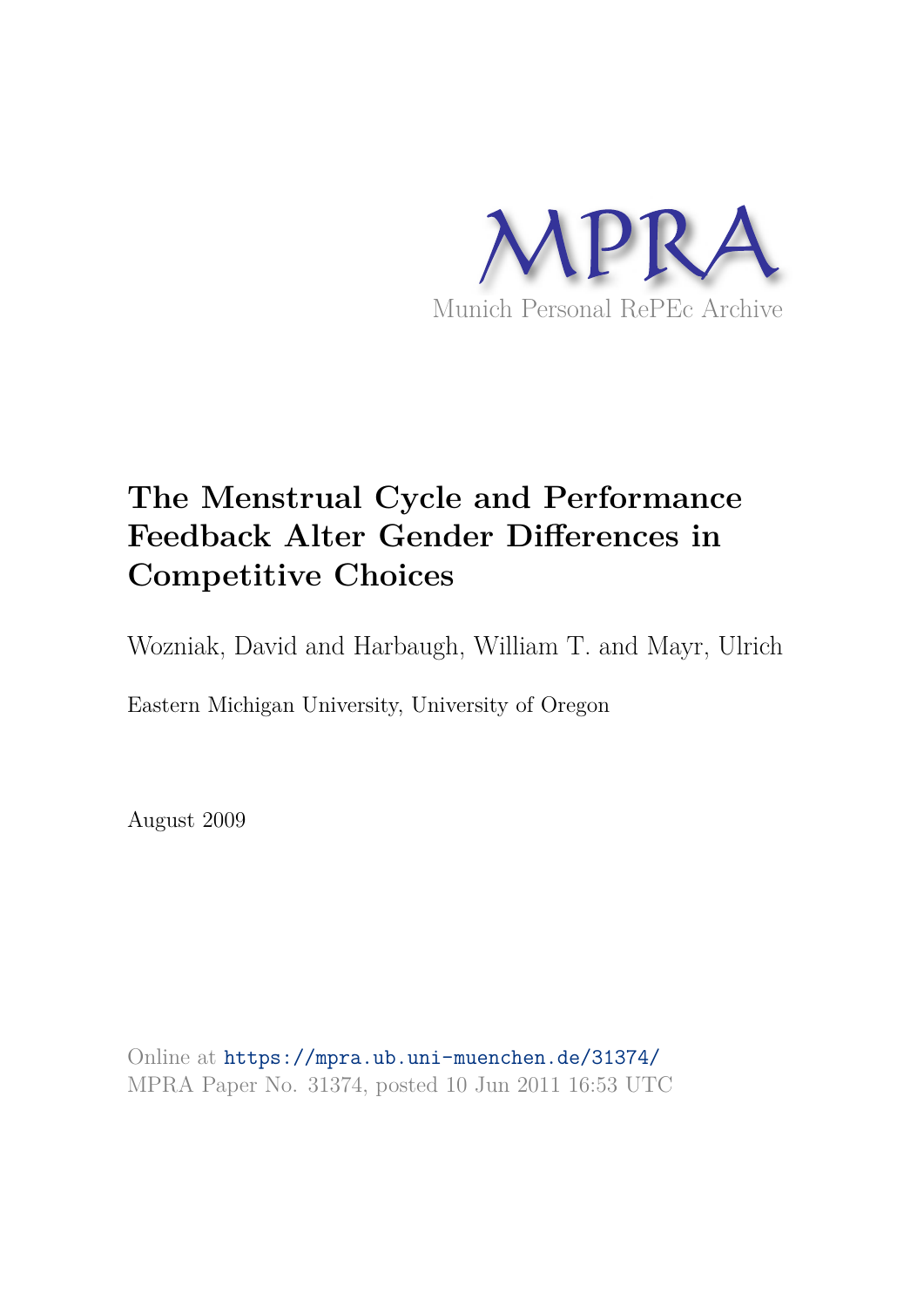# The Menstrual Cycle and Performance Feedback Alter Gender Differences in Competitive Choices<sup>1</sup>

David Wozniak<sup>2</sup> William T. Harbaugh<sup>3</sup> Ulrich Mayr<sup>4</sup>

March 25, 2011

<sup>1</sup>We are grateful for support and direction from Chris Minson and Paul Kaplan of the University of Oregon Human Physiology Department. Seminar participants at the (June) 2009 ESA and (July) 2009 IAREP/SABE meetings provided useful ideas and comments. Correspondence should be addressed to David Wozniak (Eastern Michigan University) at dwozniak@gmail.com. We would also like to thank Jack Wozniak for his programming assistance and Cathleen Leue, the director of the Social Science Instructional Labs and her staff at the University of Oregon. A final thanks to Sarah Wunderlich for all her help scheduling and running experiments.

<sup>2</sup>Eastern Michigan University <sup>3</sup>University of Oregon <sup>4</sup>University of Oregon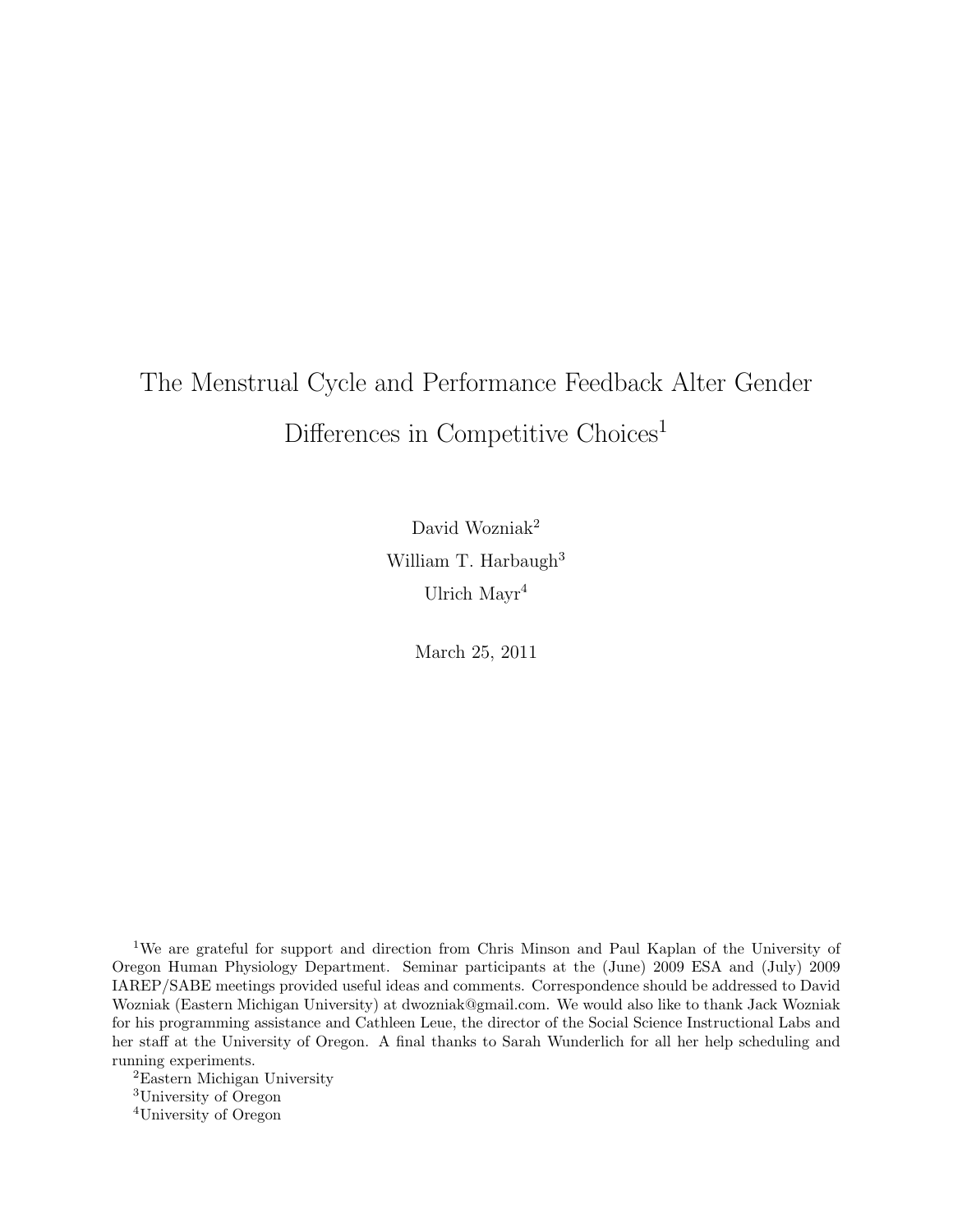## The Menstrual Cycle and Performance Feedback Alter Gender Differences in Competitive Choices.

March 25, 2011

## Abstract

We use a within-subjects experiment with math and word tasks to show that feedback about relative performance moves high ability females towards more competitive forms of compensation such as tournaments, moves low ability men towards piece rate and group pay, and eliminates gender differences in choices. We also examine choices for females across the menstrual cycle, and find that women in the high-hormone phase are more willing to compete than women in the low phase, though somewhat less willing to compete than men. There are no significant differences between the choices of these groups after they receive relative performance feedback.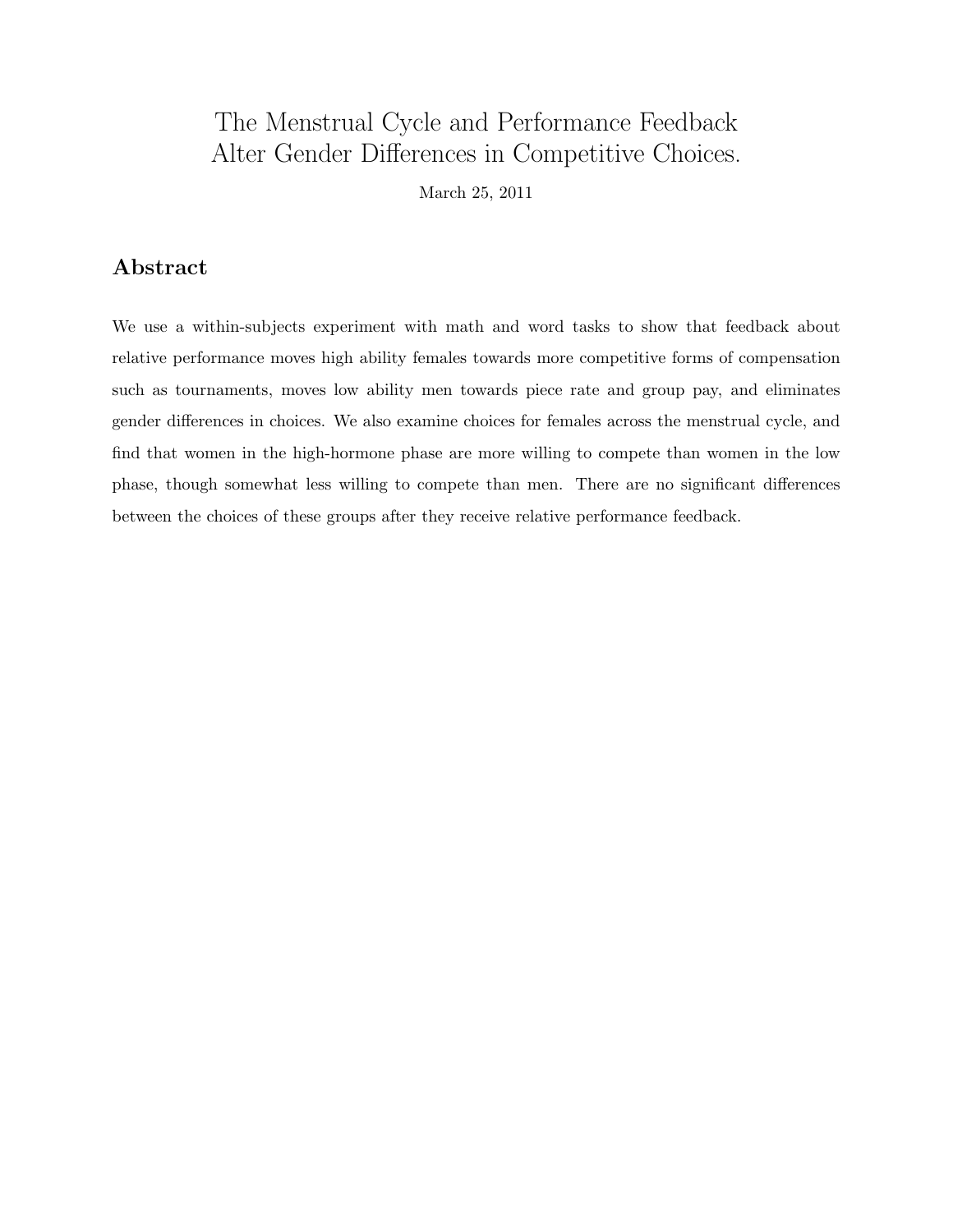## Introduction

Economic experiments have shown when given the choice between piece rate and winner-takeall tournament style compensation, women are more reluctant than men to choose tournaments (e.g. Niederle and Vesterlund 2007). These gender difference experiments have all relied on a framework where subjects were not informed of their abilities relative to potential competitors. We use a within-subjects design and replicate these previous findings for a math task, and show they also exist for a word task. We then show that feedback about relative performance moves high ability females towards more competitive compensation schemes, moves low ability men towards less competitive schemes such as piece rate and group pay, and removes the average gender difference in compensation choices. We also examine between and within-subjects differences in choices for females across the menstrual cycle. We find that the relative reluctance to choose tournaments on the part of women comes mostly from women in the low-hormone phase of their menstrual cycle. Women in the high-hormone phase are substantially more willing to compete than women in the low phase, though still somewhat less willing to compete than men. There are no significant differences between the choices of any of these groups after they receive relative performance feedback.

In low information settings the effects of gender and menstrual phase are large. A female has a 0.14 lower probability of choosing a tournament compared to a male, even when controlling for performance and confidence. For a female to be as likely to choose a tournament as an average male she must believe she is 40% better than average in performance. We find that the within-gender menstrual phase effect is larger than the across-gender effect. Females in the low-hormone phase of their cycle have a 0.16 lower probability of choosing a tournament than females in high-hormone phase. A low phase female must believe she has 50% better performance to be as likely to compete as a female in the high-hormone phase.

Without feedback, high ability females and males are both more reluctant to enter tournaments than expected value maximization would require. This effect is larger for high ability females. On the other hand, too many low ability types enter competitive environments, and this effect is larger for males. Relative performance feedback moves all these groups toward more optimal choices. This result suggests that the behavioral differences in the willingness to compete are driven less by stable preference differences than by differing reactions to the generally poor information concerning a person's relative rank.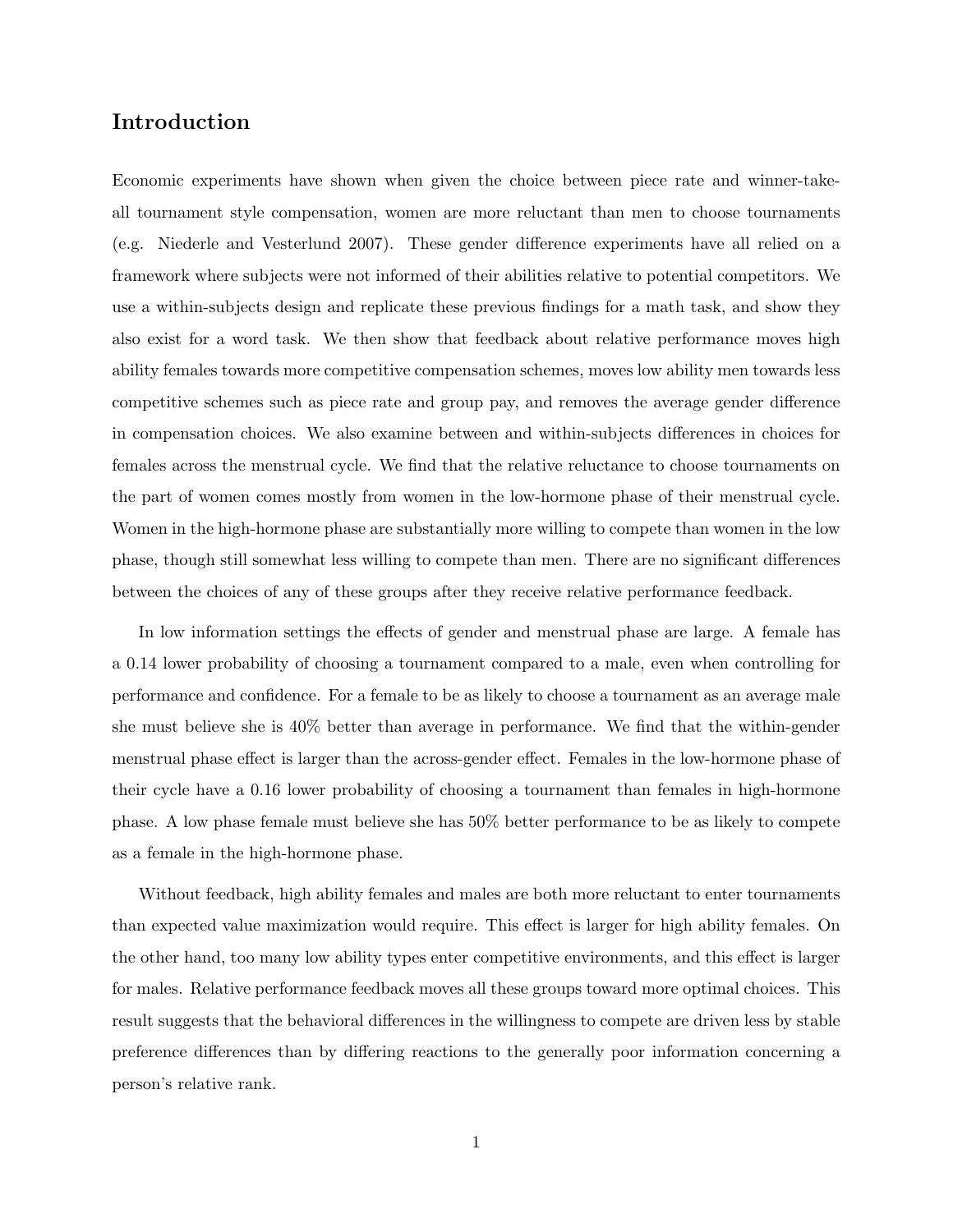One motivation for experiments on gender differences in competitive behavior comes from the job market where many careers involve a tournament aspect. An example of this is the corporate ladder, where females make up a small portion of top-level executive positions. Bertrand and Hallock (2001) found that in 1997 the fraction of females in top level management positions was 3% and only 15% of firms had at least one female in a top level executive position. There are many potential explanations for this underrepresentation. Discrimination is one explanation, the effect of traditional family roles and raising children on women's career choices and human capital investments is another (Polachek 1981). Part of this underrepresentation may be caused by a preference by females against competitive, tournament-like situations in favor of alternatives – or by a preference by men towards competition and tournaments.

Such a preference difference could have many causes. For example, Jirjahn and Stephan (2004) argue that the attractiveness of piece rate schemes for females is likely caused by reduced wage discrimination in such a setting, when performance can easily be measured. It could be for this reason that firms with a higher proportion of females are more likely to offer piece rate compensation (Brown 1990).

Another explanation could be a differential performance increase during competition. Gneezy, Niederle, and Rustichini (2003) find that females see lower performance gains from participating in competitive environments. Gneezy and Rustichini (2004) also find that this gender difference exists at a young age; by observing children's performance in running races, they find that competition increases the performance of boys, but not girls. These differences in performance seem tied to the gender of competitors. Gneezy, Niederle, and Rustichini (2003) also find that in mixed-gender competitive environments males have significant performance increases when an environment is made more competitive, while females do not. However, when females compete only against other females, their performance increases as the environment becomes more competitive. Gupta, Poulsen and Villeval (2005) find that females are more competitive when given the opportunity to choose the gender of a potential competitor. Specifically, females are more likely to choose to enter a tournament if they first choose to be paired against another female before making the tournament entry decision. These results suggest that the gender composition of groups may play a role in performance gains from competition, as well as in the selection into competitive environments. Overconfidence could be another explanation, but Niederle and Vesterlund (2007) find that the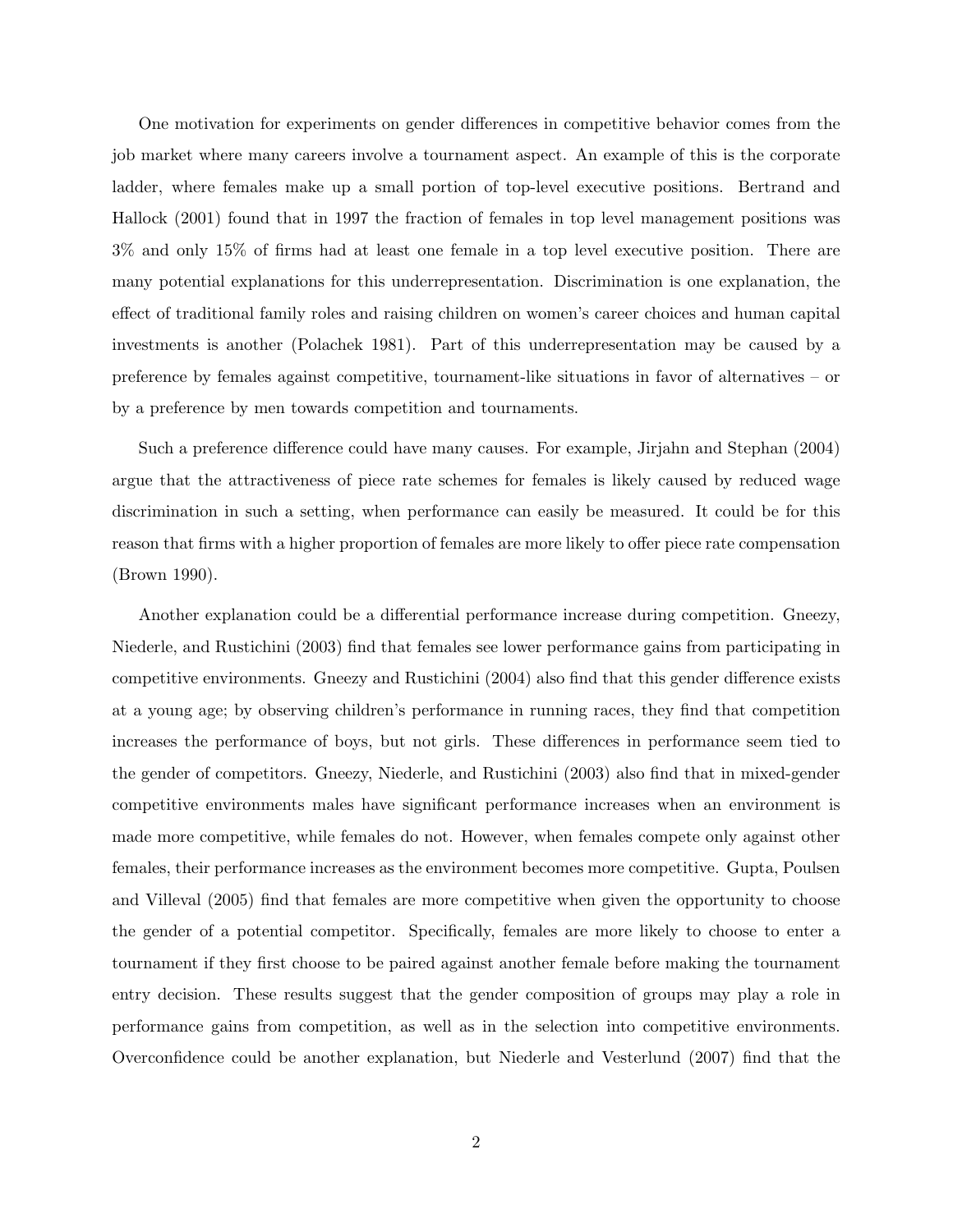gender difference remains large even after controlling for the relatively larger overconfidence of men. Dohmen and Falk (2007) report similar results.

Different preferences for risk and ambiguity are another possible explanation. In most competition experiments the subjects have very little information about their relative ability when they make their competitive choices. They typically learn their own performance in trial runs, but not the performance of potential competitors. Grossman and Eckel (2003) provide a review of gender differences in risk preferences and find that results generally, but not always, find that females are more risk averse than men. However, most experimental studies examining gender differences for competition argue that gender differences in competitive choices remain after using various controls for risk preferences. Ambiguity aversion is also a possibility, but ambiguity aversion has not been found to vary systematically across gender. Moore and Eckel (2003) find that females are more ambiguity averse for specific contexts and domains, while Borghans et al. (2009) find that males are initially more ambiguity averse than females, but as ambiguity increases, males and females behave similarly.

None of the results cited so far show that these gender differences in competitive behavior are biologically determined. In fact, Gneezy et al. (2009) report results from experiments in a matrilineal society in India where women are more likely to compete than men in contrast participants in a patriarchical society performing the same type of tasks. Such a result suggests that socialization plays a large role in such gender differences. Cross cultural studies of this sort are one way to isolate the effects of biological factors. In this paper, we use systematic variations in the levels of hormones for females across the menstrual cycle to examine the same question. We find that women's competitive choices vary substantially across the cycle. Interestingly, the effect is such that during the low-hormone phase of the cycle the behavioral differences are quite large, while in the high-hormone phase females choices to compete are similar to those of males.

Hormones have been found to affect various economic behaviors in humans. The hormone oxytocin has been found to increase trusting behavior of individuals (Baumgartner et al. 2008). Fehr (2009) suggests that due to such results, preferences towards trust are affected by biological mechanisms. For males, testosterone levels of financial traders in the morning can predict their daily profits. Cortisol levels in these same traders were found to rise with increased volatility in their market returns (Coates and Herbert 2008). Testosterone levels are correlated with behaviors in economic experiments such as offers and acceptances in ultimatum games (Burnham 2007).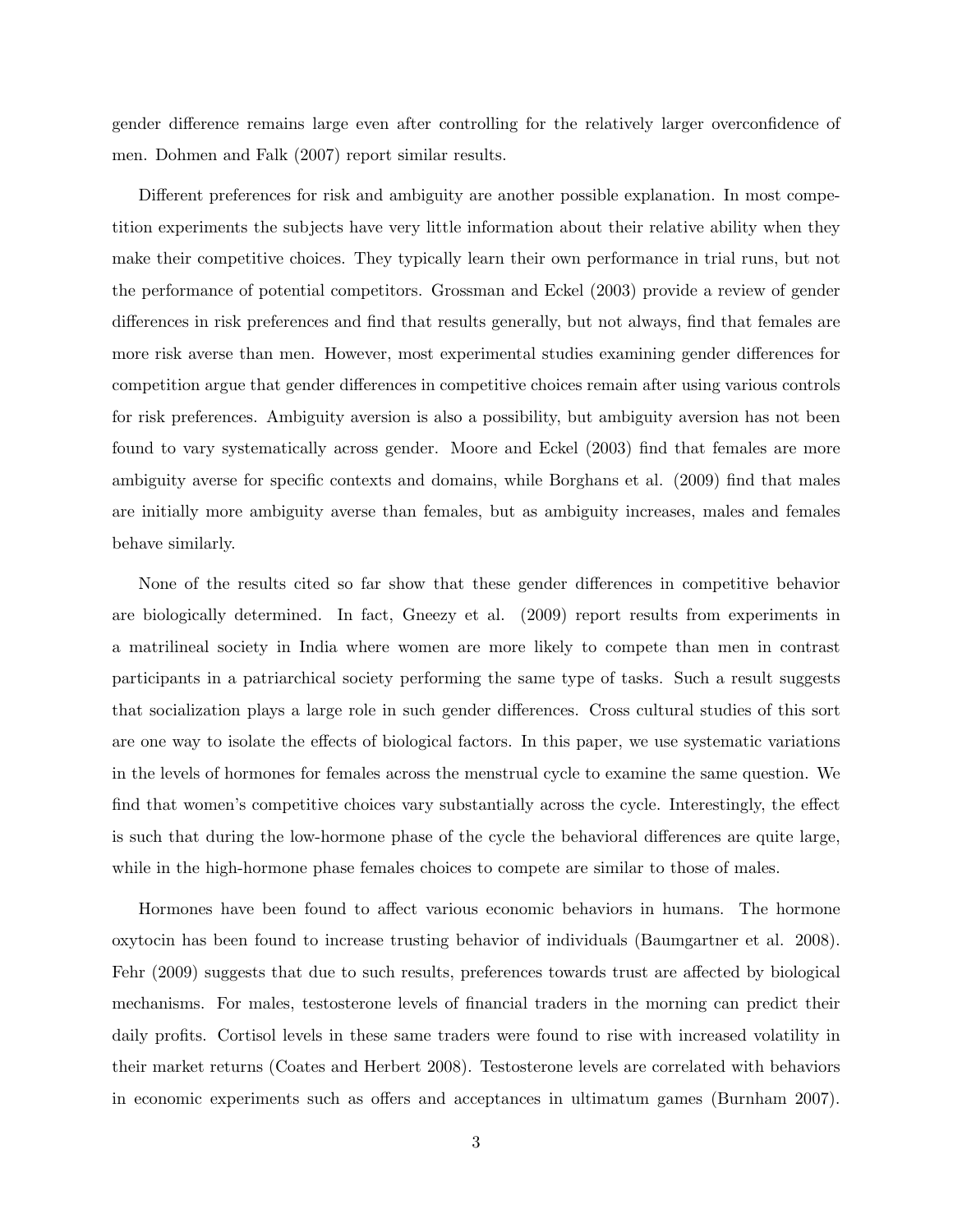Financial risk taking has also been linked to circulating levels of testosterone in men (Apicella et al. 2008).

Males and females have very different levels of a number of hormones, including estrogen, luteinizing hormone (LH), follicle stimulating hormone (FSH), progesterone, and testosterone (Speroff and Fritz 2005); however, these hormones do not necessarily have the same effects across genders. Additionally, in a review article Shepard et al. (2009) conclude that the large literature on sex differences and brain organization indicates that the expression of hormonal effects within a gender may be very dependent on the particular environment under consideration. Women exhibit large and predictable hormonal variations across the menstrual cycle (Speroff and Fritz 2005). For females, estrogen and progesterone have received most of the attention in studies examining behavioral effects.<sup>1</sup>

The mechanisms by which hormones affect behaviors are explained by neuroendocrinological research on how hormones alter brain activity. Results show that major depression may be linked to reduced density of serotonin binding sites (Malison et al. 1998). By injecting estrogen in rats, Fink et al. (1996) find that estrogen stimulates an increase in the density of serotonin binding sites in certain areas of the brain, including the anterior cingulate cortex, anterior frontal cortex and the nucleus accumbens – areas that have been linked to the anticipation and receipt of monetary rewards (Fink et al. 1996, McEwen 2002, Bethea et al. 2002, Platt and Huettel 2008). Progesterone has been shown to inhibit neurotransmission, and as a result it may decrease anxiety and increase sedation (Vliet 2001). Other research suggests that progesterone may decrease the degradation rate of serotonin (Bethea et al. 2002).

Sex differences in the brain develop during perinatal development where both females and male brains are organized differently from different exposure to steroid hormones (Gagnidze and Pfaff 2009). For female rodent brains, estrogen masculinizes aramatase-expressing neural pathways and also masculinizes territorial behavior (Wu et al. 2009). Aromatase is an enzyme that converts testosterone to estradiol. In the adult male brain testosterone acting through androgen receptors is necessary to complement male type behavior (Gagnidze and Pfaff 2009). For females, estrogen is required and received by estrogen receptors to express male-type aggressive and territorial behavior in mice (Gagnidze and Pfaff 2009). Thus, estrogen for females may lead to similar behavior for females as that induced by testosterone in males. Dreher et al. (2007) uses fMRI to assess brain

<sup>&</sup>lt;sup>1</sup>Estrogen is the generic term for this hormone, estradiol is the form that is most often measured in humans.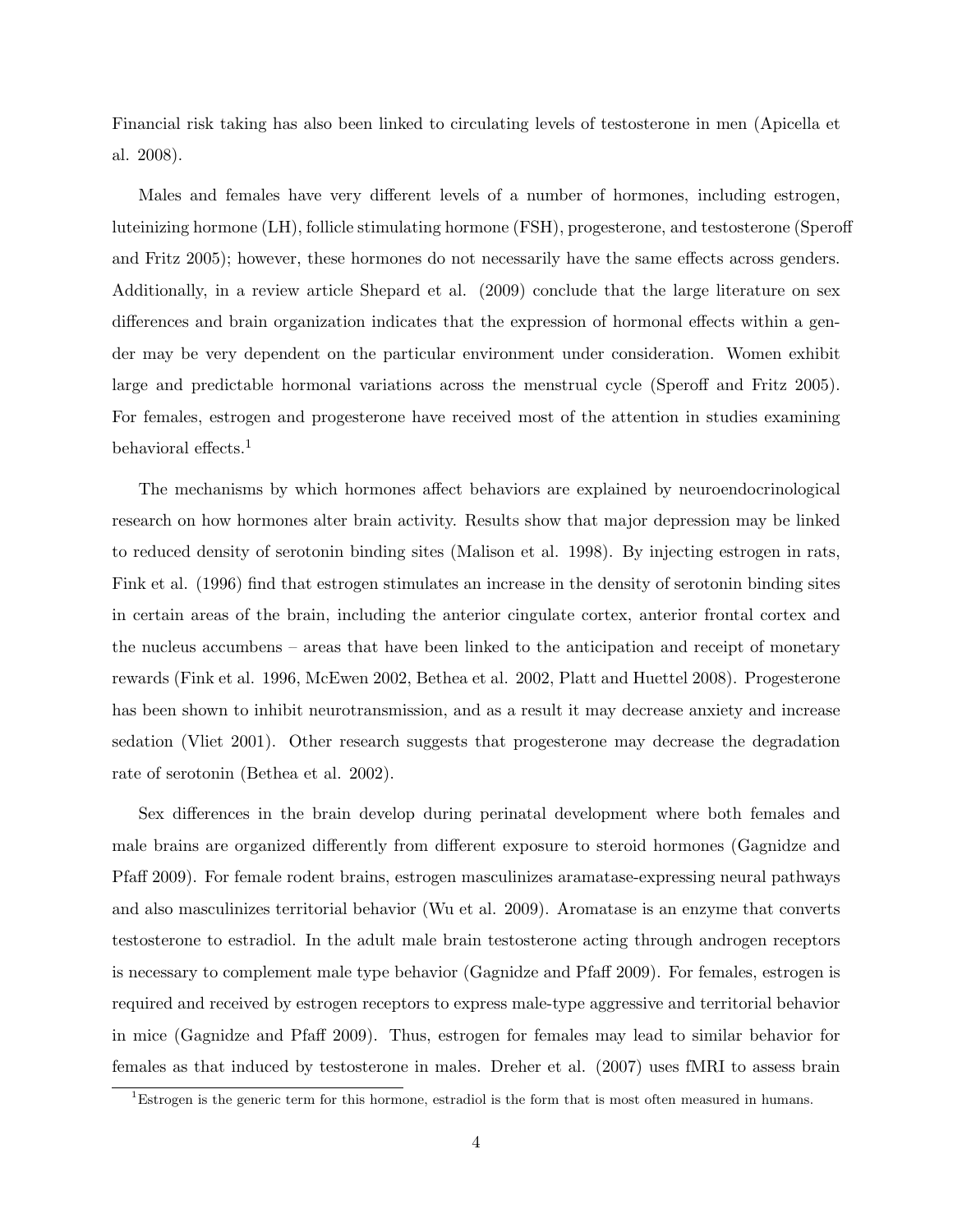activity during the anticipation of uncertain money payments, across different phases of the menstrual cycle. While the study does not include decisions, they find significant changes in activation in areas related to the processing of rewards (such as the striatum) and in the amygdala, an area that activates during fear and anxiety.

In this study, we exploit the large variations in estrogen and progesterone levels that occur in females over the menstrual cycle. As shown in Figure 1, both progesterone and estrogen remain low during the early part of the menstrual cycle. This first week of the cycle is when normal cycling females menstruate and can be considered a low-hormone phase. The later part of this is called the pre-follicular phase. Estrogen then rises quickly and spikes just prior to ovulation – this is referred to as the follicular spike. After ovulation (approximately day 14 in the graph), during what is called the luteal phase, females who ovulate experience heightened levels of both progesterone and estrogen. This second spike in both hormones may be referred to as the luteal spike or high-hormone phase (Speroff and Fritz 2005, Stricker et al. 2006). Testosterone levels also vary over the menstrual cycle, peaking just before the follicular estrogen spike (Sinha-Hikim et al. 1998). However the spike is much smaller than for estrogen, and testosterone levels are insignificantly different during menses and the luteal spike.



Figure 1: Hormonal Fluctuations in Normal Cycling Females

These are median values from Stricker et al. (2006)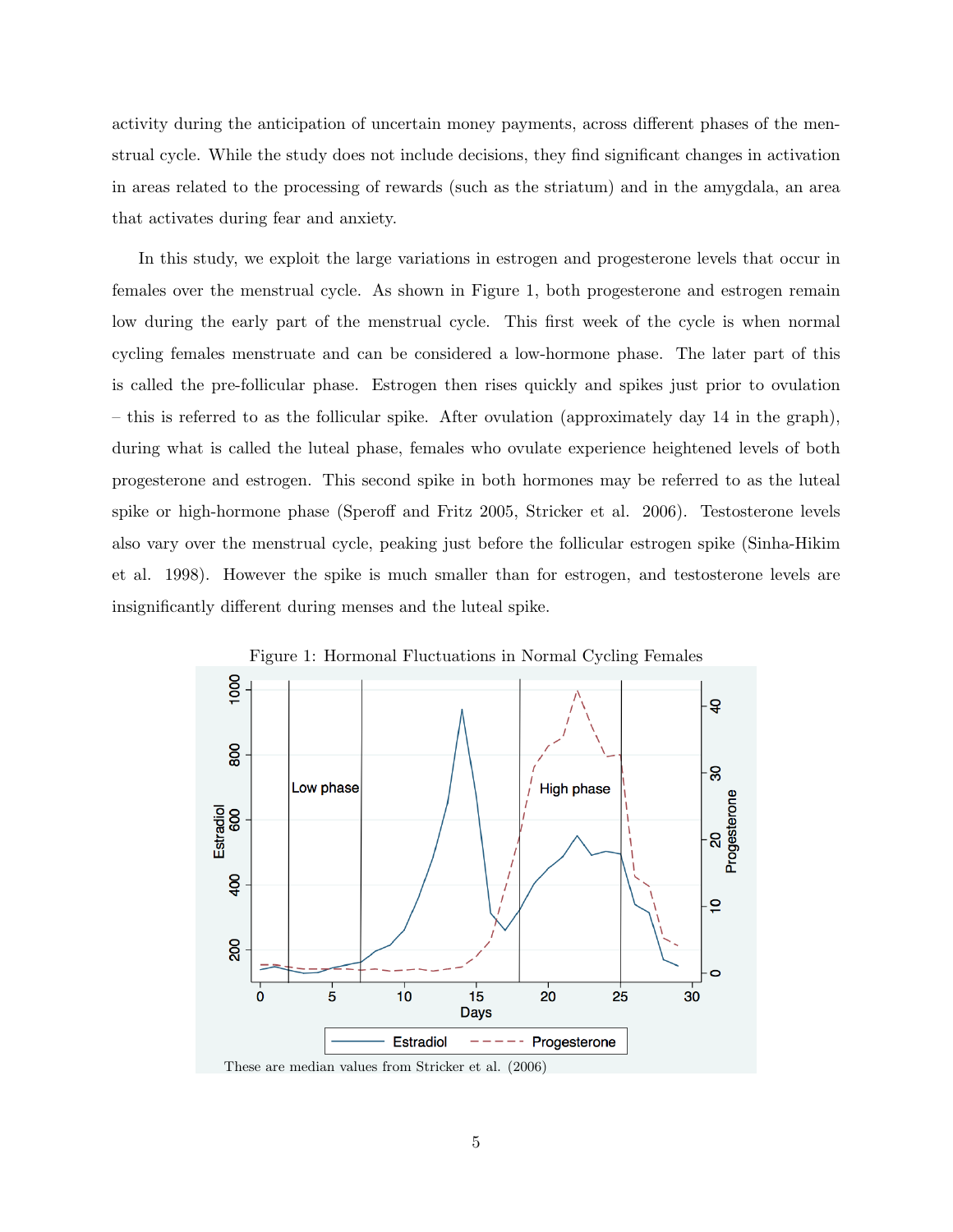Only a few studies have examined the economic effects of the menstrual cycle. Ichino and Moretti (2009) use detailed employee attendance data from a large Italian bank and find that absences for females below the age of 45 tend to occur according on a 28-day cycle. These 28-day cycle absences explain about one-third of the gender gap in employment absences at the firm. The female menstrual cycle is approximately 28 days and they focus on females below the age of 45, who are more likely to be pre-menopausal. In an experimental study, Chen et al. (2010) explore the possibility that menstrual cycle phase effects drive bidding differences between males and females in auctions. They find bidding differences in first-price auctions, with females in the low hormone follicular phase bidding more than females in the high hormone luteal phase, though most of this variation is found to be driven by contraceptive users. In direct contrast, Pearson and Schipper (2009) find that women bid more than men, and earn lower profits, only during the menstrual and premenstrual phases of the cycle when estrogen and progesterone levels are lower. There is one experimental study looking at competitive choices and the menstrual cycle, Buser (2010). This is a between-subjects study of choices of females to compete in all-female groups, and it finds that females participating during predicted high levels of progesterone tend to be less competitive. We compare these results with ours in the discussion section.

Not all economic studies have found support for hormonal effects on economic decision making. Zethraeus et al. (2009) examine 200 post-menopausal women in a double-blind study. Participants were given either estradiol (2 mg), testosterone (40 mg), or a placebo daily for a four week period. Then they participated in an economic experiment session that included a variety of different tasks looking at risk aversion, altruism, reciprocal fairness, trust and trustworthiness. No significant differences were found when comparing the behaviors between the three different treatment groups of females. Some research shows that neural receptors in post-menopausal women may have reduced sensitivity to hormonal changes, due to the effects of aging (Chakraborty et al. 2003). Such an aging effect could explain the lack of differences in such a study. Ideally, we would use a doubleblind study using exogenous delivered hormones to examine the effects of hormonal differences, but such a study is not feasible with pre-menopausal women, since low hormone levels cause bleeding (Speroff and Fritz 2005).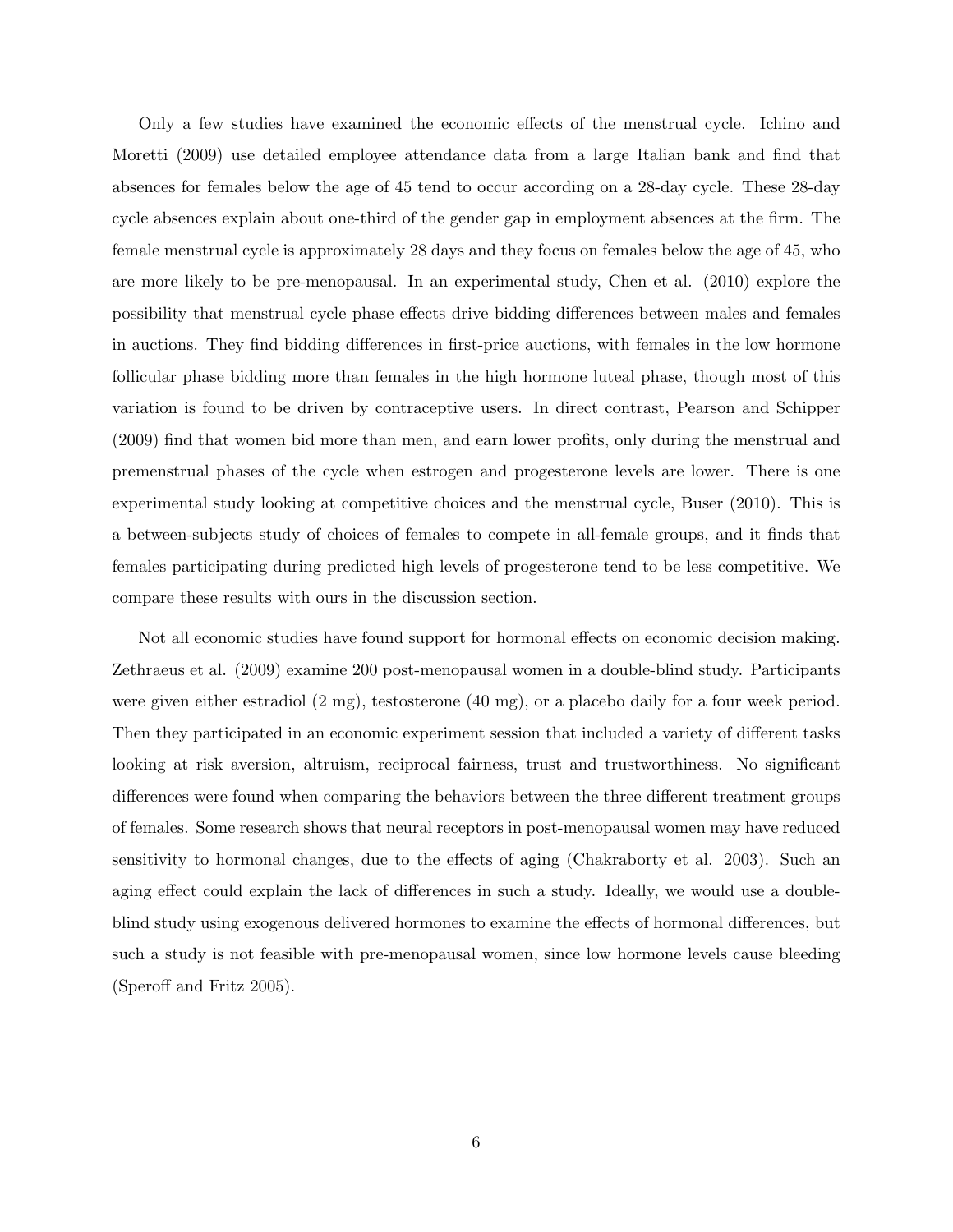## 1 Experimental Design

We use a within-subjects design with sessions about 2 weeks apart. An online pre-screening survey was used to recruit and schedule subjects for experiment sessions. We limited the sample of females to those using a monophasic hormonal contraceptive or not using hormonal contraceptives at all.<sup>2</sup> For normally cycling females, the sessions were scheduled during a low-hormone phase (days 2 to 7 in Figure1 ) and a high-hormone phase (days 18 to 25 in Figure1 ) of the menstrual cycle. These high and low phases are supported by research examining a drop in hormones during menses (Aden et al. 1998). We intentionally avoided the estradiol spike around day 14, because of its short duration and variability within and across females. Other phases were also avoided due to greater measurement error about the hormone changes that could be occurring during those times. Thus, we limit our study to examining the greatest contrast in hormones for females by using a scheduling design that has been successfully used in the field of neuroscience (Fernandez et al. 2003).

Females using a hormonal contraceptive experience suppression of endogenous hormone production when in the active phase of their contraceptive regimen (Speroff and Fritz 2005). Both progesterone and estrogen levels remain fairly constant as the body receives a daily dose of hormones exogenously (Aden et al. 1998). During the placebo or non-active phase of the contraceptive regimen, there are no exogenous hormones being provided to the body; this withdrawal leads to withdrawal bleeding (Speroff and Fritz 2005). Since menstrual bleeding is caused by low hormones, this allows for easy identification of the low-hormone phase. We scheduled contraceptive users and normal cycling females accordingly, so that both would be in the experiment during a lowhormone phase and during a high-hormone phase. The high-hormone phase coincides with the luteal spike for normal cycling females and a stable elevated hormone phase for contraceptive users. We avoided the follicular spike, because it is short and difficult to time and therefore difficult to correctly schedule subjects into sessions.<sup>3</sup>

Using the screening survey, females were first randomly scheduled during a predicted high or predicted low-hormone phase. Men were simply scheduled for two sessions about 2 weeks apart. To help minimize errors in classifying phases correctly, we also used an exit survey. The low-hormone

<sup>&</sup>lt;sup>2</sup>Monophasic hormonal contraceptives, release the same level of exogenous hormones each day for the entire nonplacebo phase of the hormonal contraceptive regimen. We excluded users of biphasic and triphasic pills, with varying daily hormone doses.

<sup>3</sup>Ovulation occurs twelve to forty-eight hours after the follicular peak is detected. Ovulation prediction kits capture this rise in hormones; thus, using such kits would not be helpful or cost effective.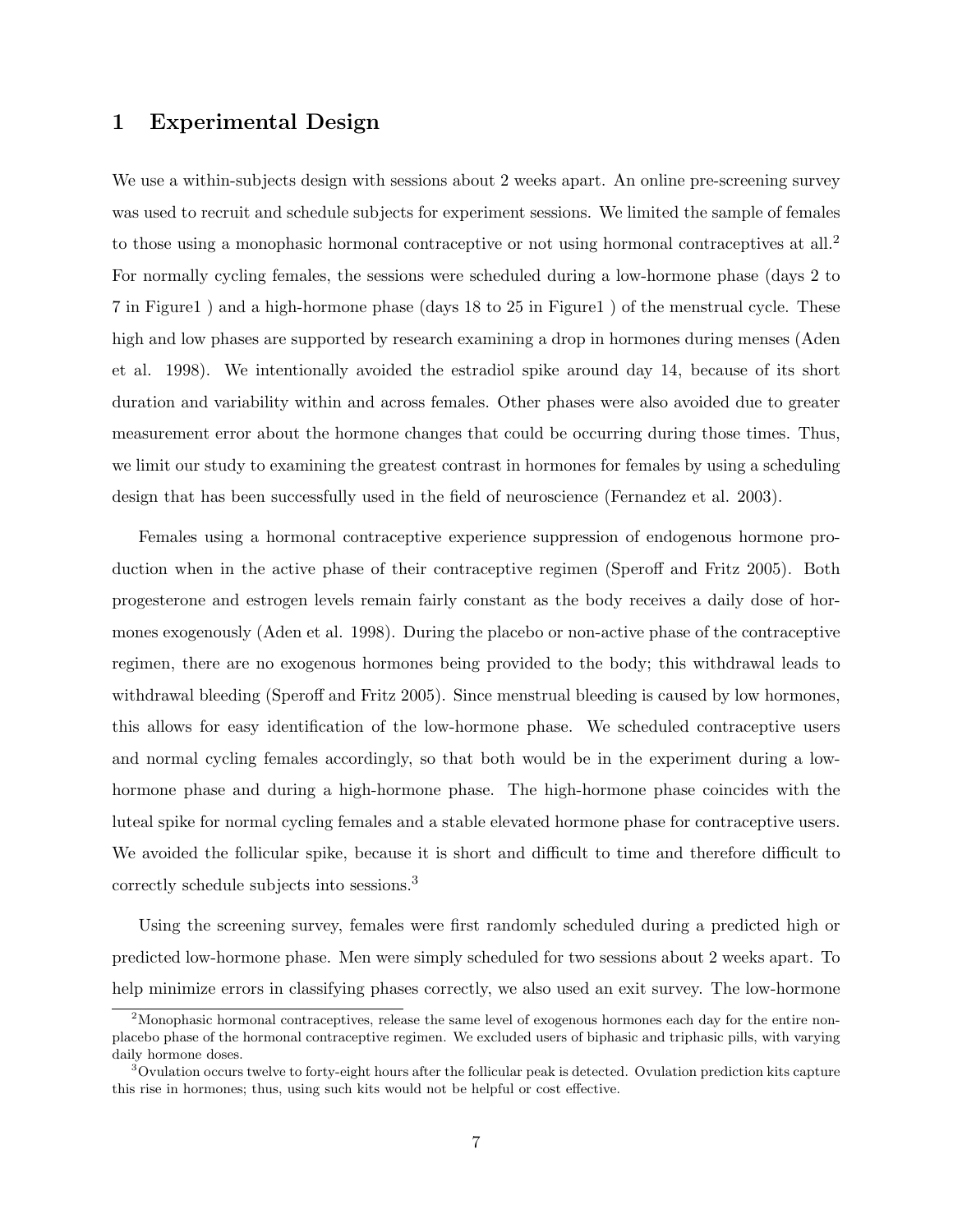phase is easily identified by the presence of withdrawal bleeding (in both normal cycling females and those in the placebo phase of contraceptives). The high-hormone phase is more difficult to pinpoint, particularly for subjects not on contraceptives, because of variability in the cycle. Rather than just asking the females that showed up for a session the date of their last or expected next menstruation, we focused on scheduling across two specific hormonal phases to minimize identification error, as the menstrual cycle has a large degree of variability, and females may have trouble accurately recalling and predicting menses (Crenin et al. 2004). The combination of pre-screening, scheduling, and the exit survey were designed to address this.

Previous studies on differences in competitive choices have used between-subjects designs (Niederle and Vesterlund 2007, Gneezy et al. 2009). In our within-subjects design each subject participated in one session of math tasks, and another of word tasks. We used two different tasks in part because we wanted to minimize behavioral spillovers from the first to the second session, and in part because it is generally believed that females may view themselves as having worse math skills than males (Niederle and Vesterlund 2010). For this reason females may be less likely to compete in math tasks than in word tasks. This design is the first to examine whether there are stable differences in competitive choices across genders between-subjects and within-subjects for math and word tasks.

Subjects were randomly assigned to start with a math or a word based session. In each session tasks were performed for five different treatments, one of which was randomly chosen for payment at the end of the experiment. Each treatment lasted 4 minutes. In the first treatment participants performed the task under a non-competitive piece rate compensation scheme, where pay was entirely dependent on the individual's own performance. In the second treatment, participants were randomly assigned to a winner-take-all tournament with a size of two, four, or six competitors. This second treatment provided participants with experience in a situation where their pay depended on their own performance as well as the performance of others. In the third treatment, participants performed the task with a group pay (revenue sharing) form of compensation. This treatment randomly paired participants and payment for the group's total production was split evenly. This third treatment can be considered the least competitive because of the possibility of freeriding. It can be shown that given some random assignment of competitors or group members, this design should lead low ability individuals to choose group pay and high ability individuals to choose a tournament.<sup>4</sup>

<sup>4</sup>A model justifying such predictions is provided in Appendix C.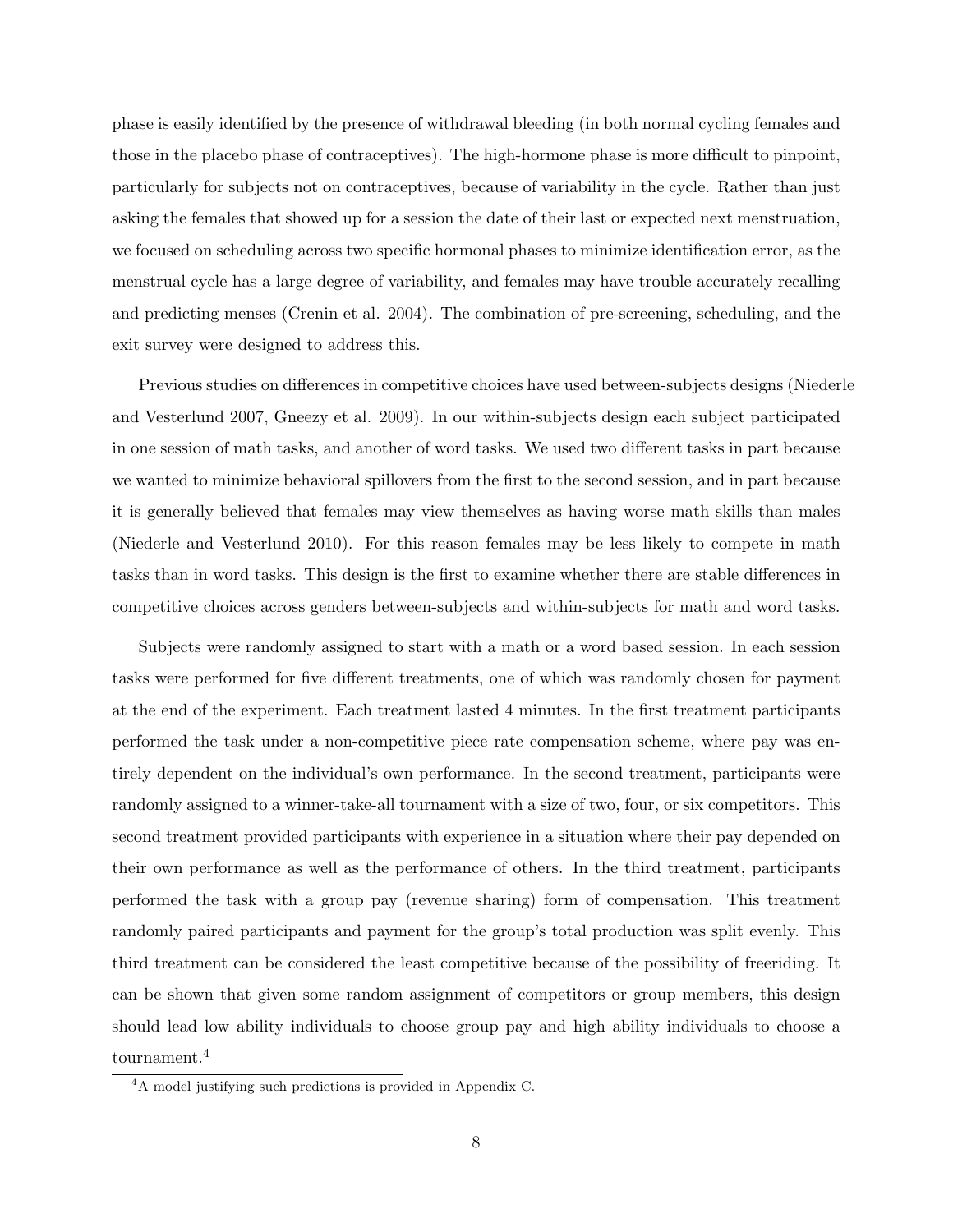In the final two treatments subjects were able to choose between piece rate, group pay, or a two, four, or six person tournament. Before the fourth treatment, subjects were told their own absolute performance from treatment 1, but were not told anything about the performance of others. Just before the fifth treatment, participants were shown how all individuals in the session had performed in the first treatment with their performance highlighted, and they then chose their compensation method and performed the task again.

The math task was similar to the one used in Niederle and Vesterlund (2007). Participants were asked to add four randomized two-digit numbers and complete as many of these summations as possible in 4 minutes. Equations were presented to participants on a computer screen and they typed in their answer and pressed the *Enter* key or clicked a *Submit* button on the screen. After each submission participants were promptly shown the next equation to solve, using scratch paper if they wanted. On the screen, the equations looked like the following:

$$
12 + 57 + 48 + 52 =
$$

The word task was similar to that used by Günther et al. (2008). In this task participants are shown a letter on a computer screen and have four minutes to form as many unique words as possible that begin with that specific letter. The letter remains on the screen for the entire four minutes and participants enter in their word submissions in a text box below the letter. The attempted word formations are then listed below the text box to help subjects minimize duplicate answers, since these are counted as incorrect. Common place names (cities, countries) are acceptable, but proper names are counted as incorrect. Plural and tense changes to root words are counted as separate and correct answers as long as these words still begin with the appropriate letter. In the experiment, participants were informed of the rules before beginning the task. All participants were informed that everybody in the same session and same treatment received the same letter, thus a task of equivalent difficulty for all participants in each treatment.

The word list used for grading words is a common English word list used by open source word processors.<sup>5</sup> We used a restricted group of letters for this study to limit the variation of difficulty between treatments and sessions  $(e, f, g, h, i, l, n, o)$ . Between 2.7% to 3.8% of all words in the word list began with these letters.

<sup>5</sup>Spell Checking Oriented Word Lists (SCOWL), Revision 6, August 10, 2004 by Kevin Atkinson.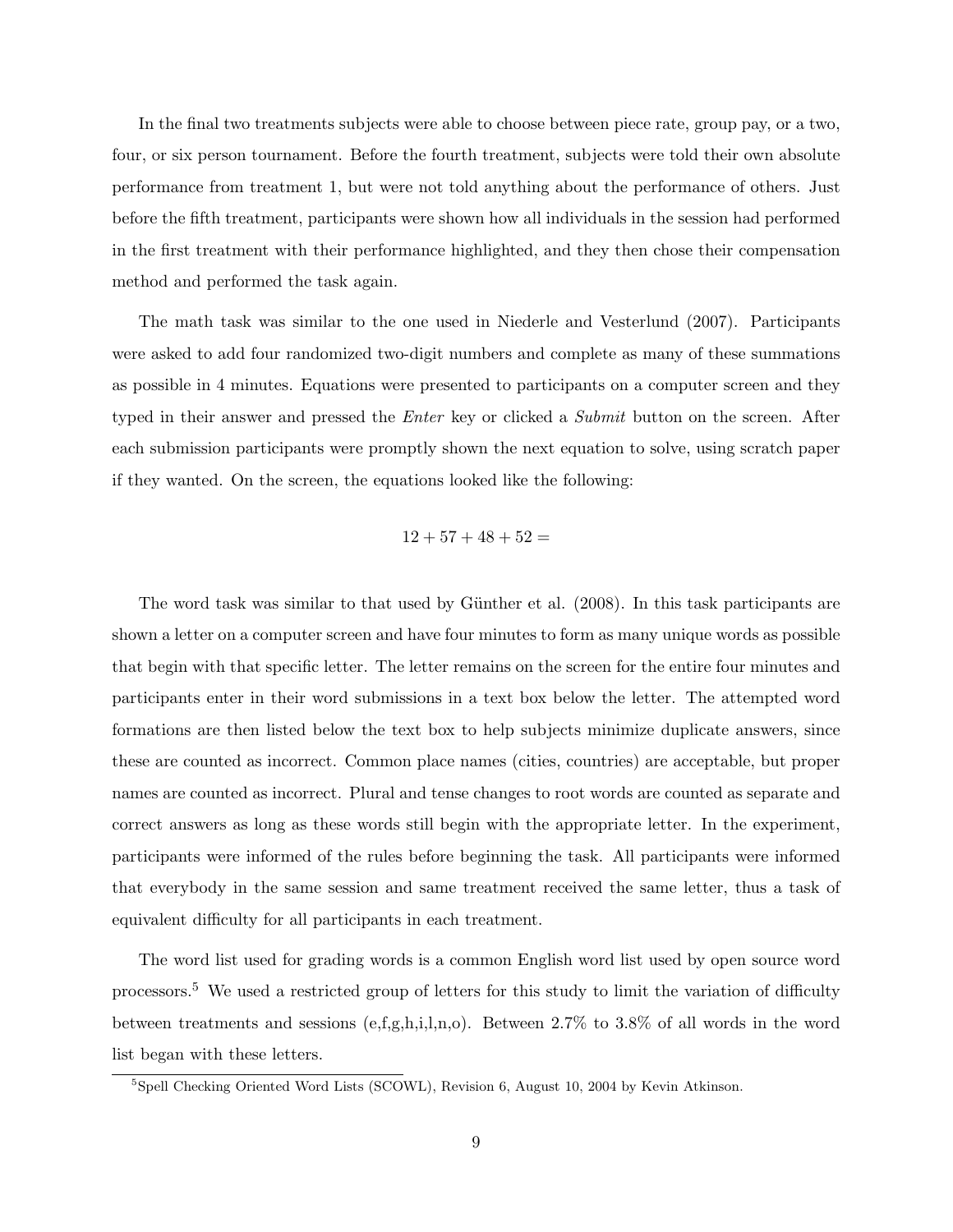For the piece rate compensation, the payoff an individual receives is equal to the piece rate multiplied by the production of the individual for that particular treatment. Payoffs for both the math and verbal tasks were calculated in a similar manner though the base rate was different for word formation tasks (\$0.25) and math addition tasks (\$0.50), to adjust for generally higher performance in the word task. In a tournament, if an individual has the best performance in his group then he receives the piece rate multiplied by the size of the tournament, multiplied by his individual performance. If an individual does not have the best performance in his tournament then he receives nothing. In the event of a tie, the individual receives a fraction of the tournament winnings based on the number of individuals he tied with. Subjects were not informed about whether they won or lost a tournament until all five treatments were complete. After each treatment, and before seeing their score, subjects were asked how well they thought they did and how well they thought the average person in the session did, and they were paid for having accurate predictions.

Subjects were told that they could be randomly grouped with people that did not necessarily choose the same compensation option and that they therefore could be playing under different rules than their potential competitors or group members. This strengthens the incentive for high ability types to choose a more competitive tournament, since there is a positive probability that they may compete against lower ability individuals. This rule also creates an incentive for low ability individuals to choose group pay, as they may be matched with high ability individuals which would increase their expected payoffs.<sup>6</sup>

## 2 Results

Experiment sessions took place in a computer lab at a large public university, all IRB procedures were followed. The majority of the 219 participants were university students whose characteristics are in Table 1. The average size of the 26 sessions was 14.5 participants (with a standard deviation of 4.15). Sixty-two female and 64 male subjects participated in both sessions. Using the pre and post surveys we conservatively classified 45 females as participating in a session during a lowhormone phase of their menstrual cycle, and 34 during both a low and a high-hormone phase. The word task was used in 12 of the sessions and the math task was used in 14 sessions. Of the 345 individual subject sessions, 165 involved the use of the word task and 180 used the math task.<sup>7</sup>

<sup>6</sup>The text for experiment instructions is available in Appendix D.

<sup>7</sup>One female was removed from the data due to non-compliance with the task instructions.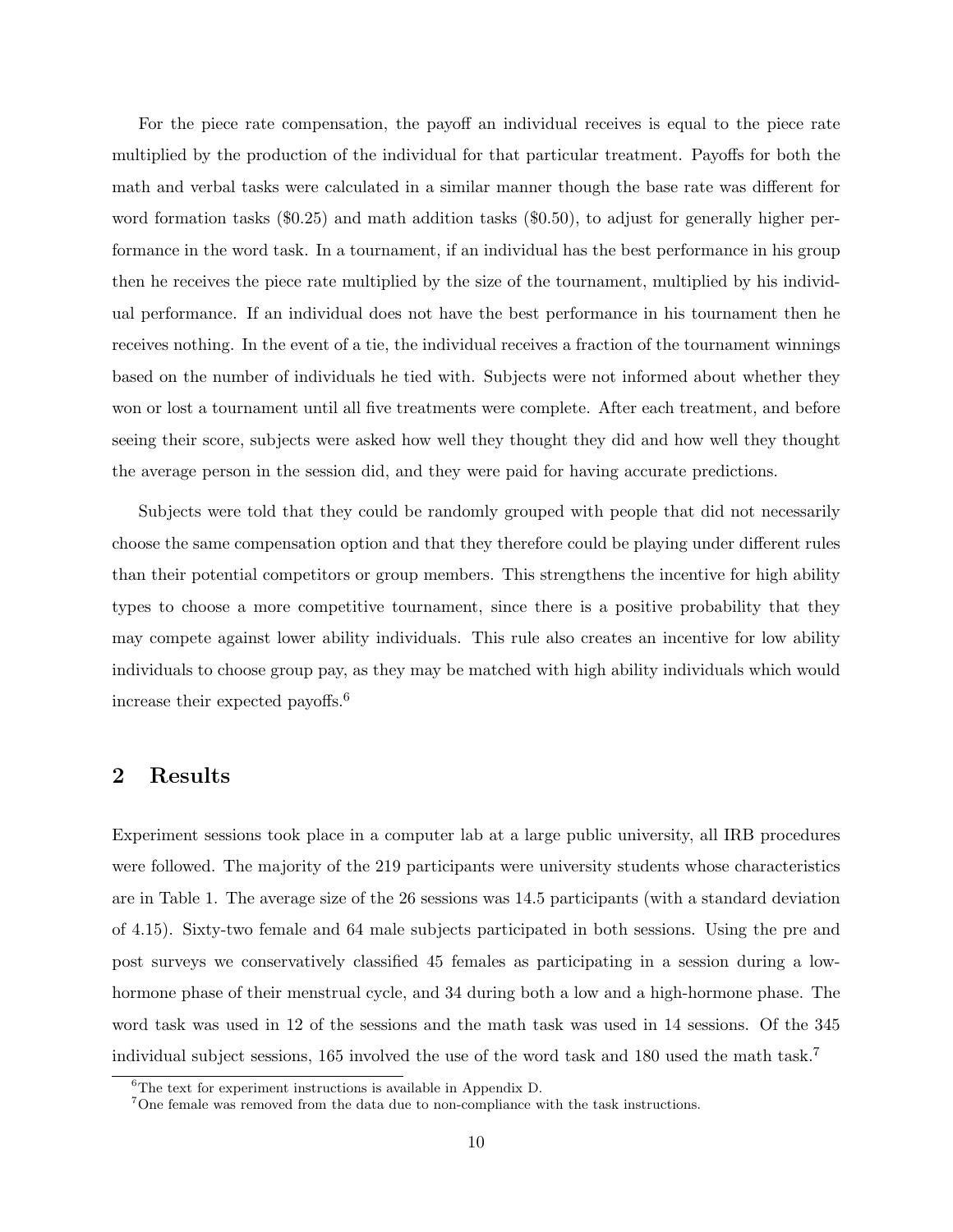| Participant Characteristics |       |                              |                  |      |     |  |  |  |
|-----------------------------|-------|------------------------------|------------------|------|-----|--|--|--|
| Variable                    | Mean  | Std. Dev.                    | Min.             | Max. | N   |  |  |  |
| Age                         | 20.52 | 2.81                         | 18               | 33   | 218 |  |  |  |
| Years PS                    | 2.18  | 1.48                         | 0                | 6    | 217 |  |  |  |
| <b>GPA</b>                  | 3.29  | 0.47                         | $\overline{2}$   | 4.1  | 218 |  |  |  |
| Live Independently          | 0.82  | 0.39                         | 0                | 1    | 219 |  |  |  |
| Female                      | 0.5   | 0.5                          | 0                | 1    | 219 |  |  |  |
| Meds                        | 0.09  | 0.28                         | 0                | 1    | 219 |  |  |  |
|                             |       | Characteristics by Sessions* |                  |      |     |  |  |  |
| Low Phase                   | 0.14  | 0.34                         | 0                | 1    | 345 |  |  |  |
| Word task                   | 0.48  | 0.5                          | 0                | 1    | 345 |  |  |  |
| Session Size                | 14.54 | 4.15                         | 7                | 21   | 345 |  |  |  |
| Second session              | 0.37  | 0.48                         | $\left( \right)$ | 1    | 345 |  |  |  |

Table 1: Summary statistics of session attendees

\*126 individuals attended a second session.

Table 2 shows that men and women were similar in terms of age, GPA, years of post secondary schooling (Years PS) and even have the same proportion taking psychological medication (Meds). Both genders were assigned to sessions with similar characteristics, except that on average females were in slightly larger sessions. The session female to male ratio ranged from 0.3 to 2.3 and averaged 1.01. Thus, all sessions had some degree of gender mix and on average this mix was about one-to-one.

Table 2: Mean values of individual and session characteristics by gender.

| Sex                  | Age         | Years PS GPA Indep. Meds Word Size |      |                                            |                       | Sess. 2 |
|----------------------|-------------|------------------------------------|------|--------------------------------------------|-----------------------|---------|
| Male                 | $\pm 20.70$ | 2.14                               |      | $3.25$ $0.83$ $0.09$ $0.47$ $13.79$ $0.37$ |                       |         |
| Female $\vert$ 20.35 |             | 2.21                               |      | 3.33 0.80                                  | $0.08$ $0.48$ $15.30$ | 0.36    |
| Total                | 120.52      | 2.18                               | 3.29 | 0.82                                       | $0.09$ $0.48$ $14.54$ | 0.37    |

Sessions took place three to four times a week and were held in the morning. Each session took slightly less than an hour, including approximately 10 minutes at the beginning of the session during which participants waited together in a foyer. This allowed participants to see that sessions included both males and females. Once participants entered the lab, partitions were used so that participants could not see each other's computer screens or facial responses from the feedback received. Competition and group memberships were also anonymous.

Payouts were based on one randomly chosen treatment, excluding the flat rate show-up payment, payouts averaged \$7.38 for the math session and \$15.01 for the word sessions. Participants who attended two sessions were later asked to perform a risk aversion task similar to that used in Holt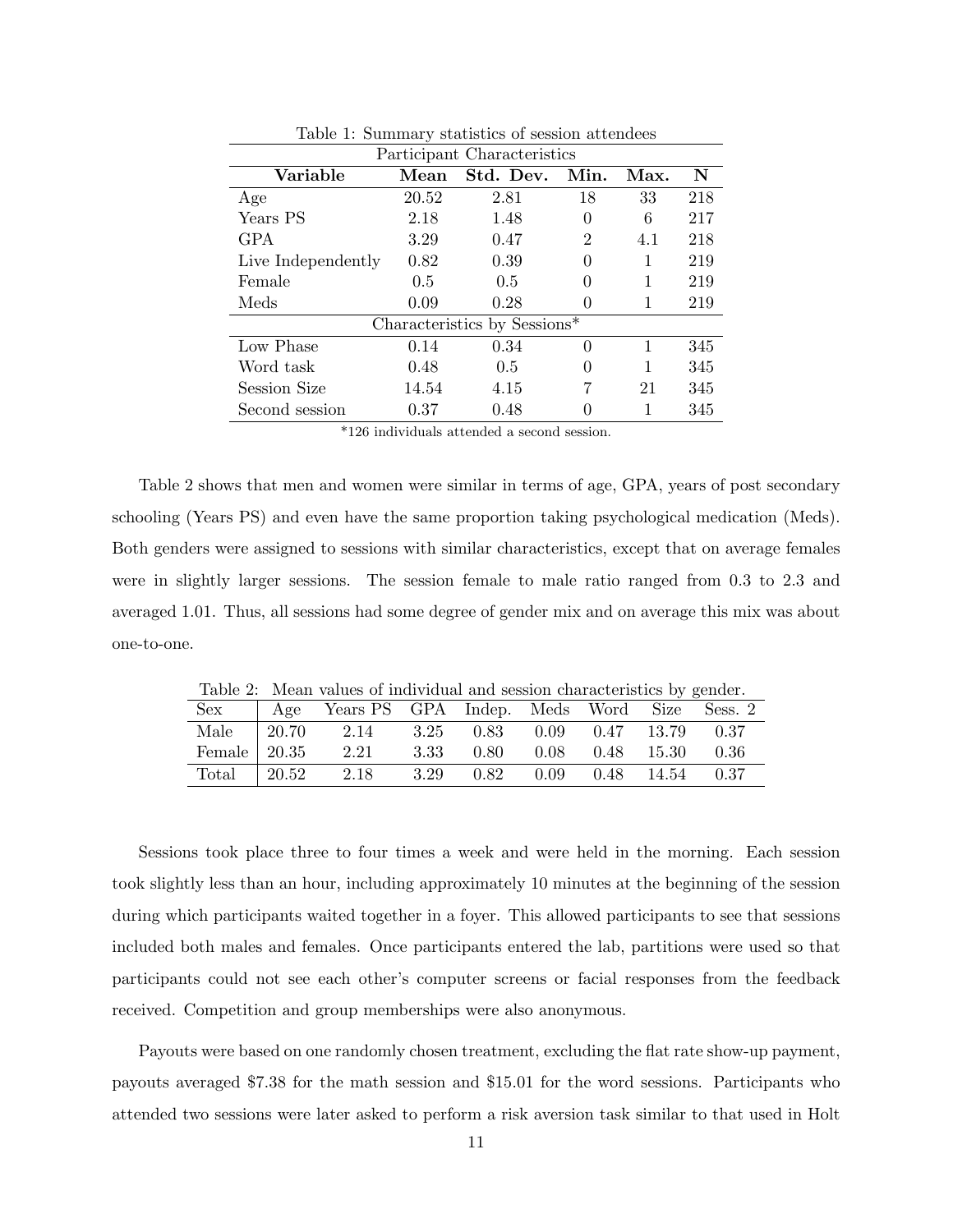and Laury (2002). The risk aversion tasks were performed a few days after the second session to avoid endogeneity with competition task earnings. A total of 112 participants (56 male and 56 females) participated in the risk aversion task. The average payout for the risk aversion task was \$6.57.

## 2.1 Task Performance

Each individual participated in five different treatments in each session. For the first three treatments the compensation schemes were as follows:

Treatment 1: Piece rate (\$0.50 per sum and \$0.25 per word).

- Treatment 2: Random sized tournament of 2, 4, or 6 individuals (the winner earned the piece rate multiplied by the size of tournament).
- Treatment 3: Group pay: an individual was paired with a randomly chosen partner and the total production of the 2 individuals was multiplied by the piece rate and then split evenly.

| Math        |      | T?   |      | T4                | T5                | Word            |         |        | TЗ   | T4   | $^{\rm T5}$ |
|-------------|------|------|------|-------------------|-------------------|-----------------|---------|--------|------|------|-------------|
| Male        | 10.9 | 12.1 | 12.3 | 12.7 <sub>1</sub> | 12.8 <sub>1</sub> | Male            | $+38.2$ | 39.4   | 43.0 | 45.3 | 47.0        |
| Female      | 9.9  | 11.4 | 11.8 | 12.3 l            |                   | $12.1$   Female | 41.0    | , 41.1 | 45.0 | 48.4 | 47.3        |
| <b>Both</b> |      |      | 12.0 | 12.5              | 12.5              | Both            | 39.6    | 40.3   | 44.0 | 46.9 |             |

Table 3: Performance Across Treatments and Gender

Table 3 shows mean performance by gender over treatments and tasks. The increasing mean values over the first three treatments in both the math and the word tasks suggest that subjects are learning to do the task better during the session. There are no statistically significant performance differences between males and females in either task.<sup>8</sup> This lack of a performance difference by gender, for either task, removes one obvious potential reason for gender differences in choices.

#### 2.2 Gender Differences in Competitive Choices

Niederle and Vesterlund (2007) and Gupta et al. (2005) find that when given the choice between a tournament and piece rate females are less likely than males to enter tournaments. To test whether this basic result can be replicated with our protocol, we focus on choices made in Treatment 4. In those studies, individuals did not have information about their relative performance, and in

<sup>8</sup>An analysis of the performance effects that occur from learning and different competitive settings are available on request.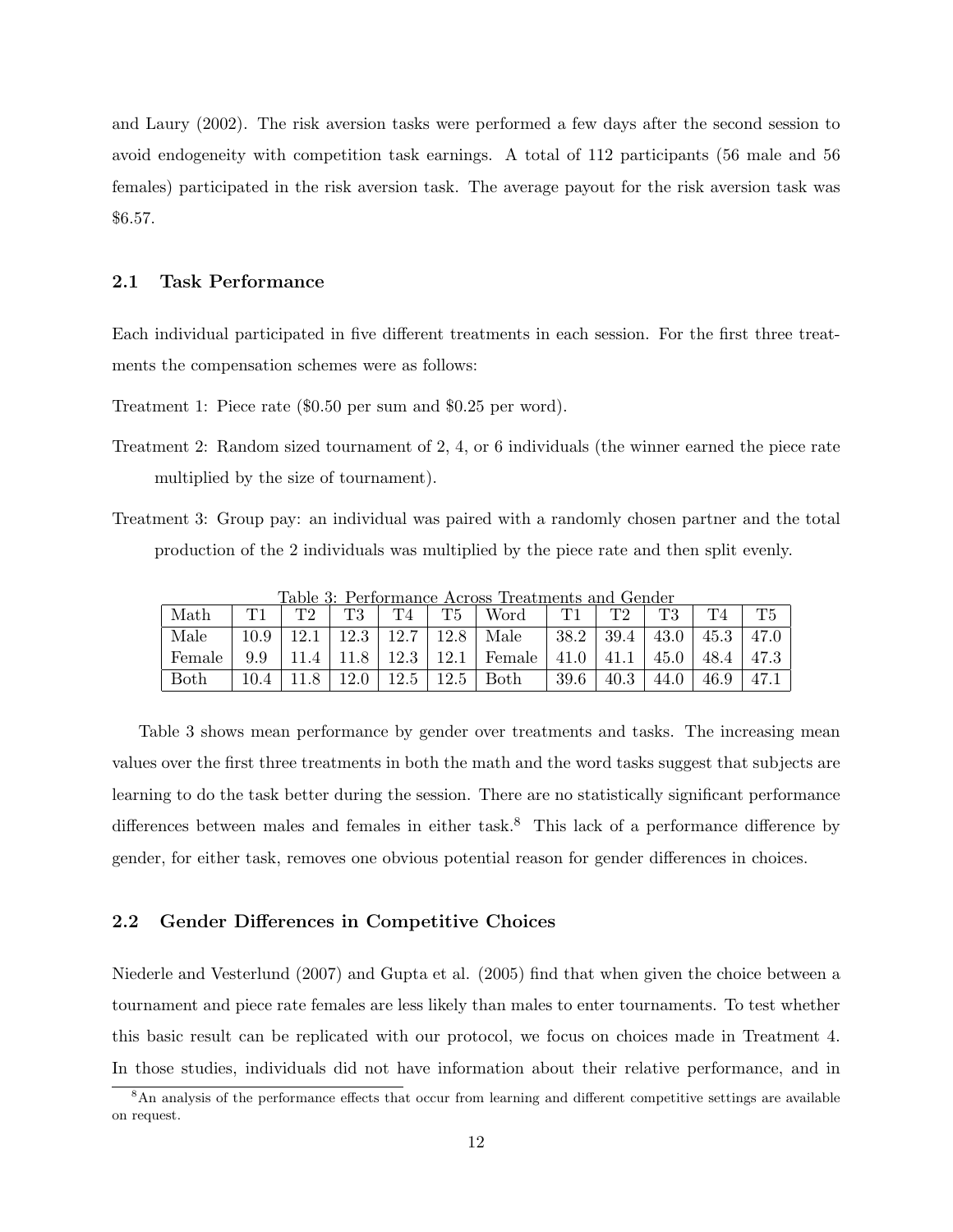our study this feedback comes only after Treatment 4. The available choices of group pay, piece rate, and tournaments of increasing size can be ordered by increasing competitiveness, with sharing being less competitive than not sharing and larger tournaments being more competitive. In the figures and empirical analysis we lump the two, four and six person sized tournaments together though the results are robust when using an ordered scale for tournament size.







Figure 2 shows the distribution of choices made by males and females in the first and second sessions for Treatment 4. The gender differences are large: pooling over sessions we find that only 31% of females chose to compete in tournaments while 54% of males chose the tournaments. The difference persists for the piece rate: 36% of females chose the piece rate compared to only 20% of males. These differences are all significant at the 2% level or better with chi-square tests. This replicates earlier findings, and shows that gender differences for competitive choices are robust to the addition of a group pay option and different sized tournaments. We also find that, on average, males and females chose consistently across the two repeated sessions, despite the fact that these which are often separated by weeks.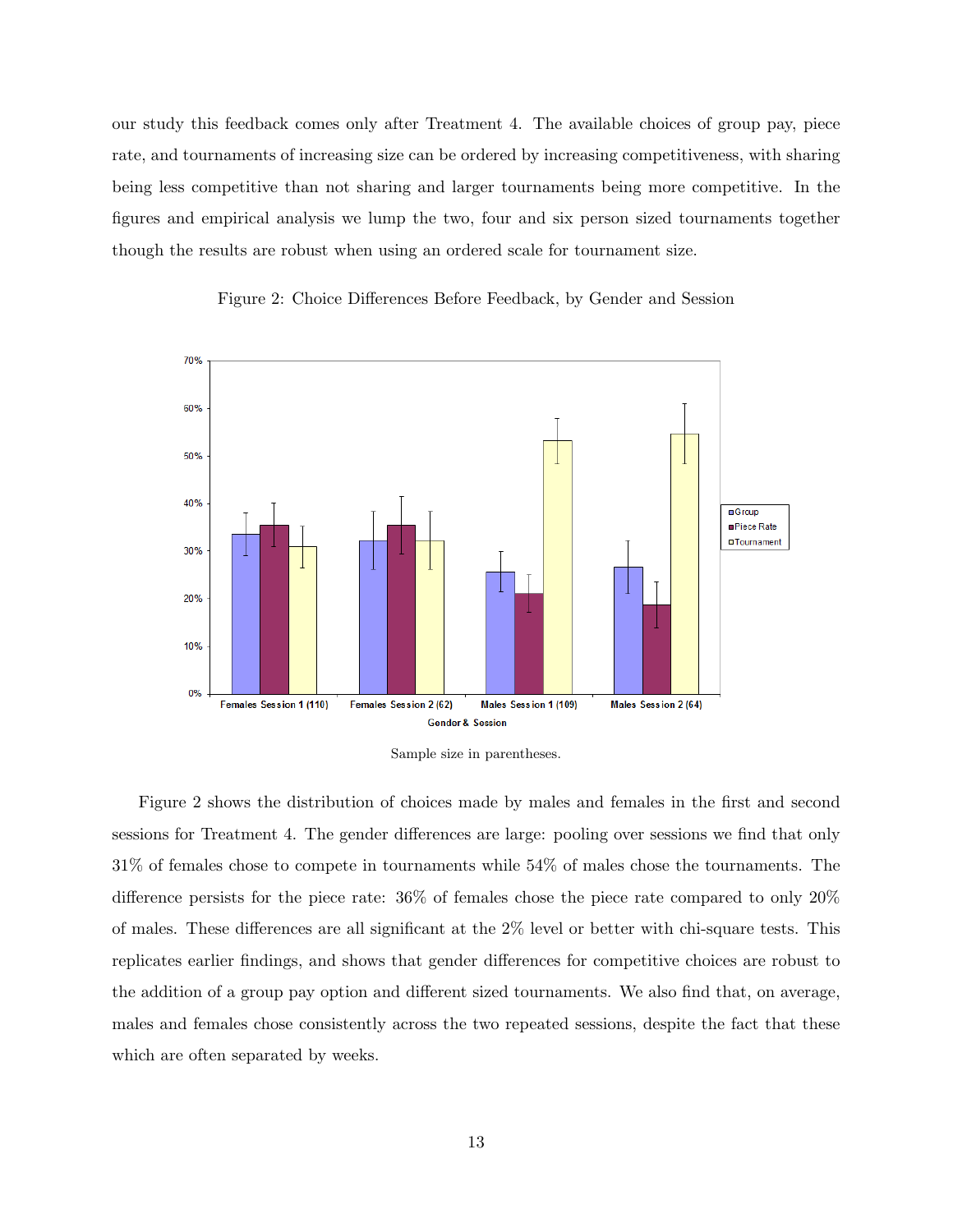While there are no significant differences in performance between males and females, other factors such as age and GPA might conceivably affect compensation choices. In this design, we predict that with full information about abilities individuals would sort according to ability, with the least able individuals choosing the least competitive environments and the higher ability individuals choosing more competitive tournaments. Given this we use an ordered probit to test whether the gender differences in the probability of selections remain after controlling for other potentially relevant factors.

Table 4 shows that the gender differences persist with these controls, along with the addition of control variables for confidence, performance, and improvement in the repetition of tasks in a tournament. Columns 1 to 3 use CompScale as the dependent ordinal variable, where group pay compensation is less competitive than piece rate which is less competitive than a tournament of any size.<sup>9</sup>. In the results, we include both pooled results and random effects estimations using an ordered probit model. For nonlinear estimations such as ordered probits, random effects models are often used to deal with the difficulties and bias involved with using fixed effects models (Arellano and Honoré 2001). Given that the experiment data is considered a short panel, any fixed effects estimation of a nonlinear model would also suffer from the well-known incidental parameter problem that may bias fixed effects results (Greene 2004). For these reasons we chose to use a random effects ordered probit for estimation purposes.

Table 4 replicates the results of Niederle and Vesterlund (2007) with Treatment 4, before relative performance feedback. Females are less likely than males to enter tournaments, even when controlling for individual confidence (Confidence (T1)) and relative rank of performance within the session (%-tile Rank  $(T1)$ ) from the first treatment. The %-tile Rank  $(T1)$  variable gives the rank of an individual based on her or his performance in Treatment 1 in the session. Using rank allows us to have the same measure for both math and word tasks.<sup>10</sup> Confidence is measured by an individual's predicted performance at the end of Treatment 1 (prior to finding out their actual performance) divided by that individual's prediction of the average performance of all session participants.<sup>11</sup> To control for performance, we use the relative rank from Treatment 1, but the results are unchanged when using absolute performance along with an interaction term for word based tasks.

<sup>9</sup>Our results are consistent with a multinomial logit model and from using ordered probits with rankings that treat larger tournaments as more competitive.

 $10$ Using a variable that measures actual performance with an interaction term for the type of task, gives the same results as are presented here.

 $11$  Females tend to be less confident than males in the math task, but females and males have no significant differences in confidence in the word task and selection differences still remain.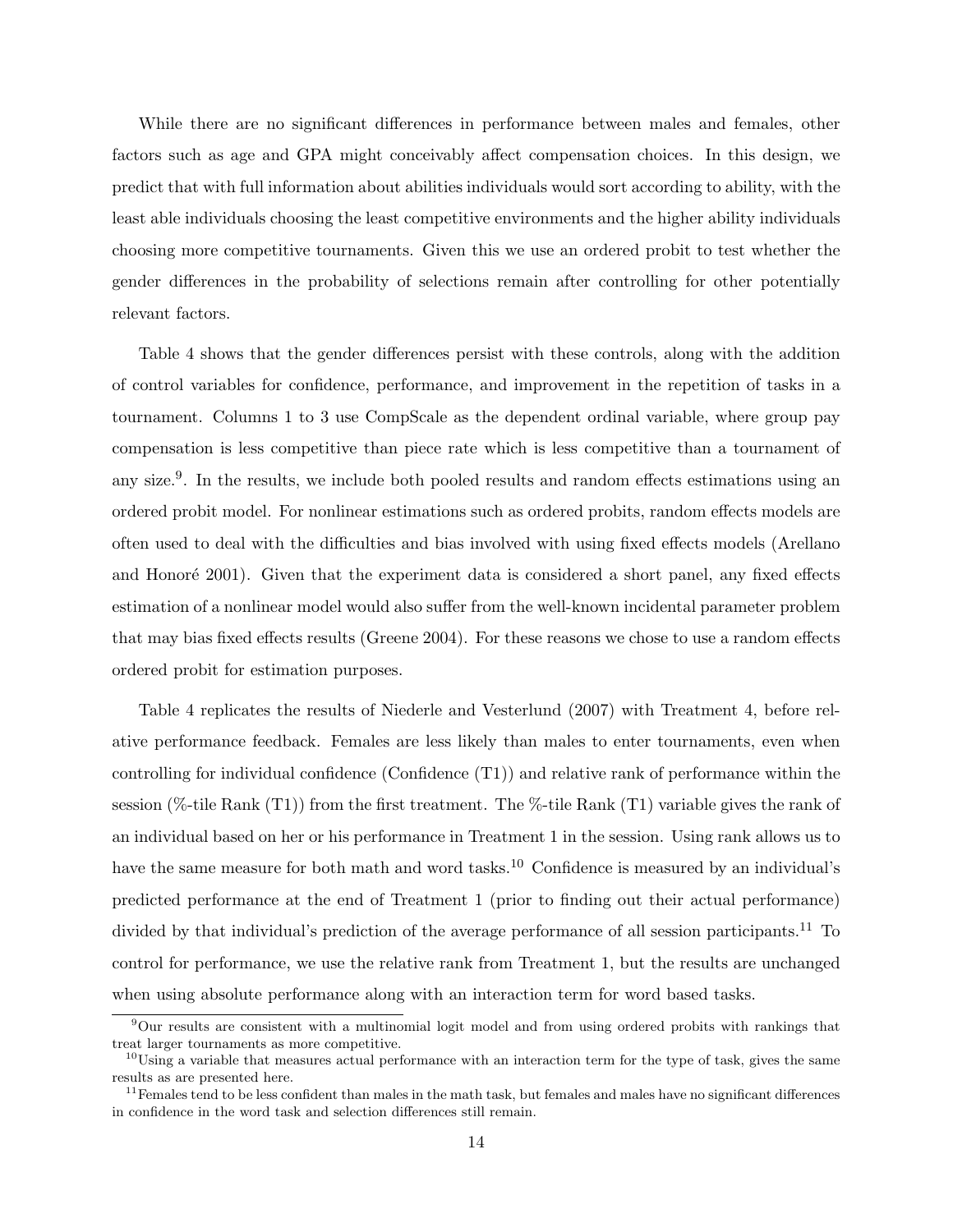|                         | (1)            | $\left( 2\right)$ | $\left( 3\right)$ |
|-------------------------|----------------|-------------------|-------------------|
|                         | Pooled         | RE                | RE Risk           |
| <b>VARIABLES</b>        | CompScale      | CompScale         | CompScale         |
| Female                  | $-0.36$        | $-0.40$           | $-0.49$           |
|                         | (0.13)         | (0.15)            | (0.19)            |
|                         | $(***)$        | $(***)$           | $^{(*)}$          |
| Confidence $(T1)$       | 0.86           | 0.98              | 0.99              |
|                         | (0.25)         | (0.29)            | (0.34)            |
|                         | $(***)$        | $(***)$           | $(***)$           |
| Improve $(T2)$          | 0.61           | 0.72              | 0.73              |
|                         | (0.20)         | (0.23)            | (0.32)            |
|                         | $(***)$        | $(***)$           | $(**)$            |
| $%$ -tile Rank $(T1)$   | 1.05           | 1.08              | 0.85              |
|                         | (0.23)         | (0.26)            | (0.32)            |
|                         | (***)          | $(***)$           | $(***)$           |
| Characteristic Controls | Yes            | Yes               | Yes               |
| Risk Controls           | N <sub>0</sub> | N <sub>0</sub>    | Yes               |
| Observations            | 343            | 343               | 224               |
| 11                      | $-336.6$       | $-335.6$          | $-212.3$          |
| chi2                    | 66.91          | 61.00             | 48.81             |

Table 4: Ordered Probit Estimates: Choices for No Relative Information Treatment

Pooled means pooled cross section. RE means that random effects were used. Standard errors in parentheses.  $p<0.01$ , \*\*  $p<0.05$ , \*  $p<0.10$ 

As expected, both confidence and the actual percentile rank from the first treatment are positively correlated with the selection of more competitive environments. Improvement in performance between the first and second task (Improve (T2)) also has a significant positive effect. These regressions include controls for individual specific characteristics, including the number of years of college, psychoactive medication, GPA, and age.<sup>12</sup> The results are similar when using a random effects ordered probit, in column 2. Column 3 includes a measure of risk aversion for individuals that participated in a task similar to the one used by Holt and Laury (2003). We find that this measure of risk aversion is not significantly correlated with competitive choices in Treatment 4.

The marginal effects (calculated from column 1) show that a female has a 0.14 lower probability of choosing a tournament than a male, even when controlling for performance and confidence. For a female to be as likely to choose a tournament as an average male, we would have to increase her belief about her performance relative to the average by 40%, which is a significant increase in overconfidence. A ten-percentile improvement in actual relative performance would increase the

<sup>&</sup>lt;sup>12</sup>Details on these controls are in the appendix.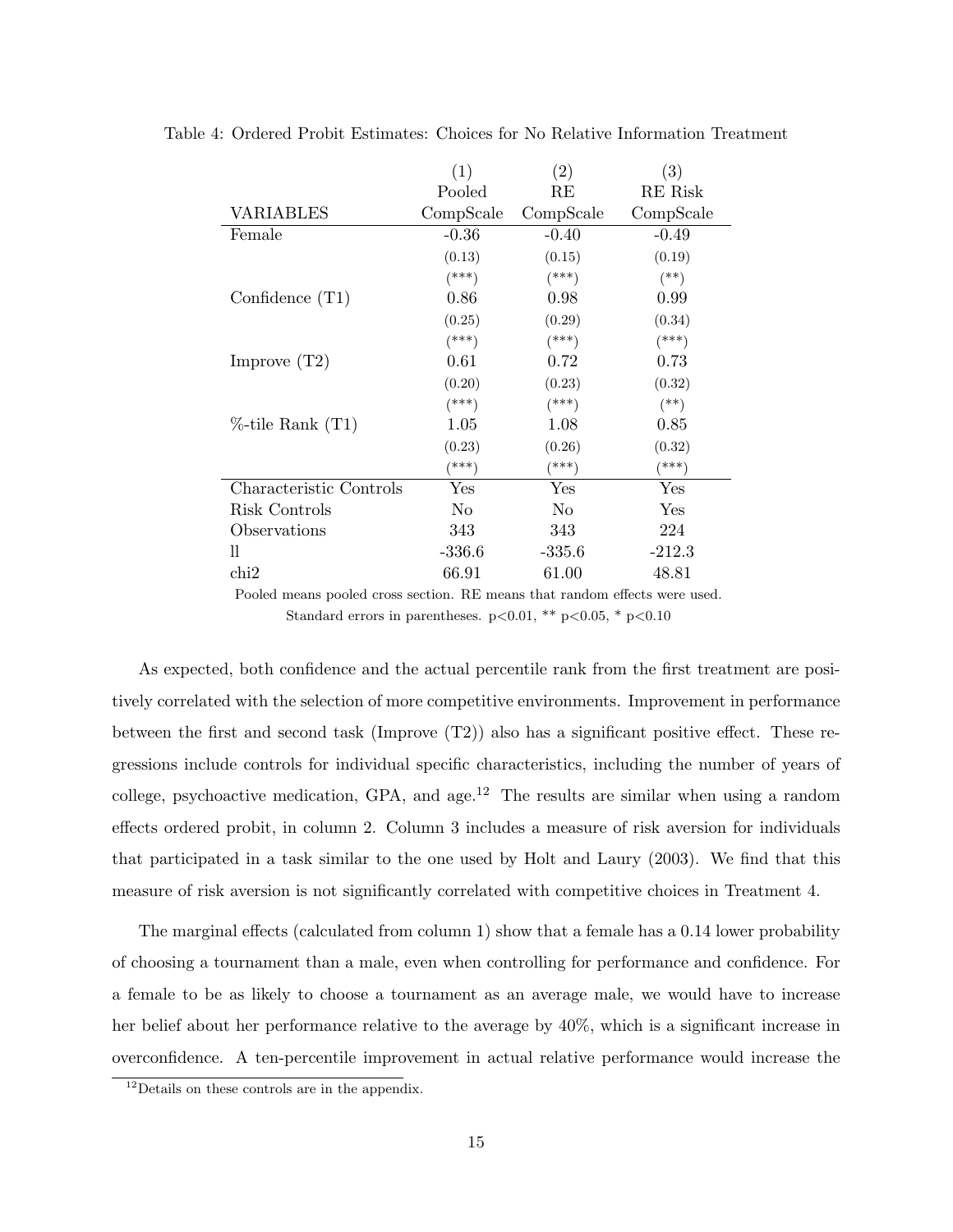probability of entering a tournament by 0.04. A female would have to improve her percentile rank by 34% to be as likely to enter a tournament as a male. Thus, these gender differences are not just significant, but they are also large.

After each treatment, before receiving any feedback, subjects were asked how many correct answers they believed they submitted. Subjects were paid (\$0.25) for each correct answer to encourage accurate answers. We create a measure of confidence by dividing an individual's prediction of how well he or she did divided by his or her prediction of the session average for that treatment. Since the average individual should believe they did not perform any better than the session average, this confidence measure should have a mean of one – in the absence of overconfidence.<sup>13</sup> We could have asked for rank estimates instead of performance estimates, but rank is a poor measure of the degree of over or under confidence. Consider two individuals that think they are ranked first in their respective group. One may think that he is 10% better than the average while the other may think she is 50% better. Both these individuals would be treated as having the same level of confidence with the rank measure, but one individual is actually much more confident. We use the measure of confidence from the first treatment because every subject performed the task for this treatment under the same piece rate form of compensation. This confidence variable provides the earliest measure of overconfidence before experiencing any feedback or differing experimental manipulations.

Changes in performance as the experiment proceeds could also change confidence. The variable Improve (T2), measured as the ratio of the individual's performance from Treatment 2 divided by the performance in Treatment, captures the effect of individual improvement between Treatment 1 (piece rate) and Treatment 2 (tournament). There are two possible reasons that this variable should matter: First, individuals may feel that they improve more than the average individual or that they were unlucky in Treatment 1 compared to how others would have performed. Second, it may be the case that individuals become more motivated to put in greater effort because of the competitive nature of the tournament in Treatment 2. Individuals that improve a lot from competing in such settings would be more likely to choose to compete than individuals whose performances are not positively affected by competitive settings.

<sup>&</sup>lt;sup>13</sup>We also asked how many correct answers they believed were submitted by the most productive person, the least productive person, as well as the average number of correct answers, for each session and treatment. We use the average instead of the prediction of the best or worst individual in the session because it provides a clean measure of overconfidence. In other estimations, not included here, these measures were separated and variations of using both the best performance and the worst performance as the denominator were used with little difference in our results.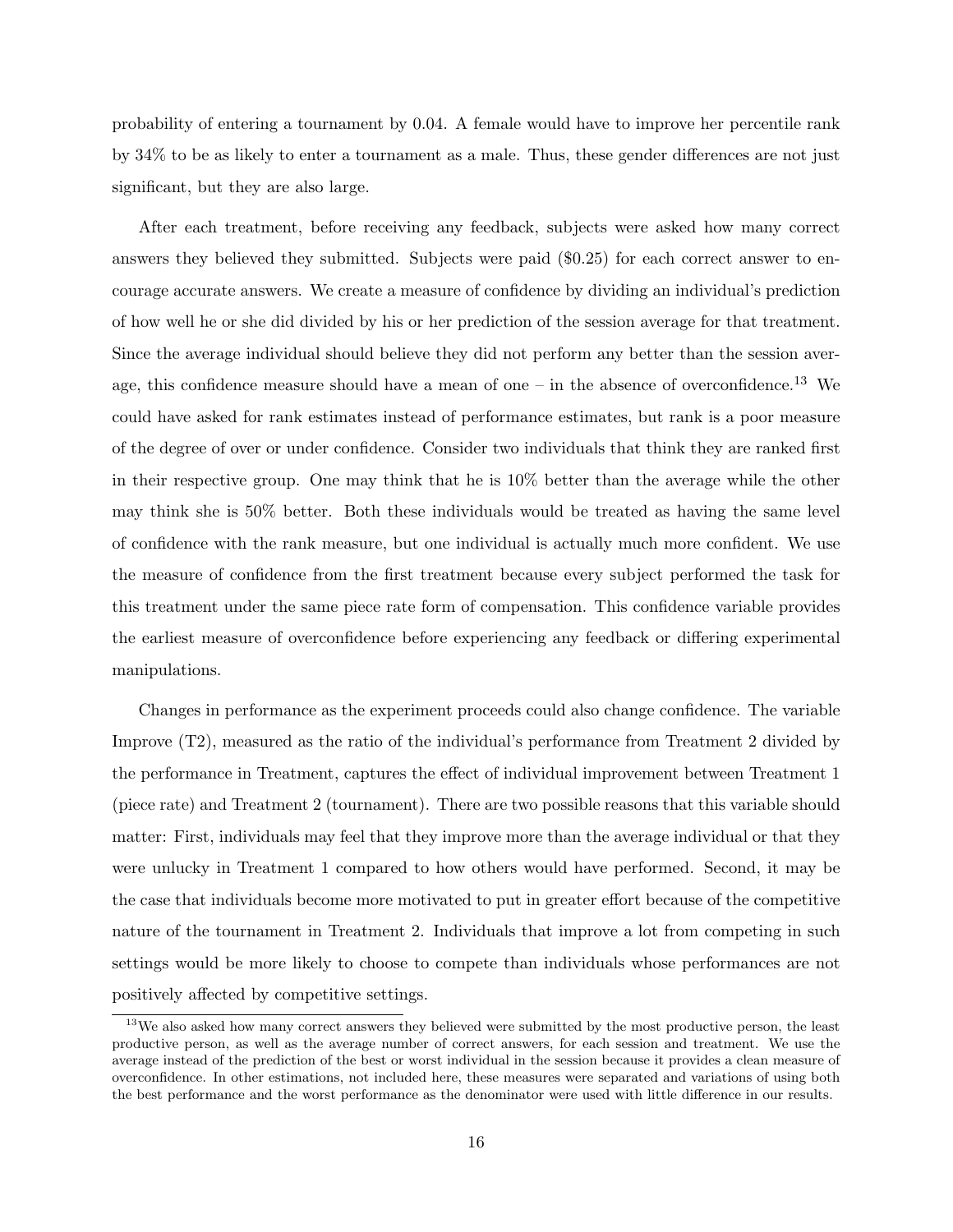| Table 5: Gender Ellects (Clustered Errors) |            |           |  |  |  |  |  |
|--------------------------------------------|------------|-----------|--|--|--|--|--|
|                                            | (1)        | (2)       |  |  |  |  |  |
| <b>VARIABLES</b>                           | CompScale  | CompScale |  |  |  |  |  |
| Female                                     | $-0.35$    | $-0.35$   |  |  |  |  |  |
|                                            | (0.135)    | (0.114)   |  |  |  |  |  |
|                                            | ***        | ***       |  |  |  |  |  |
| Confidence $(T1)$                          | 0.87       | 0.87      |  |  |  |  |  |
|                                            | (0.256)    | (0.246)   |  |  |  |  |  |
|                                            | $***$      | ***       |  |  |  |  |  |
| Improve $(T2)$                             | 0.62       | 0.62      |  |  |  |  |  |
|                                            | (0.181)    | (0.187)   |  |  |  |  |  |
|                                            | ***        | $***$     |  |  |  |  |  |
| $%$ -tile Rank $(T1)$                      | 1.04       | 1.04      |  |  |  |  |  |
|                                            | (0.227)    | (0.233)   |  |  |  |  |  |
|                                            | ***        | ***       |  |  |  |  |  |
| Clusters                                   | Individual | Session   |  |  |  |  |  |
| Risk Controls                              | No         | No        |  |  |  |  |  |
| Characteristic Controls                    | Yes        | Yes       |  |  |  |  |  |
| Observations                               | 343        | 343       |  |  |  |  |  |
| $\chi$                                     | 71.85      | 116.8     |  |  |  |  |  |
| 11                                         | $-336.5$   | $-336.5$  |  |  |  |  |  |
| Robust standard errors in parentheses      |            |           |  |  |  |  |  |

 $T<sub>1</sub>$   $\vdots$   $C<sub>1</sub>$  denotes  $\Gamma$  $T<sub>2</sub>$  denotes  $\Gamma$   $(T<sub>3</sub>$ 

\*\*\* p<0.01, \*\* p<0.05, \* p<0.1

Niederle and Vesterlund (2007) found that part of the difference between male and female willingness to compete was driven by males being more overconfident than females. In their study, independent of confidence, females had a 0.16 lower probability of entering a tournament than males. Using our measure of confidence we find that the gender difference is nearly the same, 0.14.

Since we have multiple observations from the same individuals and individuals participate in the same sessions, we also run regressions where we cluster standard errors on experiment sessions and then also separately on individuals. Table 5 shows that the results concerning females being less likely to enter in tournaments without relative performance feedback remain consistent when using errors that are clustered on the specific experiment session or on the individual. In this table the dependent variable is the same ordered variable of competitiveness used previously where group pay is less competitive than piece rate and piece rate is less competitive than a tournament of any size.

Our within-subjects design includes one session of math treatments and one of word treatments. Günther et al. (2010) found that in a maze task, men increased performance in reaction to competitive pressures by more than women did. In a word task the improvements were the same. They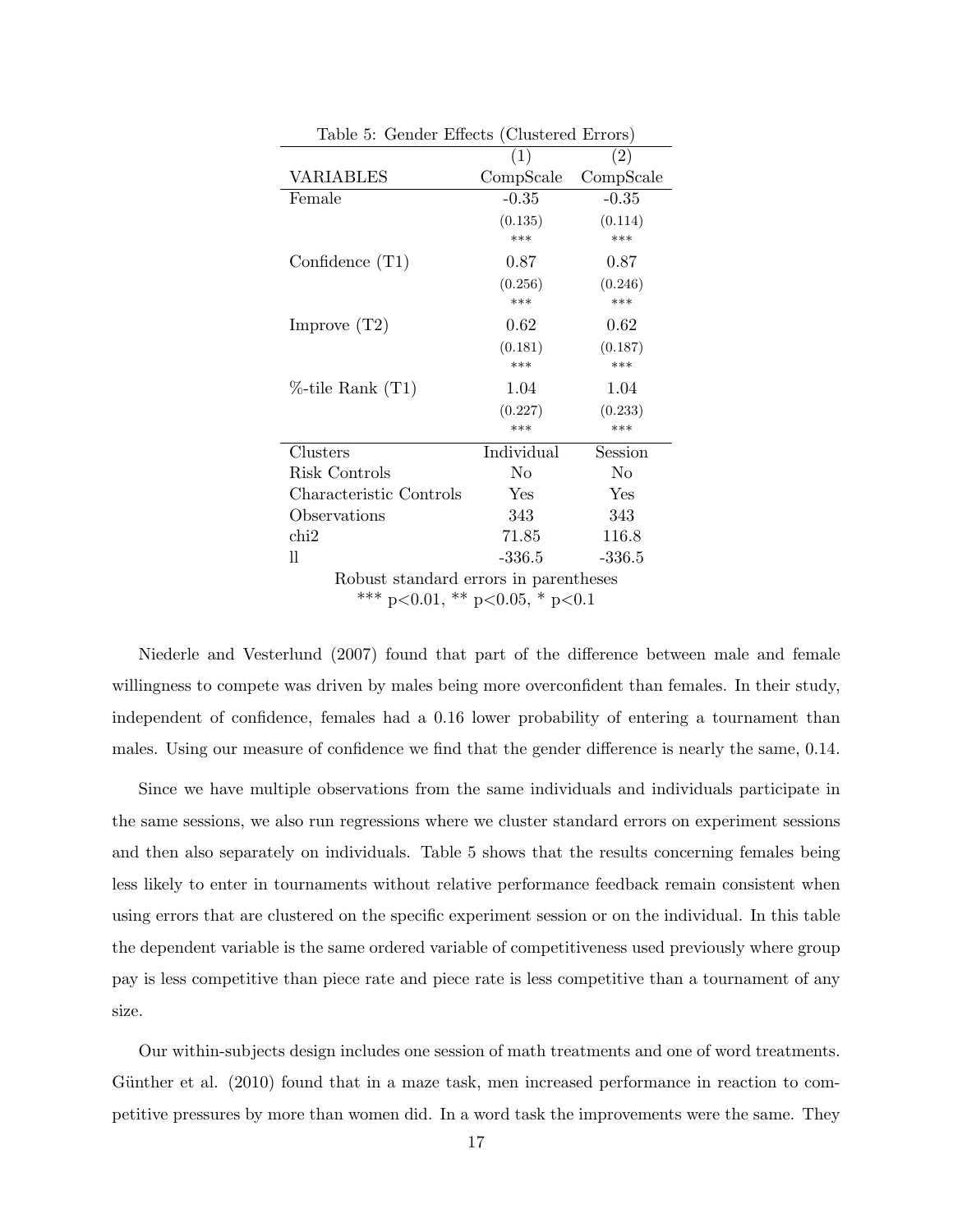attribute this to a "stereotype threat" arising from beliefs that women are not good at the maze task. This could logically lead to different choices by women to compete, with different tasks. Figure 3 shows that in our data there is little difference in the selection of competitive environments by females regardless of the type of task used. We also find little difference in choices by males as more than 50% of males chose to compete in tournaments in both math and word tasks.



Figure 3: Selection Differences for Females by Task Type for No Information Treatment

Table 6 looks at confidence differences by gender and task. Both genders are overconfident on average. Males are significantly more overconfident in their math abilities than females, and there is no significant difference in confidence between males and females in the word task. There is no significant difference among females between the math and word tasks, while males are significantly more confident in their math performance than in their word task performance. On average, males are slightly more confident in their abilities than females. This is partly driven by a few high ability males who are correct in believing they are better than the average, but overestimate the degree. For example, the highest level of confidence for a male is 3.38 times his prediction of the average. His actual performance is 2.29 times the actual session average. Overall, males and females are fairly consistent in their choices to compete in both types of task: males choose to compete more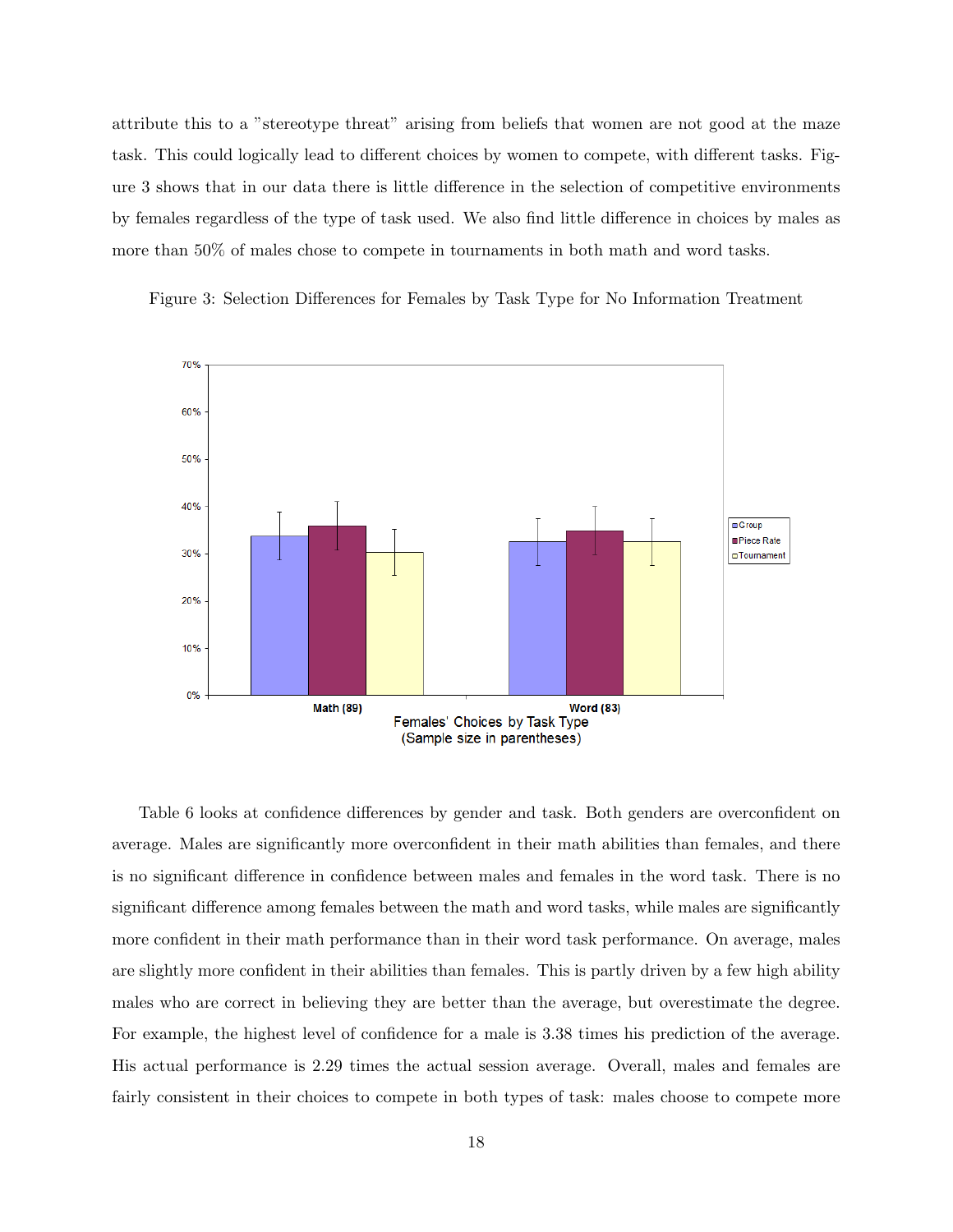than females in both math and word tasks even though male overconfidence is higher in the math task. The type of task was not significant in regressions for choices, with or without confidence controls.

| Task Type | Gender | Confidence $(T1)$ | S.E.  |
|-----------|--------|-------------------|-------|
| Math      | Female | 1.081             | 0.030 |
| Math      | Male   | 1.209             | 0.037 |
| Math      | Both   | 1.145             | 0.024 |
| Word      | Female | 1.046             | 0.029 |
| Word      | Male   | 1.039             | 0.030 |
| Word      | Both   | 1.043             | 0.021 |
| Both      | Female | 1.064             | 0.021 |
| Both      | Male   | 1.128             | 0.025 |
| Both      | Both   | 1.096             | 0.016 |

Table 6: Confidence Differences by Gender and Task Type

When comparing to Both genders, removing an

outlier makes the gender difference insignificant at a 5% level.

## 2.3 Performance Feedback Eliminates Gender Differences to Compete

Providing information about the quality of possible competitors might reduce mistakes in competitive choices, but there is no obvious reason feedback should reduce the gender difference in choices, if that difference is primarily driven by preferences. We test the effect of performance feedback on choices by providing subjects with an ordered list of the performance of all the participants in their session from Treatment 1, with their own performance highlighted, before they choose their Treatment 5 compensation scheme. This provides information about the quality of their potential competitors, if they choose to enter a tournament.

The two groups of bars on the left side of Figure 4 suggest that females' choices are barely affected by information about the performance of potential competitors. The right side of the figure shows that males' choices change dramatically. There is a significant increase in the proportion of males choosing piece rate (5% significance level) and group pay (10% significance level), and a significant decrease in the proportion choosing tournaments (5% significance level). Comparing the distributions of men's and women's choices in Treatment 4 gives a Pearson chi-square statistic of 18.79 (p-value: 0.000). After relative performance feedback in Treatment 5 male and female's competitive choices are not significantly different (chi-square statistic is 1.91, p-value: 0.385).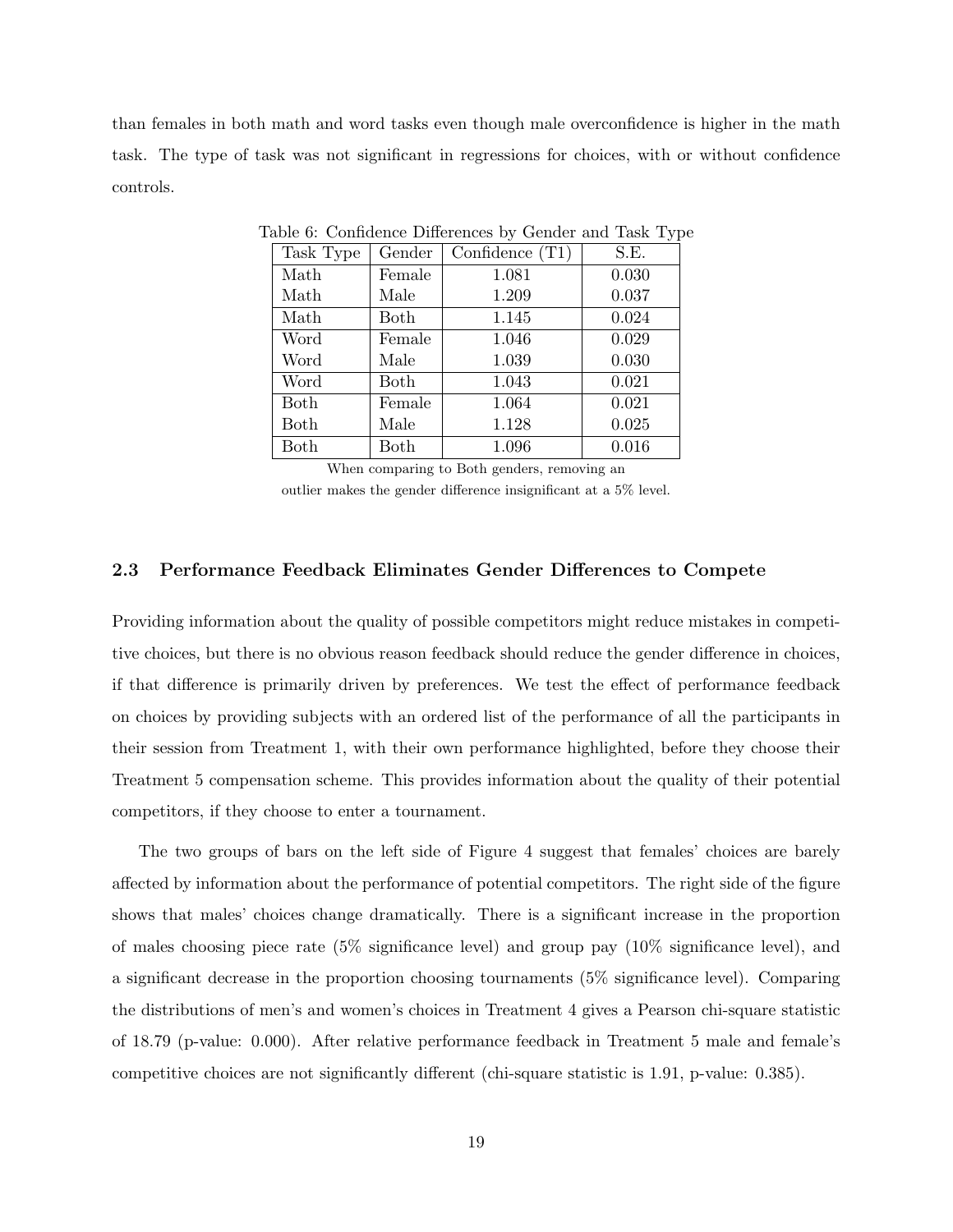

Figure 4: Selection Differences by Gender and Information Treatment (Treatments 4 and 5)

Females (172), Males (173). Sample size in parentheses.

Table 7 shows the results from three different types of ordered probits for Treatment 5 choices, using the CompScale competitiveness definition from the Treatment 4 analysis. Columns 1 through 3 show, that once performance feedback is provided, there are no significant differences between male and female choices. Instead, we find that choices are very dependent on the relative performance information, and on the individual's improvement from Treatment 1 to Treatment 2. Risk aversion control variables are not significantly correlated with compensation choices on average; though risk aversion measures were significant when only examining high ability individuals' choices in Treatment 5. The one variable that consistently affects individual choices in Treatment 5 is an individual's percentile rank from Treatment 1, a summary statistic of the feedback information provided before the Treatment 5 choice.

The overall conclusion from Figure 4 and the probits in Table 7 is that there are no significant gender differences in competitive choices when subjects are fully informed of their relative performance compared to potential competitors. In the next section we consider the costs of the selection differences between men and women when they lack information about the quality of competitors and whether there are gender differences according to ability levels.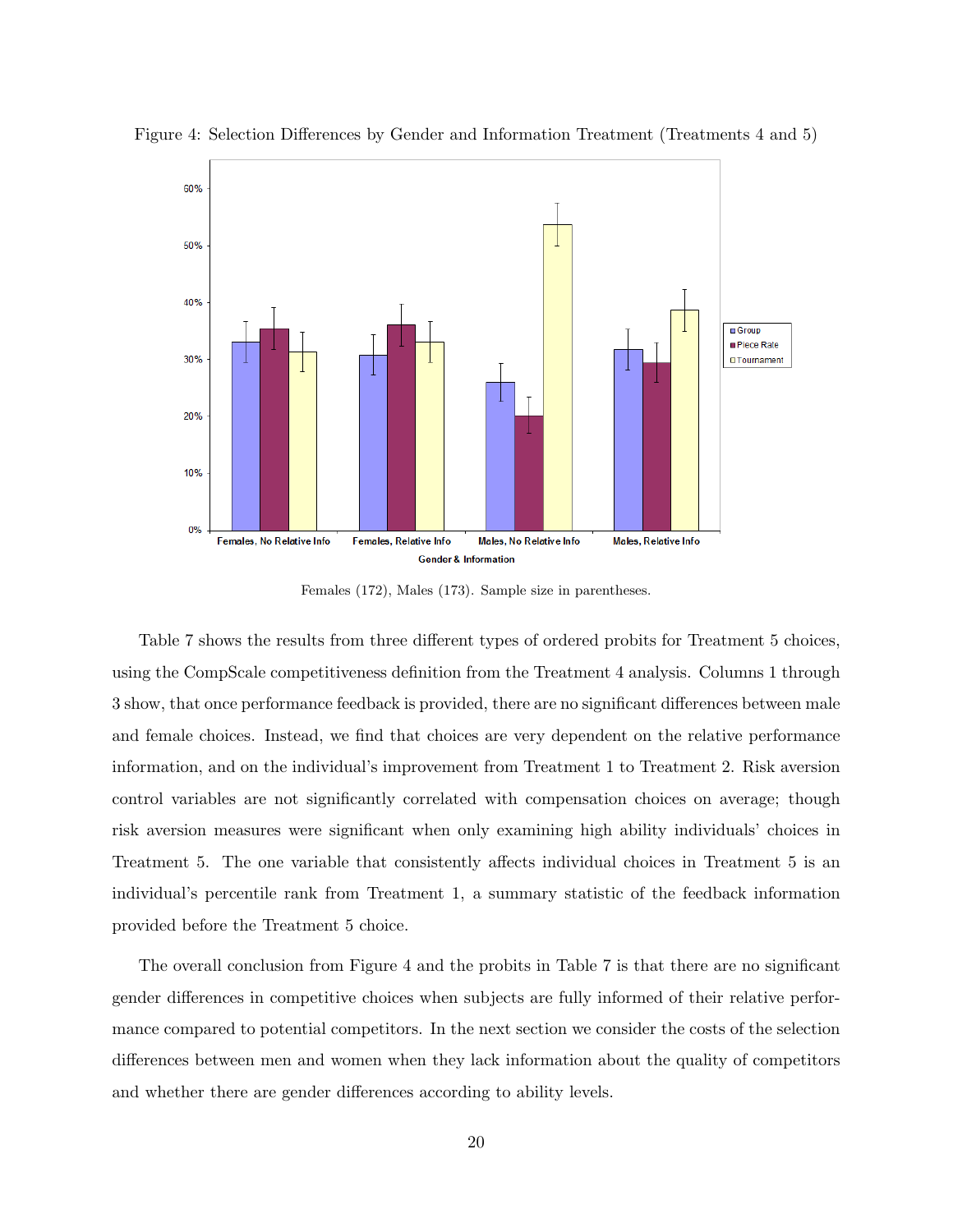|                         |                  | $\left( 2\right)$ | $\left( 3\right)$  |
|-------------------------|------------------|-------------------|--------------------|
|                         | (1)              |                   |                    |
|                         | Pooled           | RE                | RE Risk            |
| VARIABLES               | CompScale        | CompScale         | CompScale          |
| Female                  | 0.00             | $-0.02$           | 0.13               |
|                         | (0.13)           | (0.18)            | (0.21)             |
|                         | $\left( \right)$ | $\left( \right)$  | $\left( \ \right)$ |
| Confidence $(T1)$       | 0.34             | 0.44              | 0.65               |
|                         | (0.24)           | (0.30)            | (0.35)             |
|                         | $\left( \right)$ | $\left( \right)$  | $(*)$              |
| Improve $(T2)$          | 0.81             | 1.01              | 0.65               |
|                         | (0.20)           | (0.26)            | (0.32)             |
|                         | $(***)$          | $^{***}$          | $^{(**)}$          |
| $%$ -tile Rank $(T1)$   | 2.17             | 2.59              | 2.31               |
|                         | (0.25)           | (0.34)            | (0.37)             |
|                         | (***)            | (***)             | (***)              |
| Risk Controls           | N <sub>o</sub>   | N <sub>0</sub>    | Yes                |
| Characteristic Controls | Yes              | Yes               | Yes                |
| Observations            | 343              | 343               | 224                |
| 11                      | $-320.6$         | $-316.7$          | $-194.5$           |
| chi2                    | 110.9            | 98.51             | 79.67              |
|                         |                  |                   |                    |

Table 7: Ordered Probit Estimates: Choices for Relative Information Treatment

Pooled means pooled cross section. RE means that random effects were used Standard errors in parentheses \*\*\* p<0.01, \*\* p<0.05, \* p<0.1

#### 2.4 The Cost of Choices and the Effect of Feedback, by Gender and Ability.

To give some sense of the costs of gender differences in choices, we simplify and assume people maximize expected payoffs, keep effort constant across compensation choices, and take the choices and performance of others as given. Table 8 shows the average expected value losses for the suboptimal selections by males and females in Treatment 4 and Treatment  $5.^{14}$  Each column represents the optimal choice that should have been made. The numbers represent the average expected value cost for choosing something other than that optimal choice. For example, in the first row under column 6 (for the 6 person sized tournament), the 27.27 represents the average loss to females whose optimal choice was a tournament of six, but who instead chose a different form of compensation. The Avg Loss column provides the average loss by gender and treatment. The average loss of 6.78 in the first row means that females lost an average of \$6.78 from their suboptimal choices in Treatment 4.

<sup>&</sup>lt;sup>14</sup>The method used to calculate expected values is based on using the percentile rank as the probability of success within a tournament.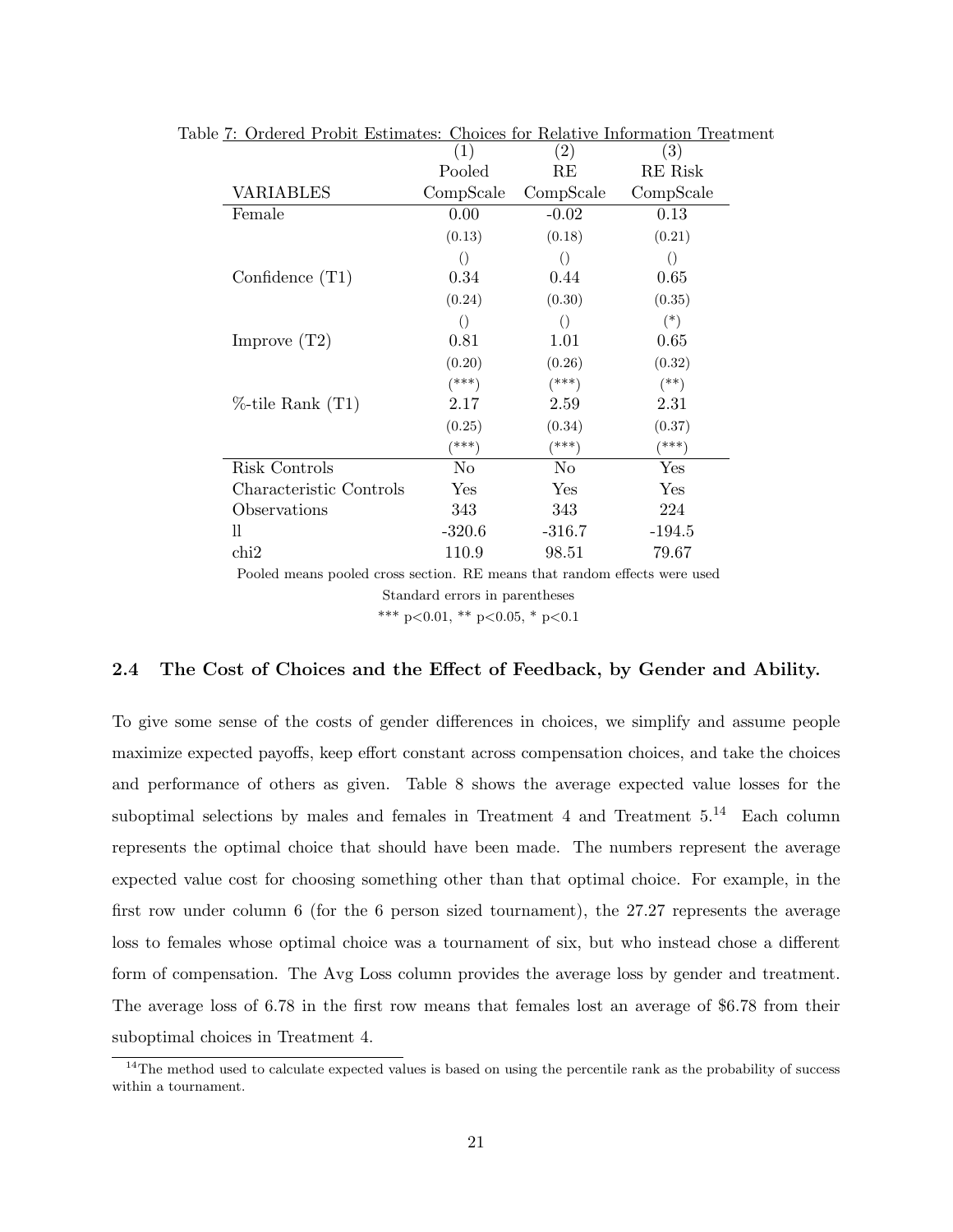| <b>Average Loss from Suboptimal Decisions</b> |                 |                       |                |  |  |                             |            |  |  |
|-----------------------------------------------|-----------------|-----------------------|----------------|--|--|-----------------------------|------------|--|--|
|                                               |                 | <b>Optimal Choice</b> |                |  |  |                             |            |  |  |
| Treatment Gender                              |                 |                       | $Grp$ PR $2$ 4 |  |  |                             | 6 Avg Loss |  |  |
|                                               | Female Avg Loss |                       |                |  |  | 1.58 2.28 2.91 6.80 27.27   | 6.78       |  |  |
| 4                                             | Male Avg Loss   |                       |                |  |  | 2.42 2.97 2.31 3.29 12.60   | 4.91       |  |  |
| 5                                             | Female Avg Loss |                       |                |  |  | $0.88$ 1.88 2.21 5.93 18.70 | 4.80       |  |  |
| $\overline{5}$                                | Male Avg Loss   |                       |                |  |  | 1.39 1.49 2.02 4.79 10.98   | 3.95       |  |  |

Table 8: Selection Losses

In Treatment 4, the average expected value loss from selection mistakes was \$4.91 for males and \$6.78 for females, a statistically insignificant difference with a t-test. These loss differences are mostly driven by high ability females choosing not to compete, and to a lesser extent by low ability males choosing to compete. Column 6 shows that many high ability females (those who should select a tournament size of 6) are instead selecting smaller tournaments or group pay or piece rate, at a large cost. The top females lose \$27.27 in expected value compared to \$12.60 for the top males. In contrast, low ability males make only slightly more costly decisions than low ability females, averaging \$2.42 versus \$1.58 for the lowest types of each gender. We find that high ability females and high ability males are not entering competitive environments enough. But the high ability females overwhelming select the noncompetitive environments of piece rate and group pay, which are very costly decisions. In contrast, too many low ability males are entering competitive environments, but these mistakes are not particularly costly, on average, because low ability males would not perform well in the piece rate either.

Table 8 also shows that relative performance feedback decreases the average expected value losses for both males and females and shrinks the gender gap as well. The decreases in expected value losses are greatest for high ability females, whose average expected loss fell from \$27.27 in Treatment 4 to \$18.70 in Treatment 5, while losses for high ability males fell from \$12.60 to \$10.98. Low ability females and males tend to move towards group pay as they get performance feedback. While a gender difference remains, with low ability males making more expensive mistakes than women, the cost differences are small.

In Figure 5, we turn to the question of how relative feedback information affects the choices of high ability females and males. A high ability individual is defined as an individual who should enter a four person tournament or larger to maximize expected returns from competition. Figure 5 shows that the relative performance information leads to a large increase in the proportion of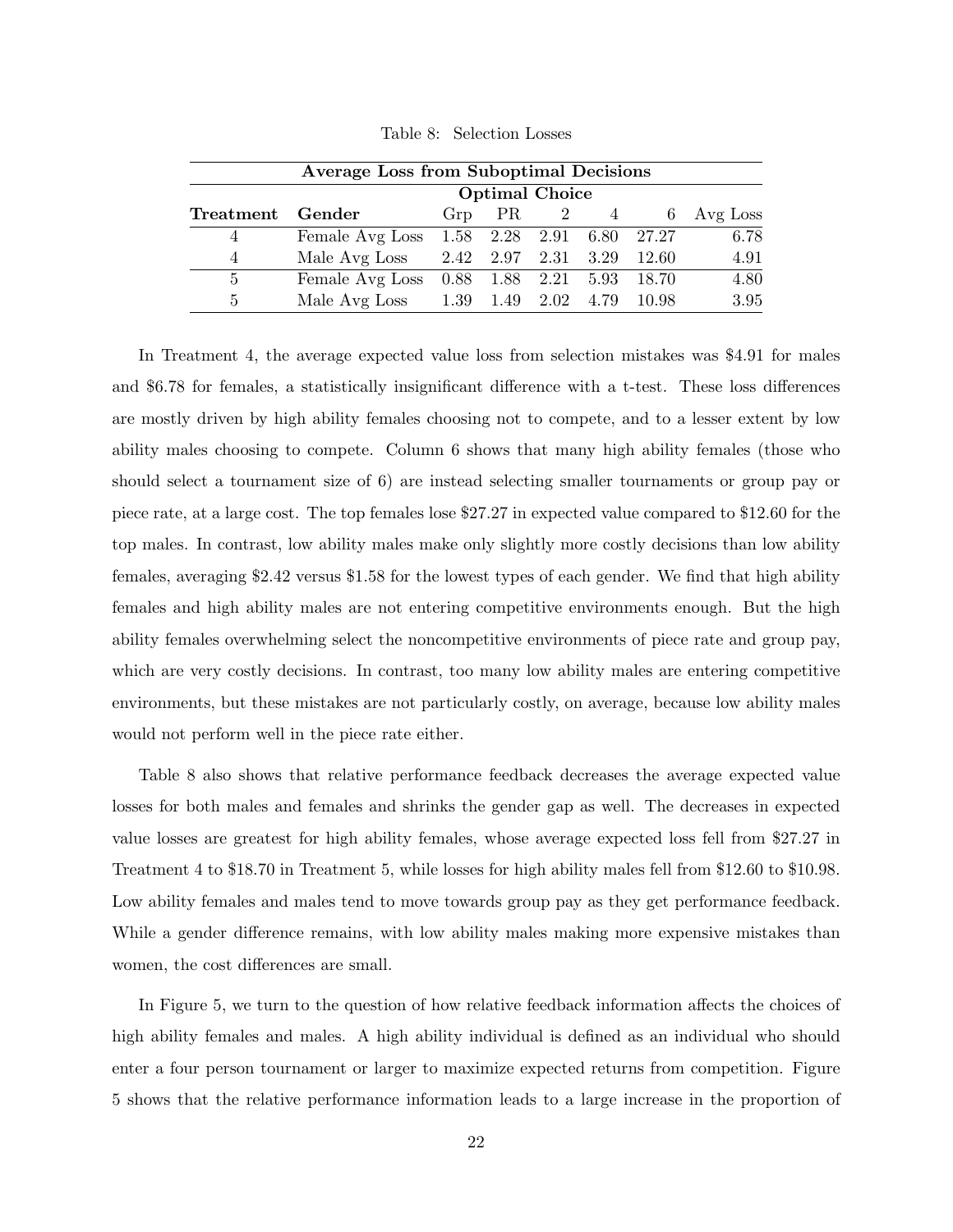

Figure 5: Information Effects for Decisions by High Ability Types

Females (45), Males (50). Sample size in parentheses.

high ability females entering tournaments. Over 50% of high ability females enter tournaments when given relative performance feedback, which is significantly more than the 31% that choose tournaments before receiving the performance feedback. In testing for distributional changes, we find that there is a significant difference in choices for females between Treatment 4 and Treatment 5; using a Pearson chi-square test the level of significance is  $p = 0.034$ .

With information, fewer high ability males enter tournaments (12% fewer), but this change in tournament selection is not statistically significant at the 5% level. The distributional difference of choices for high ability males coming from information feedback is not significant as a chi-square test comparing high ability males between treatments produces a level of significance of  $p = 0.317$ . Without feedback in Treatment 4, there is a significant difference in the distributions of competitive choices between males and females  $(p = 0.000)$ . After receiving feedback as the level of significance using a  $\chi^2$  test is  $p = 0.158$ . Thus, relative performance feedback seems to eliminate most of the differences in choices between the high ability females and high ability males.

Figure 6 shows the effect of relative performance information on choices by low ability types, where low ability is defined as those individuals with performance below the median in their respec-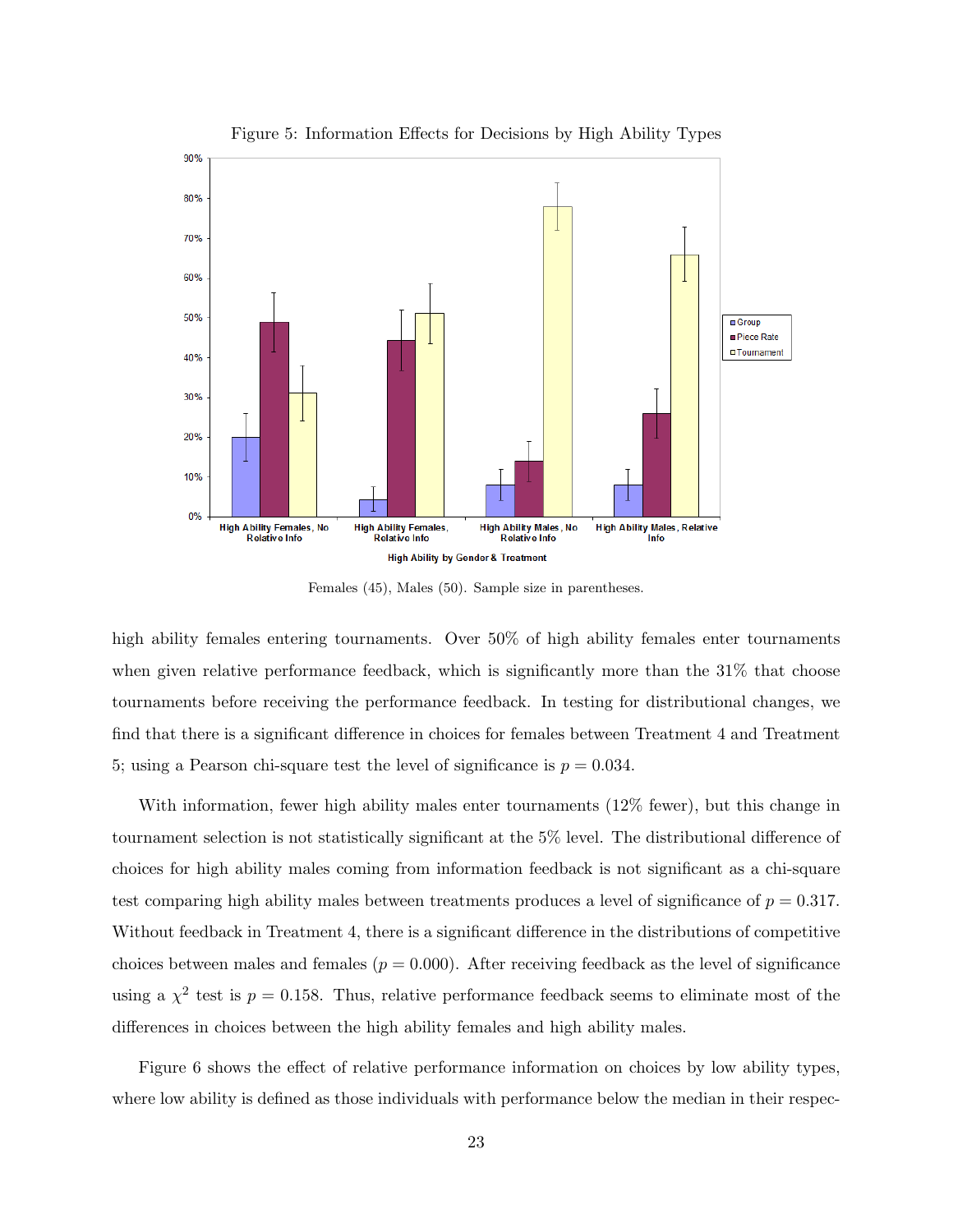

Figure 6: Information Effects for Decisions by Low Ability Types

Females (99), Males (90). Sample size in parentheses.

tive session from Treatment 1. The largest effects are for males. Information drops the percentage of low ability males choosing tournaments from 43% to 22%, and increases the percentage of low ability males choosing group pay from 37% to 51%. For low ability males, the difference in the distribution of competitive choices between Treatment 4 and Treatment 5 is significant at a  $p = 0.010$ with a chi-square test. No such significant difference occurs for low ability females. The distributions of choices are significantly different for low ability females and males in Treatment 4 as chi-square test lead to a  $p = 0.054$ . But in Treatment 5 there are no significant differences between distributions for low ability females and males.

Information about relative performance moves high ability females towards more competitive choices and low ability males away from tournaments towards less competitive types of pay. Low ability females show only a small movement away from group pay towards piece rate. Overall, providing relative performance feedback information leads to more efficient sorting by both genders.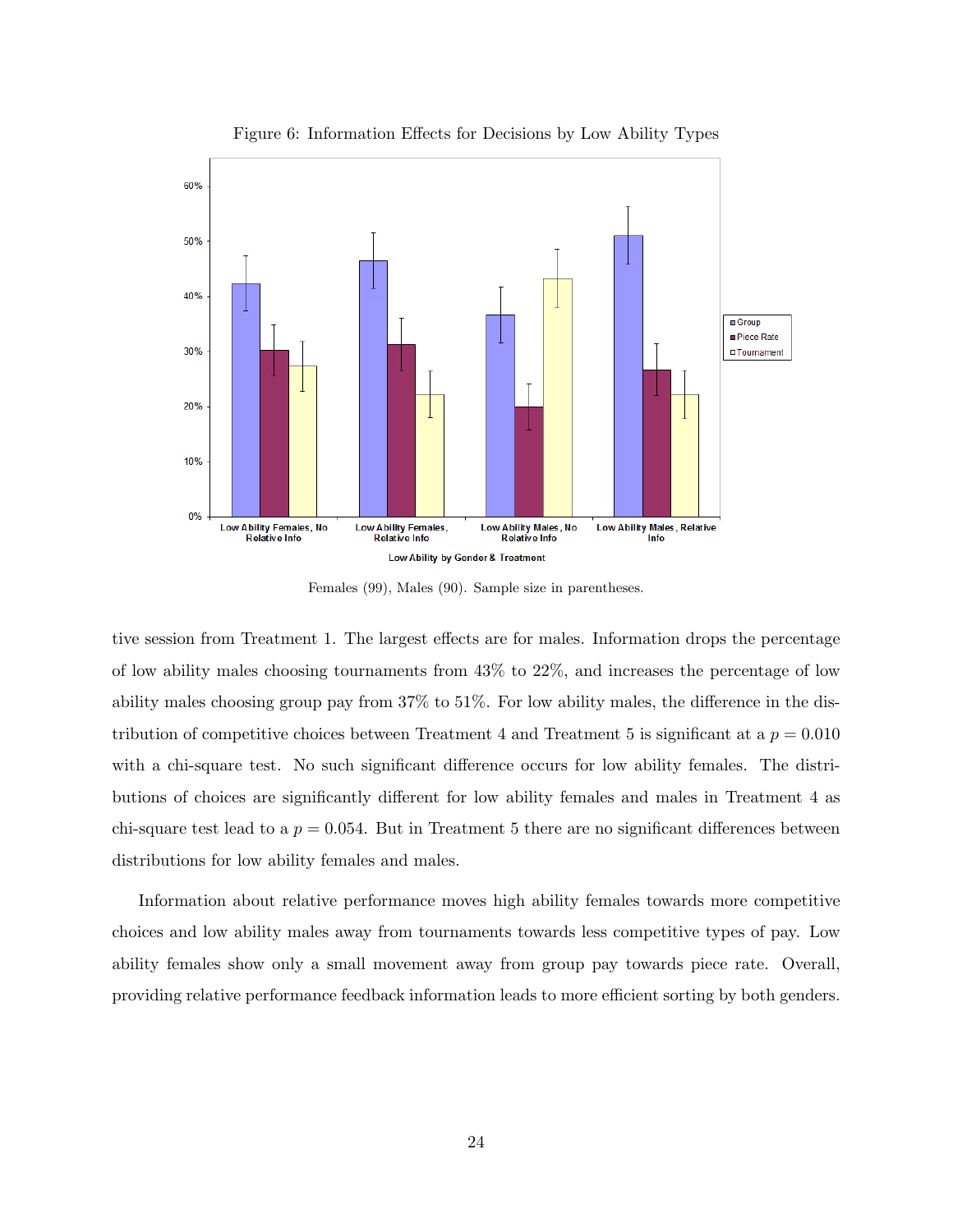## 2.5 Competitiveness Differs Between High and Low Hormone Phases of Menstrual Cycle

Normal cycling women experience large changes in hormone levels across the menstrual cycle (Figure 1) and these variations are similar in women using hormonal contraceptives. As explained in the design section, we used a screening survey to schedule females for one session during a low-hormone phase and one during a high-hormone phase and exit surveys to confirm phases.

| Table 9: Menstrual Cycle Regularity |         |       |  |  |  |  |  |
|-------------------------------------|---------|-------|--|--|--|--|--|
| Regularity of Period                | Percent | Count |  |  |  |  |  |
| Identical                           | 14.3%   | 55    |  |  |  |  |  |
| Within 1-2 days                     | 42.3%   | 163   |  |  |  |  |  |
| Within 3-7 days                     | 34.3%   | 132   |  |  |  |  |  |
| Very Irregular $(7+)$               | $9.1\%$ | 35    |  |  |  |  |  |
| Total                               |         | 385   |  |  |  |  |  |
| Missed Period in Last 3 Months      | Percent | Count |  |  |  |  |  |
| Yes                                 | 14.7%   | 57    |  |  |  |  |  |
| No                                  | 85.3%   | 330   |  |  |  |  |  |
| Total                               |         | 387   |  |  |  |  |  |

Numbers may not add up due to item non-response in screening survey.

Table 9 summarizes the screening survey responses of females. Of the females who completed the screening survey almost 15% missed a menstrual period during the previous 3 months. Over 43% of these females experienced menstrual cycle irregularity of 3 days or more, suggesting that predicted menstrual periods may have significant measurement error. Due to the potential inaccuracies introduced by this prospective survey, we also used an exit survey with both retrospective and prospective questions on menstruation to classify hormonal phases for our analysis.<sup>15</sup>

The screening survey also provided information on the proportion of females that use hormonal contraceptives. Over 54% of females in our sample used some form of hormonal contraceptive in the form of the pill or ring. This makes for easier predictability of low and high phases for these females, since hormonal fluctuations are exogenously determined by hormonal contraceptive use. To help identify hormonal phases for females using a hormonal contraceptive, we asked all female participants for the start day of their hormonal contraceptive regimen.

<sup>&</sup>lt;sup>15</sup>Missed periods are a problem for identification purposes in normal cycling females as they imply that a female may not have ovulated during that month, and thus did not experience a mid-luteal peak in hormones. Furthermore, without a recent menstrual period it is difficult to determine the phase in the hormonal cycle.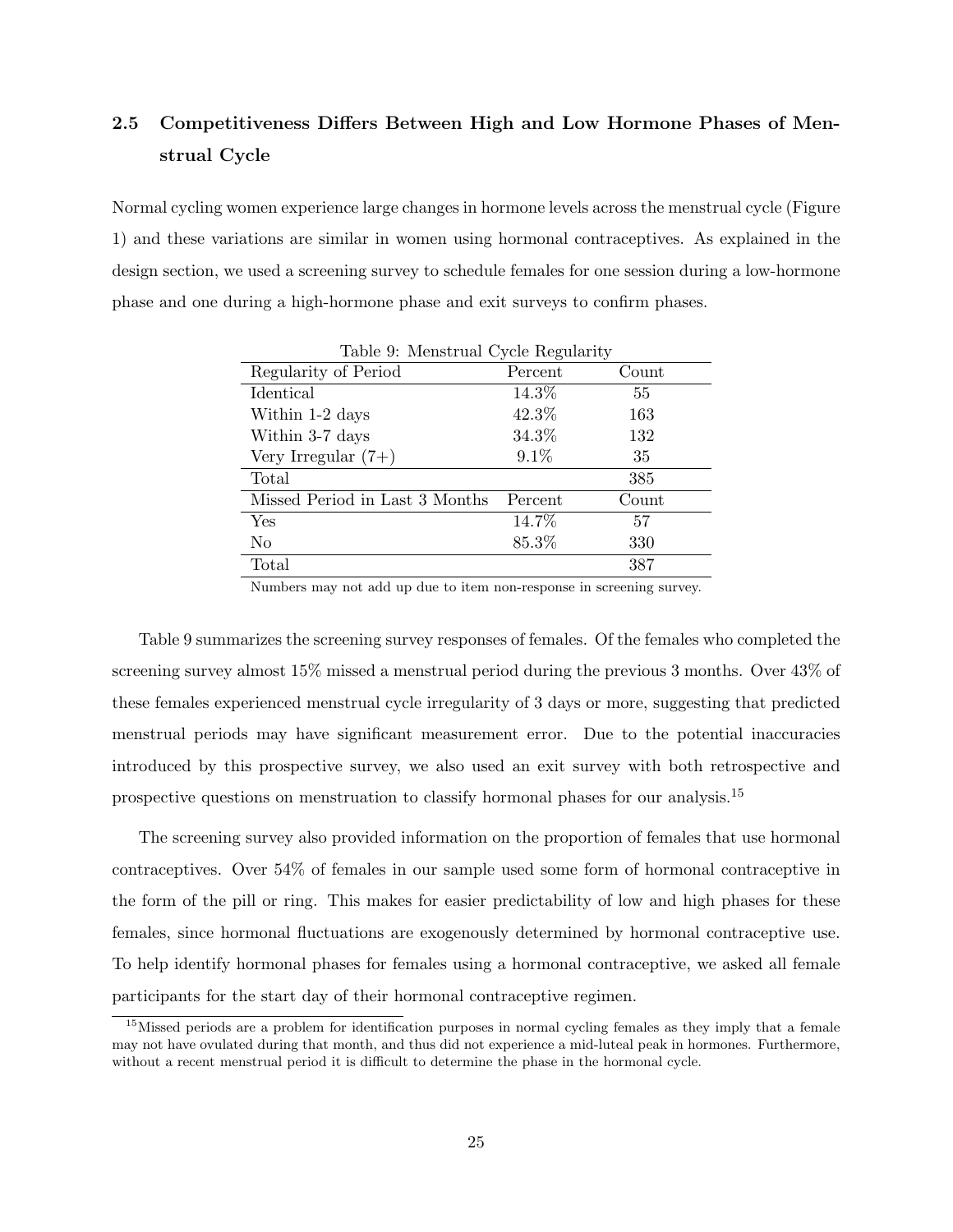Of the females that participated in experiment sessions, 62.7% of those attending a first session were following a hormonal contraceptive regimen, as were 62.9% of those at second sessions. The American College Health Association found that about 72% of sexually active females were using some form of hormonal contraceptive in 2008 . In examining contraceptive use by females in the United States, it was found that for women between the ages of 15 to 44, over 82% had at one time taken oral hormonal contraceptives (Mosher et al. 2004), suggesting that our sample is not unusual in terms of contraceptive use.

We hypothesize that the low-hormone phase, whether induced through endogenous or exogenous means, is associated with similar behavioral changes for both hormonal contraceptive users and normal cycling females. We tested this by controlling for hormonal contraceptive use and found no systematic significant difference in behavior between hormonal contraceptive users and normal cycling females. We therefore pool both groups of females and focus on similar differences across the two hormonal phases.



Figure 7: Competitive Choice by Gender and Hormonal Phase **Subjects Attending Two Sessions** 

Figure 7 shows the distribution of competitive choices of females by phase, along with choices by males, before participants had relative performance feedback. Female behavior is very different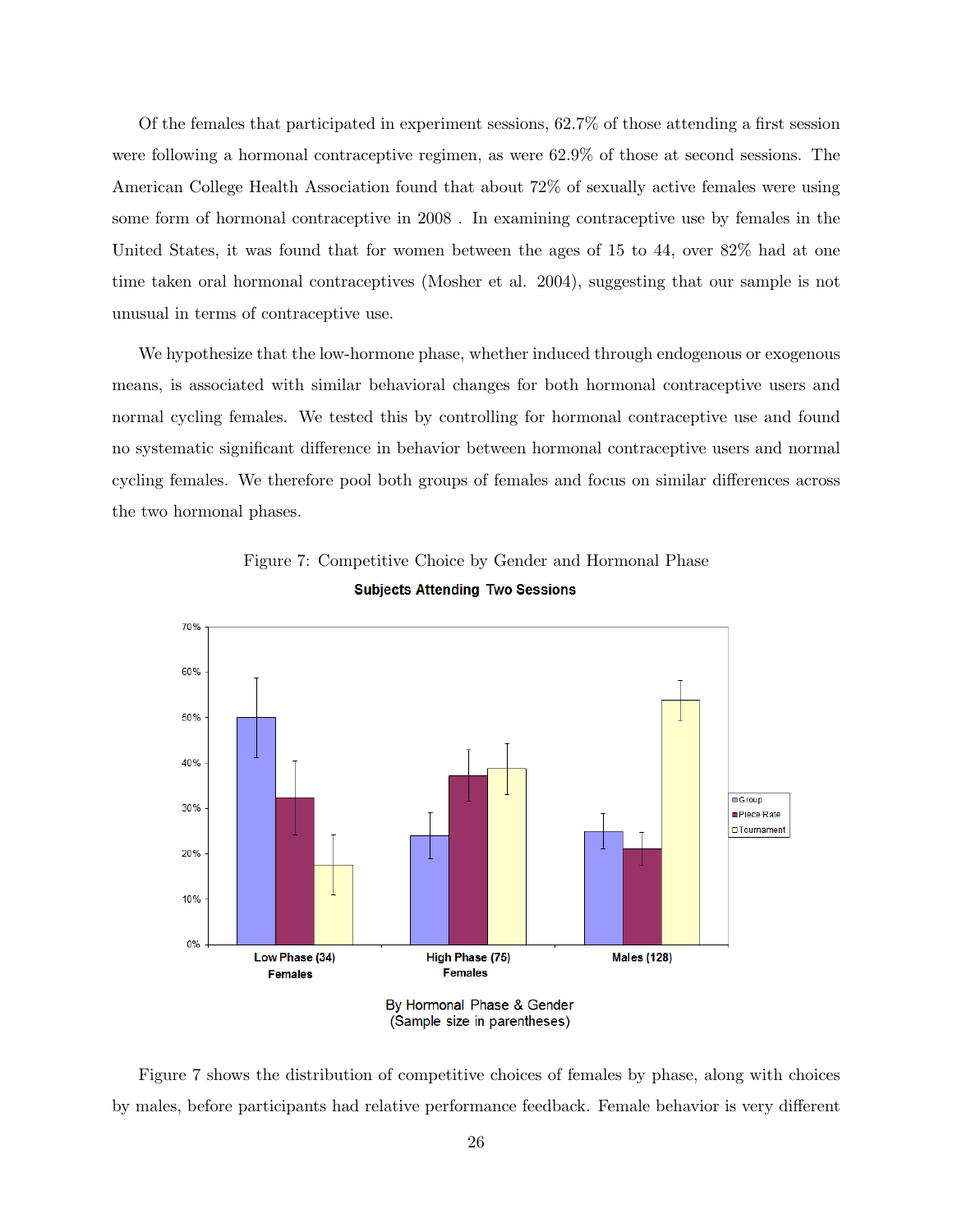in the two phases. They are more than twice as likely to choose group pay when they are in the low phase, and twice as likely to choose tournament when they are in the high phase, though still not as likely as men. When we include controls in regressions, this last difference will become insignificant. The data for the histogram includes all females and males that attended two sessions and all females who could be identified as being in the low or the high phase. Due to the difficulty of predicting the low phase, some females were identified by the exit survey as being in the same phase for both word and math tasks. As well, some phases could not be accurately identified and those subjects are not included in the analyses.

These differences in competitive environment choices across hormonal phases may result from differences in expected performance changes across the menstrual cycle, or from different preferences for competition. We find that for the most part, there are no significant performance differences between females in the low phase and those that are not in the low phase.<sup>16</sup> It is also possible that females in a specific hormonal phase might experience greater aversion to certain types of tasks; therefore, we separate out these results by math and word tasks. Figure 8 shows female compensation choices before feedback by hormonal phase and task type. Females that participated in a math or word task during the low phase were then scheduled for the other type of task when in a high phase, and vice-versa. The figure shows that the general correlation between competitive choice and menstrual phase holds across tasks: high phase females are less likely to choose group pay and more likely to choose tournaments in both word and math tasks.

We use ordered probits to examine the statistical significance of gender and menstrual phase before feedback, while including control variables. Table 10 uses the CompScale variable, an ordered categorical variable with choices ranked from group pay, piece rate, to tournament. The first column provides pooled cross-sectional results including all subjects, the second to fourth columns provide estimates using random effects ordered probit. The second column includes all males and females, the third column consists of a female only sample and the fourth column takes into account only males and females for which risk aversion measures were available.<sup>17</sup>

We find that females in the low phase select noticeably less competitive compensation plans than females in the high-hormone phase. In fact much of the average difference in competitive choices between males and females is driven by the choices of the low phase females. This result holds even when controlling for confidence. It is worth noting that there are no significant differences in

 $16$ See Appendix B.1

<sup>&</sup>lt;sup>17</sup>All regressions include controls for session ordering, GPA, age, education, and psychoactive medications.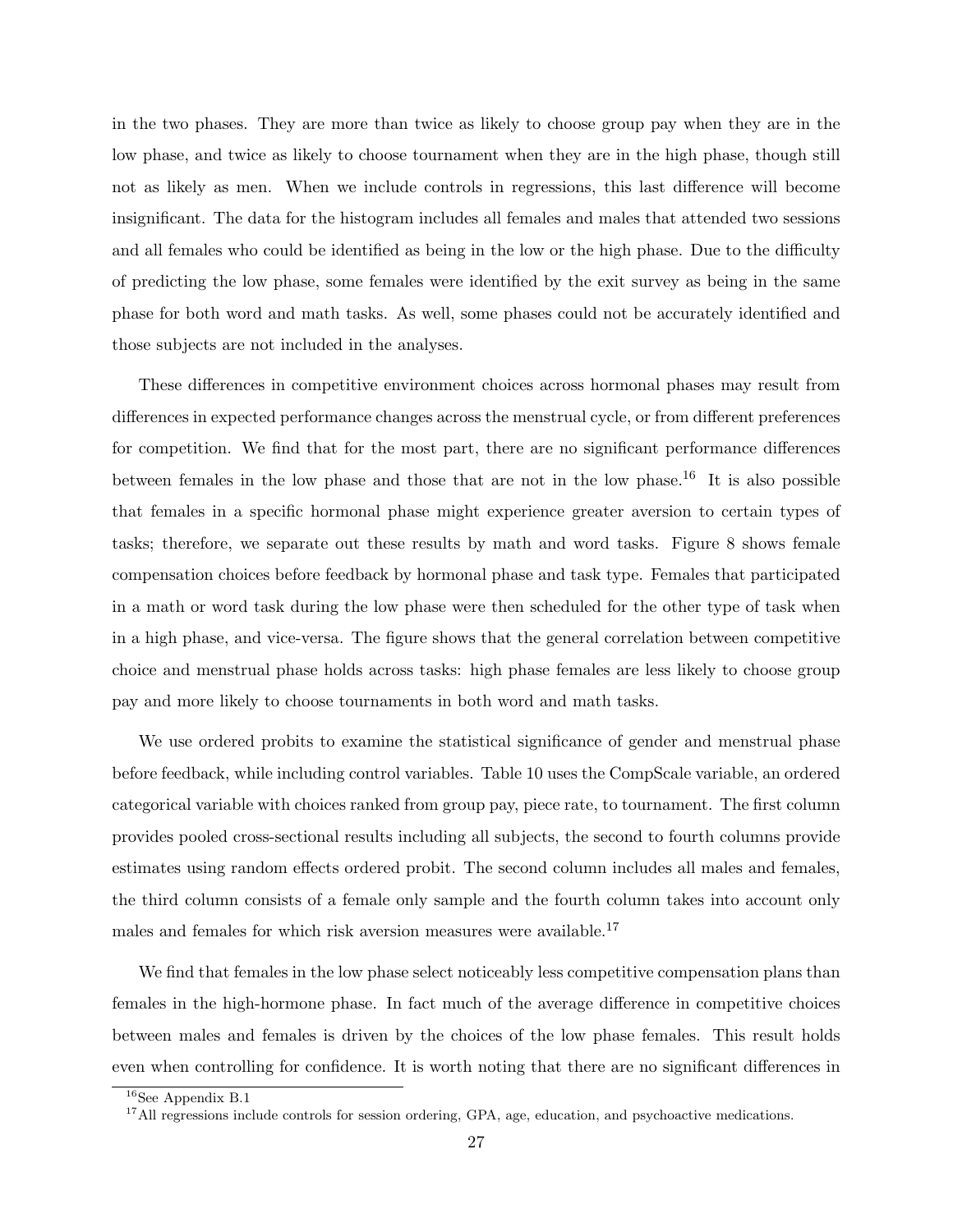

Figure 8: Compensation Choice by Hormonal Phase and Task Type for Females.

We are comparing females that attended two sessions. Sample size in parentheses.

confidence levels between low hormonal phase and high hormonal phase females, and yet females in the low phase avoid the competitive environments of tournaments and are more likely to choose the least competitive setting possible, group pay.

These differences could potentially result from discomfort during the low-hormone phase of menstruation. But females in the low-hormone phase do not behave differently from any other group once they receive relative performance feedback. Thus, physical discomfort is an unlikely explanation for these systematic differences in low information settings.

The magnitudes of the marginal effects (calculated using the pooled cross sectional estimates) of being in the low-hormone phase are substantial and are larger than the average gender effects. For group pay, females on average have a 0.08 higher probability of choosing group pay than males. Females in the low phase have an additional 0.16 higher probability of choosing group pay. For tournaments, females have a 0.10 lower probability of choosing a tournament when compared to males, and females in the low-hormone phase have an additional 0.16 decrease in the probability of choosing a tournament.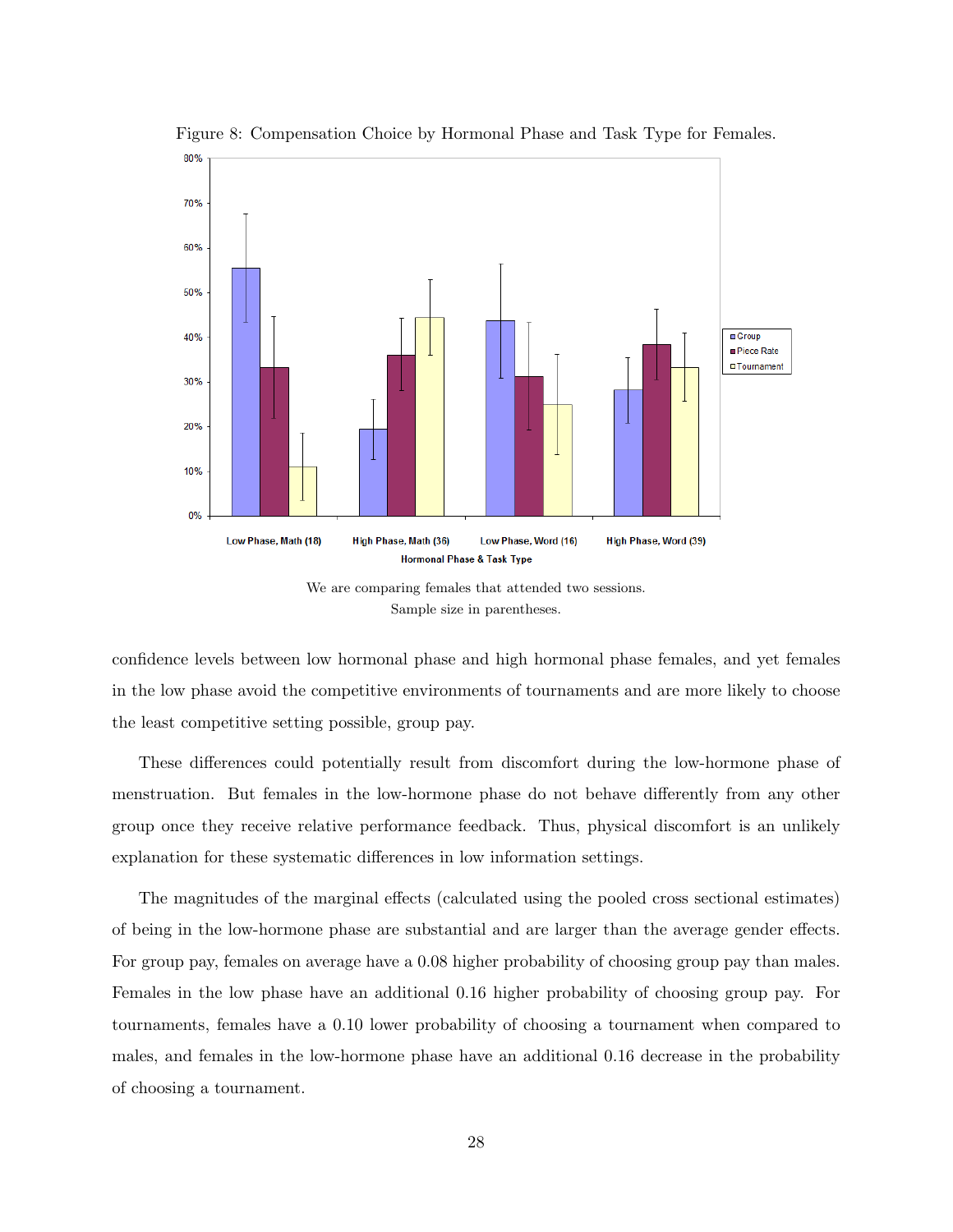|                         | (1)      | (2)            | $\left( 3\right)$ | (4)              |
|-------------------------|----------|----------------|-------------------|------------------|
| Sample                  | All      | All            | Females Only      | Risk             |
| <b>VARIABLES</b>        | Pooled   | RE             | RE                | RE               |
| Female                  | $-0.26$  | $-0.29$        |                   | $-0.26$          |
|                         | (0.14)   | (0.16)         |                   | (0.21)           |
|                         | $(*)$    | $(*)$          |                   | $\left( \right)$ |
| Low Phase               | $-0.44$  | $-0.46$        | $-0.53$           | $-0.76$          |
|                         | (0.21)   | (0.22)         | (0.26)            | (0.27)           |
|                         | $($ **)  | $(**)$         | $(**)$            | $(***)$          |
| Confidence $(T1)$       | 0.81     | 0.91           | 1.08              | 0.90             |
|                         | (0.26)   | (0.30)         | (0.54)            | (0.35)           |
|                         | $(***)$  | $(***)$        | $(*)$             | $(**)$           |
| Improve $(T2)$          | 0.60     | 0.69           | 0.79              | 0.72             |
|                         | (0.20)   | (0.23)         | (0.38)            | (0.32)           |
|                         | $(***)$  | $(***)$        | $(\ast \ast)$     | $($ **)          |
| $%$ -tile Rank $(T1)$   | 0.97     | 0.99           | 0.52              | 0.72             |
|                         | (0.23)   | (0.26)         | (0.43)            | (0.32)           |
|                         | (***)    | $^{***}$       | $\left( \right)$  | $^{(*)}$         |
| Risk Controls           | No       | N <sub>o</sub> | N <sub>o</sub>    | Yes              |
| Characteristic Controls | Yes      | Yes            | Yes               | Yes              |
| Observations            | 328      | 328            | 155               | 211              |
| $_{\rm ll}$             | $-322.3$ | $-321.7$       | $-156.0$          | $-197.4$         |
| chi2                    | 64.32    | 58.60          | 19.76             | 51.31            |
|                         |          |                |                   |                  |

Table 10: Ordered Probit: Hormone Effects for No Relative Information (Treatment 4)

Dependent variable is CompScale where -1 is group pay, 0 is piece rate, and 1 is a tournament. The total low phase females that could be identified for data analysis is 45.

Pooled means pooled cross section. RE means that random effects were used.

Standard errors in parentheses

\*\*\* p<0.01, \*\* p<0.05, \* p<0.1

The changes over the menstrual cycle are also large relative to the effects of confidence and performance. For a female in the low phase to have the same probability of entering a tournament as a female in the high phase we would have to increase her belief about her performance relative to the average by 50%. In terms of an equivalent performance effect, a female in the low-hormone phase would have to improve her percentile rank by 42% to be as likely to enter a tournament as a female in the high-hormone phase.

Table 11 shows that the results concerning females in the low hormonal phase persist when using standard errors that are clustered on the specific experiment session or on the individual for the no information treatment. In this table the dependent variable is the same ordered variable of competitiveness that was used previously. The results are entirely consistent with our previous findings. Although gender may have a prominent role in explaining females' reluctance to compete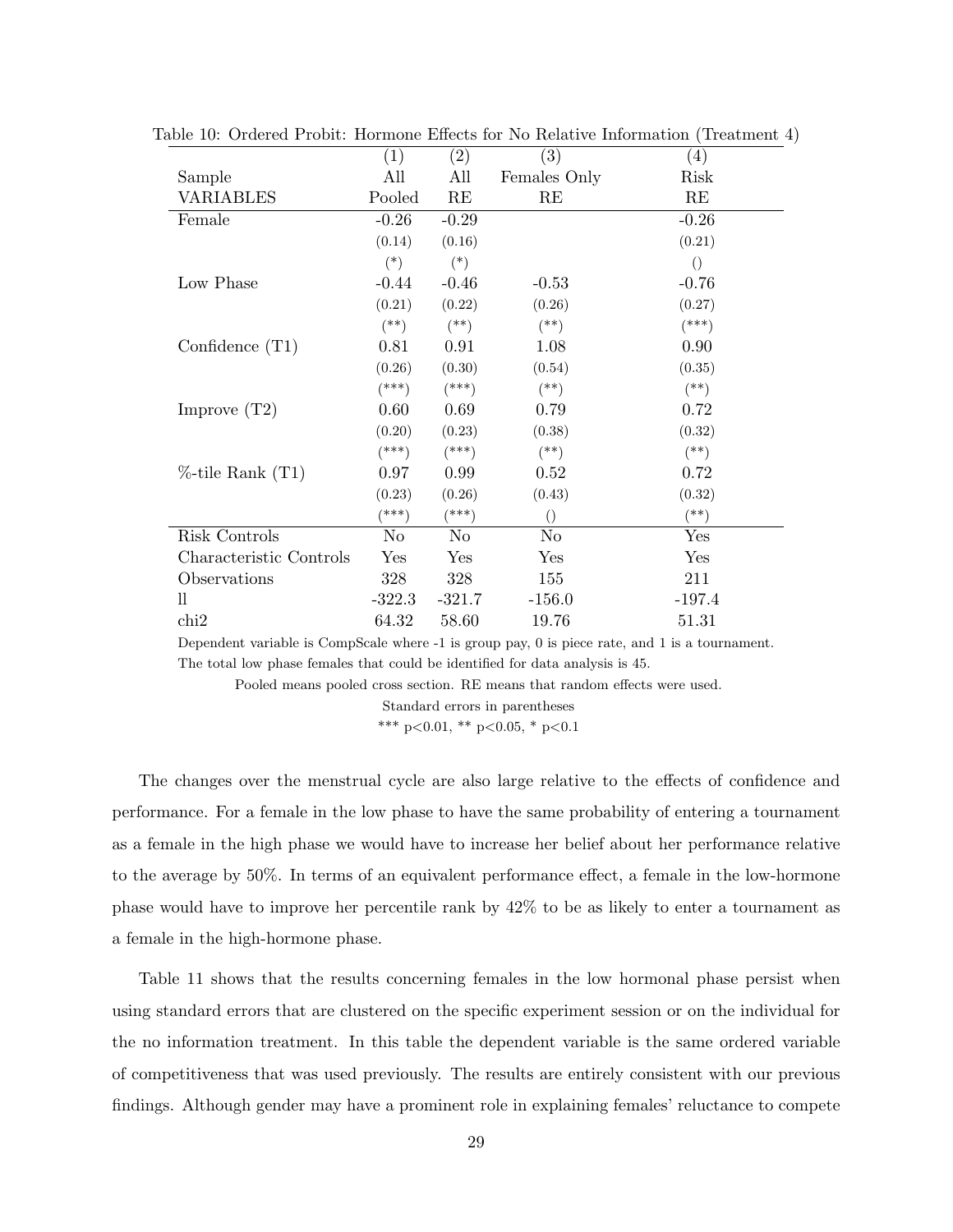| rapie 11.<br>THOLIHOITE EITECTS (CHRISTER EITERS) |                                       |          |  |  |  |  |  |  |
|---------------------------------------------------|---------------------------------------|----------|--|--|--|--|--|--|
|                                                   | (1)                                   | (2)      |  |  |  |  |  |  |
| <b>SE</b> Clusters                                | Individual                            | Session  |  |  |  |  |  |  |
| Female                                            | $-0.25$                               | $-0.25$  |  |  |  |  |  |  |
|                                                   | (0.149)                               | (0.137)  |  |  |  |  |  |  |
|                                                   | $\ast$                                | $\ast$   |  |  |  |  |  |  |
| Low Phase                                         | $-0.45$                               | $-0.45$  |  |  |  |  |  |  |
|                                                   | (0.200)                               | (0.156)  |  |  |  |  |  |  |
|                                                   | $**$                                  | ***      |  |  |  |  |  |  |
| Confidence $(T1)$                                 | $0.84\,$                              | 0.84     |  |  |  |  |  |  |
|                                                   | (0.275)                               | (0.234)  |  |  |  |  |  |  |
|                                                   | ***                                   | ***      |  |  |  |  |  |  |
| Improve $(T2)$                                    | 0.62                                  | 0.62     |  |  |  |  |  |  |
|                                                   | (0.182)                               | (0.187)  |  |  |  |  |  |  |
|                                                   | ***                                   | ***      |  |  |  |  |  |  |
| %-tile Rank (T1)                                  | 0.96                                  | 0.96     |  |  |  |  |  |  |
|                                                   | (0.225)                               | (0.227)  |  |  |  |  |  |  |
|                                                   | ***                                   | ***      |  |  |  |  |  |  |
| Clusters                                          | Individual                            | Session  |  |  |  |  |  |  |
| Risk Controls                                     | No                                    | No       |  |  |  |  |  |  |
| Characteristic Controls                           | Yes                                   | Yes      |  |  |  |  |  |  |
| Observations                                      | 328                                   | 328      |  |  |  |  |  |  |
| chi <sub>2</sub>                                  | 69.61                                 | 124.6    |  |  |  |  |  |  |
| 11                                                | $-322.2$                              | $-322.2$ |  |  |  |  |  |  |
| N_clust                                           | 215                                   | 26       |  |  |  |  |  |  |
|                                                   | Robust standard errors in parentheses |          |  |  |  |  |  |  |
| *** p<0.01, ** p<0.05, * p<0.1                    |                                       |          |  |  |  |  |  |  |

Table 11: Hormone Effects (Clustered Errors)

in mixed gender settings, it seems that hormonal phase may be a driving factor that needs to be considered in low information settings.

Interestingly, relative performance feedback makes these cycle specific effects disappear. Table 12 provides the results from ordered probit estimations for Treatment 5, where subjects were provided with relative performance information from Treatment 1 prior to making their competitive environment selections. Table 12 shows that when participants are informed of their relative performance compared to other potential competitors, then there is little difference in selection between genders or across the menstrual cycle.

As with the gender differences, we find that after participants are informed of the quality of potential competitors, choice differences across the menstrual cycle become insignificant. We find that choices after feedback mainly depend on the relative performance information provided prior to making the decision and, to a certain extent, on an individual's improvement from Treatment 1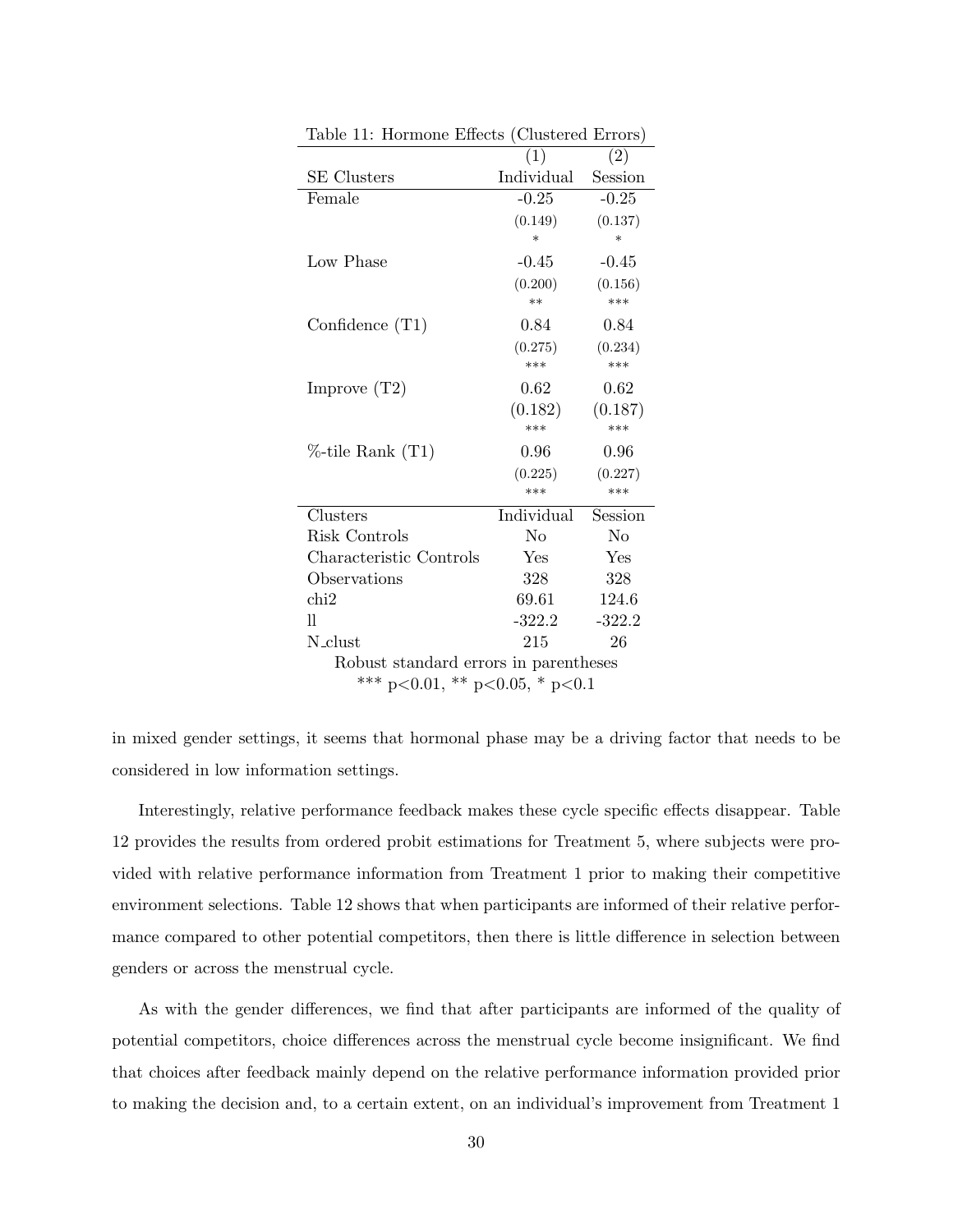to Treatment 2. Though females' choices to avoid competitive environments are most frequent in the low-hormone phase, these results suggest that this effect seems to be linked with the information available about the quality of potential competitors.

|                                                         | (1)              | (2)              | (3)              | (4)              |
|---------------------------------------------------------|------------------|------------------|------------------|------------------|
| Sample                                                  | All              | All              | Females Only     | Risk             |
| <b>VARIABLES</b>                                        | Pooled           | RE               | RE               | RE               |
| Female                                                  | $-0.07$          | $-0.13$          |                  | 0.10             |
|                                                         | (0.15)           | (0.20)           |                  | (0.24)           |
|                                                         | $\left(\right)$  | $\left( \right)$ |                  | $\left(\right)$  |
| Low Phase                                               | 0.03             | 0.13             | 0.12             | $-0.12$          |
|                                                         | (0.21)           | (0.25)           | (0.27)           | (0.29)           |
|                                                         | $\left(\right)$  | $\left(\right)$  | $\left( \right)$ | $\left( \right)$ |
| Confidence $(T1)$                                       | 0.23             | 0.32             | 0.21             | 0.54             |
|                                                         | (0.25)           | (0.31)           | (0.53)           | (0.36)           |
|                                                         | $\left( \right)$ | $\left( \right)$ | $\left(\right)$  | $\left( \right)$ |
| Improve $(T2)$                                          | 0.76             | 0.92             | 1.06             | 0.49             |
|                                                         | (0.20)           | (0.26)           | (0.40)           | (0.33)           |
|                                                         | $(***)$          | $(***)$          | $(***)$          | $\left(\right)$  |
| $%$ -tile Rank $(T1)$                                   | 2.18             | 2.61             | 2.63             | 2.33             |
|                                                         | (0.25)           | (0.35)           | (0.55)           | (0.38)           |
|                                                         | $(***)$          | $(***)$          | $(***)$          | $(***)$          |
| Risk Controls                                           | $\rm No$         | $\rm No$         | $\rm No$         | Yes              |
| Characteristic Controls                                 | Yes              | Yes              | Yes              | Yes              |
| Observations                                            | 328              | 328              | 155              | 211              |
| $_{\rm ll}$                                             | $-307.8$         | $-303.9$         | $-143.3$         | $-183.4$         |
| chi2                                                    | 104.7            | 93.82            | 45.89            | 75.79            |
| We identified 45 females as low phase for this applysis |                  |                  |                  |                  |

Table 12: Ordered Probit: Hormone Effects after Feedback (Treatment 5)

We identified 45 females as low phase for this analysis.

Pooled is pooled cross section, RE is random effects.

Standard errors in parentheses

\*\*\* p<0.01, \*\* p<0.05, \* p<0.1

As discussed previously, there is a cost associated with high ability individuals avoiding competitive settings, and with low ability individuals choosing tournaments. We find that females in the low-hormone phase make more costly mistakes than high phase females, and males. The average expected value losses for males, low phase and high phase females in Treatment 4 are shown in Table 13. Low phase females sacrifice the greatest amount of expected value from making suboptimal choices, \$8.50. The expected value losses for high phase females and males are \$6.52 and \$4.91. The differences between low and high phase females and between males and high phase females are not statistically significant, but low phase females make more costly choices than males at the 5% significance level.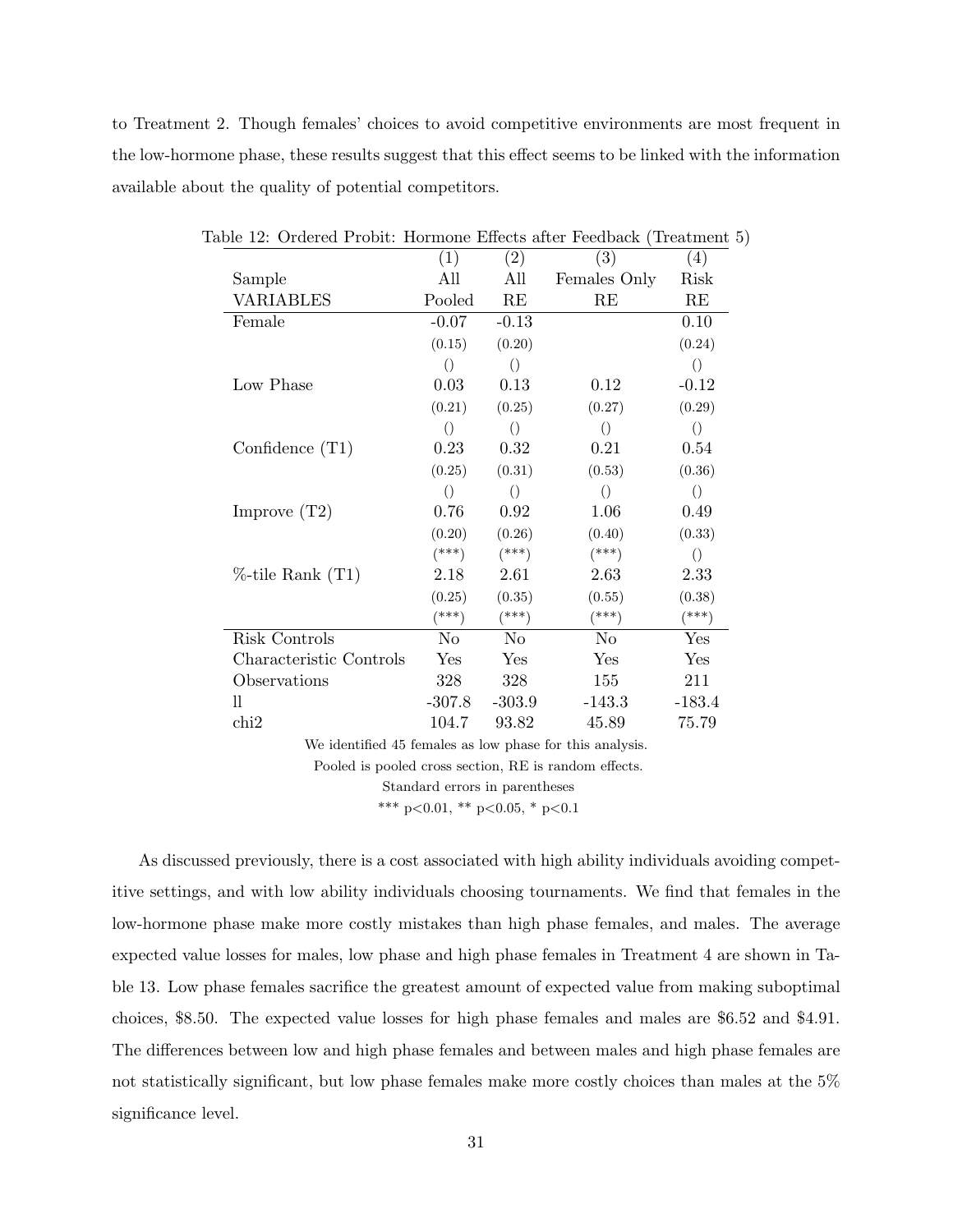| ole 10. Expected value 2000 in frequinci |      |                 |
|------------------------------------------|------|-----------------|
|                                          |      | Mean Std. Error |
| Male                                     | 4.91 | 0.72            |
| Female Non-Low                           | 6.52 | 1.30            |
| Female Low                               | 8.50 | 2.57            |

Table 13: Expected Value Loss in Treatment 4

These results show that menstrual phase and the corresponding hormone levels are correlated with competitive choices, but only if the strength of the competition is not known. If there is little information about the relative abilities, then females in the low-hormone phase make more costly decisions than males and non-low phase females. But there are no significant differences in expected value losses between genders or between different hormonal phases for females if good relative performance information is available.

## 2.6 Systematic Absenteeism, Cancellations, and Tardiness

Absenteeism, cancellations, and tardiness are frequent in experiments, but their effect on sample composition and results are poorly understood. In this study, because of the screening and exit surveys, we know some of the characteristics of those who missed a scheduled session, canceled at the last moment, or showed up late. Our recruiting procedures were designed to ensure we would observe females during both the high phase and the shorter low-hormone phase. Due to the variation of the menstrual cycle, it is difficult to predict the low hormonal phase for females. Using the screening survey, female subjects were scheduled for their sessions according to their predicted cycle day, calculated using self reported data about the start of previous menstrual periods. Whenever possible these data were combined with self reported data concerning females' hormonal contraceptive regimens. Once the cycle day could be predicted, then a set of possible session days were provided to potential participants and they chose and confirmed a day with a research assistant. For individuals to be considered as scheduled, they had to confirm that they would attend a specific session.

Table 14 shows the proportion of participants that attended the experiment sessions as scheduled, meaning they were present and punctual. Females are noticeably less likely to show up than males: 79% of the males showed up as scheduled compared to 68% of females. Based on predicted phases, only 62% of low phase females attended as scheduled, while high phase females attended 72% of the time. These differences between attendance rates of low phase and non-low phase fe-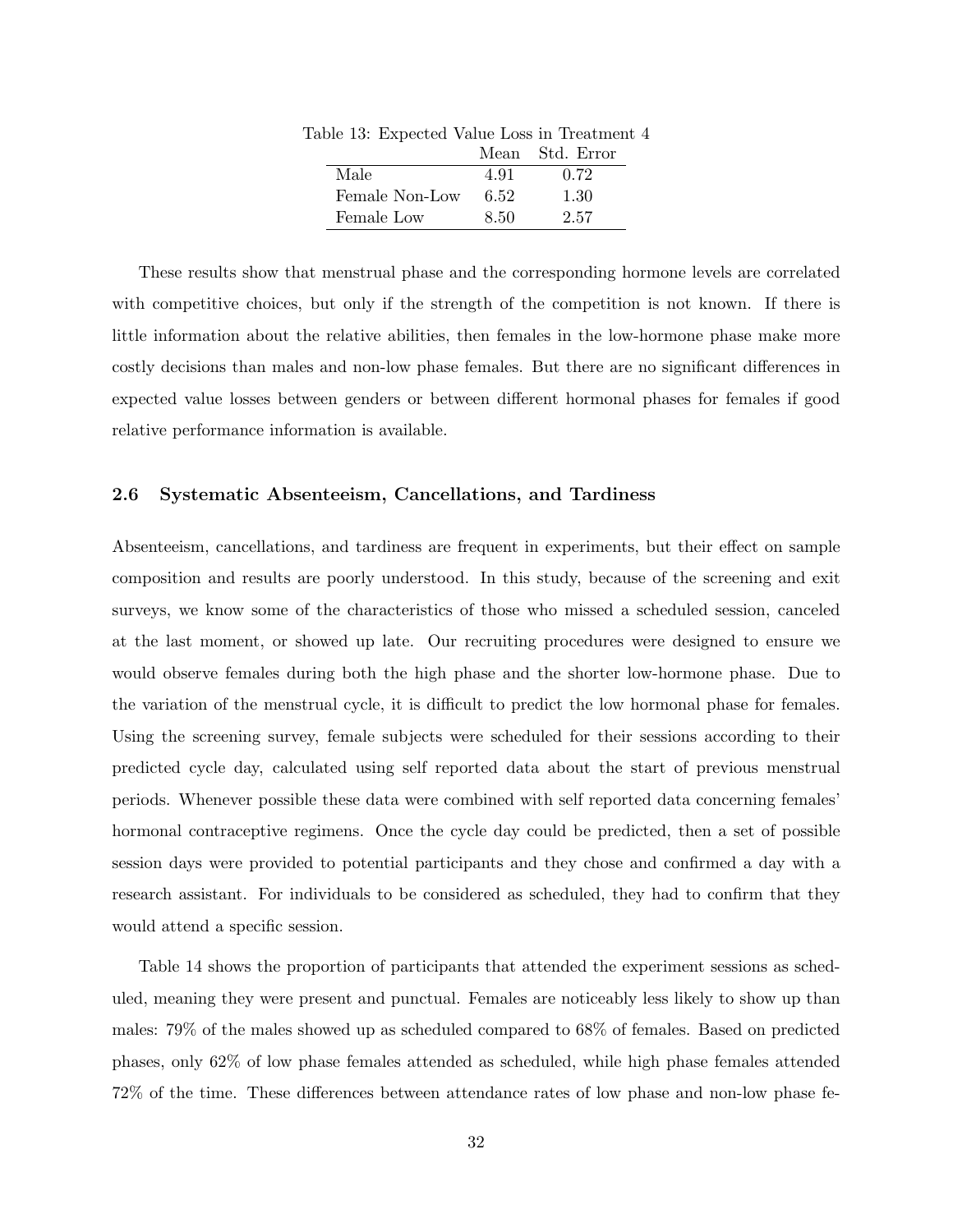|        | Gender                     |     |
|--------|----------------------------|-----|
|        | Proportion                 | N   |
| Male   | 0.79                       | 217 |
| Female | 0.68                       | 243 |
| Total  | 0.73                       | 460 |
|        | Females by Predicted Phase |     |
|        | Proportion                 | N   |
| High   | 0.72                       | 141 |
| Low    | $0.62\,$                   | 102 |
| Total  | 0.68                       | 246 |

Table 14: Session Attendance After Confirmation

males were significant at the 5% level. High phase females were less likely to attend compared to males, but this was significant only at the 10% level. Since this study was partly focused on hormonal fluctuations we made attempts to incentivize more low phase females to attend. Part way through the study, the participation payment of \$5 was raised to \$10 for low phase females.<sup>18</sup> Even with this increase in participation payments a hormonal phase related difference in attendance remained. This result is consistent with Ichino and Moretti (2009), who found that female worker absenteeism was highly correlated with the female menstrual cycle.

These attendance results suggest there may be a systematic bias in the hormonal phase of females who show up to economic experiments in general. Coupled with our evidence of behavioral differences, this bias should be considered in interpreting the results of experiments that report gender differences. Additionally, if females who do not show up to sessions are the ones who have worse symptoms during the low phase, or are more likely to behave differently, then a selection bias may add a downward bias in the hormonal effects found in this study. Though one should still note that any such differences are removed with relative performance feedback.

#### 2.7 Robustness Checks

It is possible that during the low-hormone phase females are not as confident in their abilities as during elevated hormonal phases. Here we show that confidence differences do not explain the choice differences across phases. Table 15 shows that there are no significant differences in confidence for females across phases. There are also no significant differences between females using or not using hormonal contraceptives. Thus, differences in confidence do not seem to explain why females in the

<sup>&</sup>lt;sup>18</sup>These females were not told why they were receiving a higher participation payment.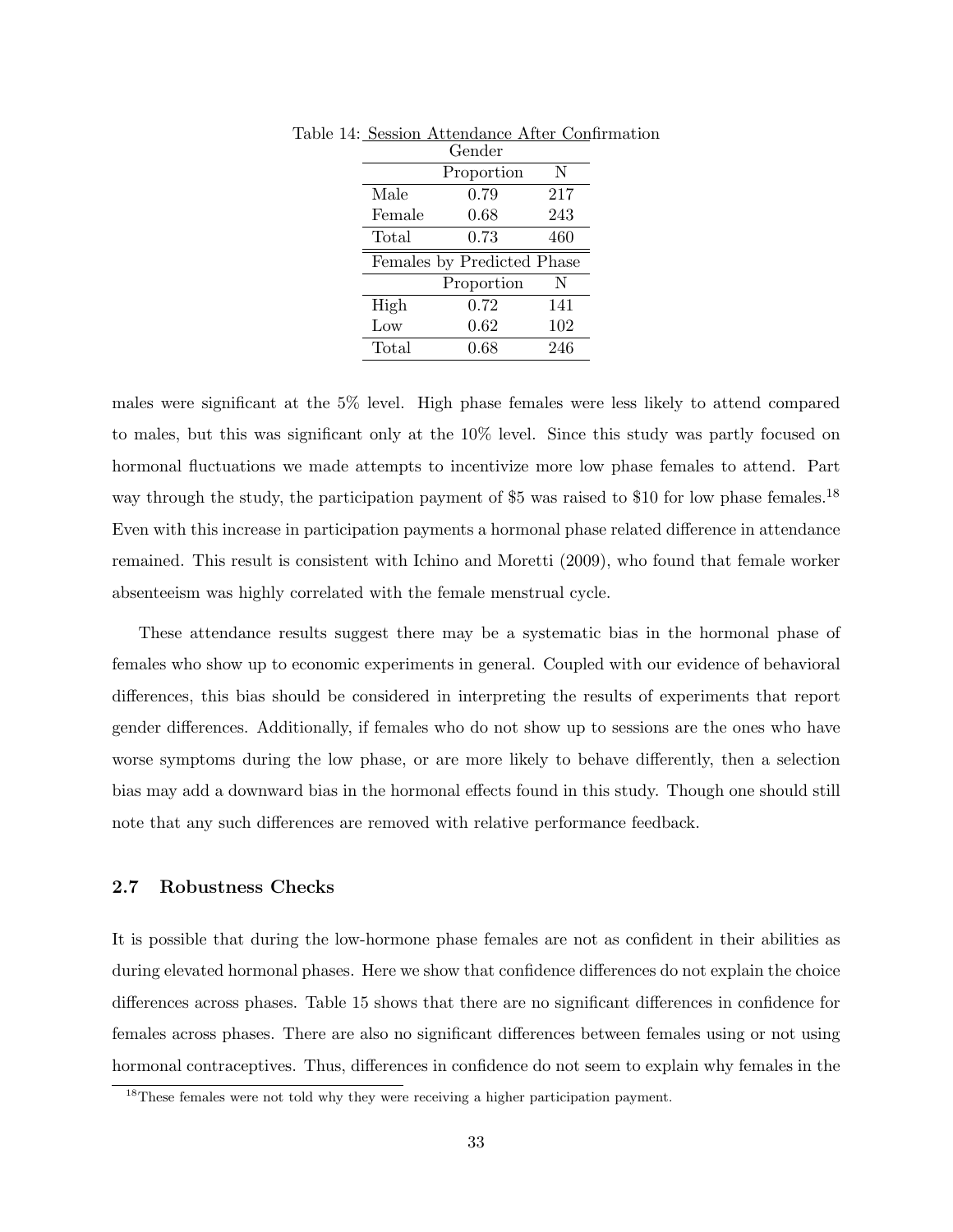|       |      |       | Table 15: Confidence Levels of Females by Hormonal Phase |     |  |
|-------|------|-------|----------------------------------------------------------|-----|--|
|       |      |       | Confidence $(T1)$                                        |     |  |
| Phase | Task |       | Mean Std. Error                                          | - N |  |
| High  | Math | 1.068 | 0.032                                                    | 58  |  |
| Low   | Math | 1.041 | 0.078                                                    | 23  |  |
| Both  | Math | 1.060 | 0.031                                                    | 81  |  |
| High  | Word | 1.021 | 0.031                                                    | 54  |  |
| Low   | Word | 1.042 | 0.057                                                    | 22  |  |
| Both  | Word | 1.027 | 0.028                                                    | 76  |  |
|       |      |       |                                                          |     |  |

low hormonal phase choose not to compete without relative performance feedback. We conducted

The sample consists of all females

whose phase could be accurately identified.

a variety of robustness checks. First, we checked to see whether the results for gender differences in competition and differences by hormonal phase remain consistent when clustering standard errors on experiment sessions and then also separately on individuals. We found that the results of both the gender and hormonal effects are robust to such error clustering.

Individuals in this study were asked to attend two sessions. Out of 219 total subjects, 126 attended two sessions and 93 attended only a single session. Session composition was random, sessions contained individuals that were attending sessions for either a first or a second time. The type of task individuals were using to compete was different for the first and second session, and the ordering was random. Neither order, the type of task, or group composition in terms of these measures had significant performance or behavioral effects.

The possibility exists that attendance in the second session was affected by how much subjects earned in the first session. Individuals that attended only a single session earned \$9.36 for their performance, while individuals that returned for a second session were paid \$11.73 for their first session performance. This difference in payouts between these groups of individuals is not statistically significant.

Another possibility is that the value of payment in the first session affects confidence in the second session. We exploit the random element in the payment scheme and estimate that, controlling for performance, a person who earns \$10 more than average in the first session increases their prediction of their performance relative to the session average by just 4%. Looking just at the second session females, we find that their confidence in the second session is more sensitive to how much they got paid in the first session than is that of males. But we find no significant difference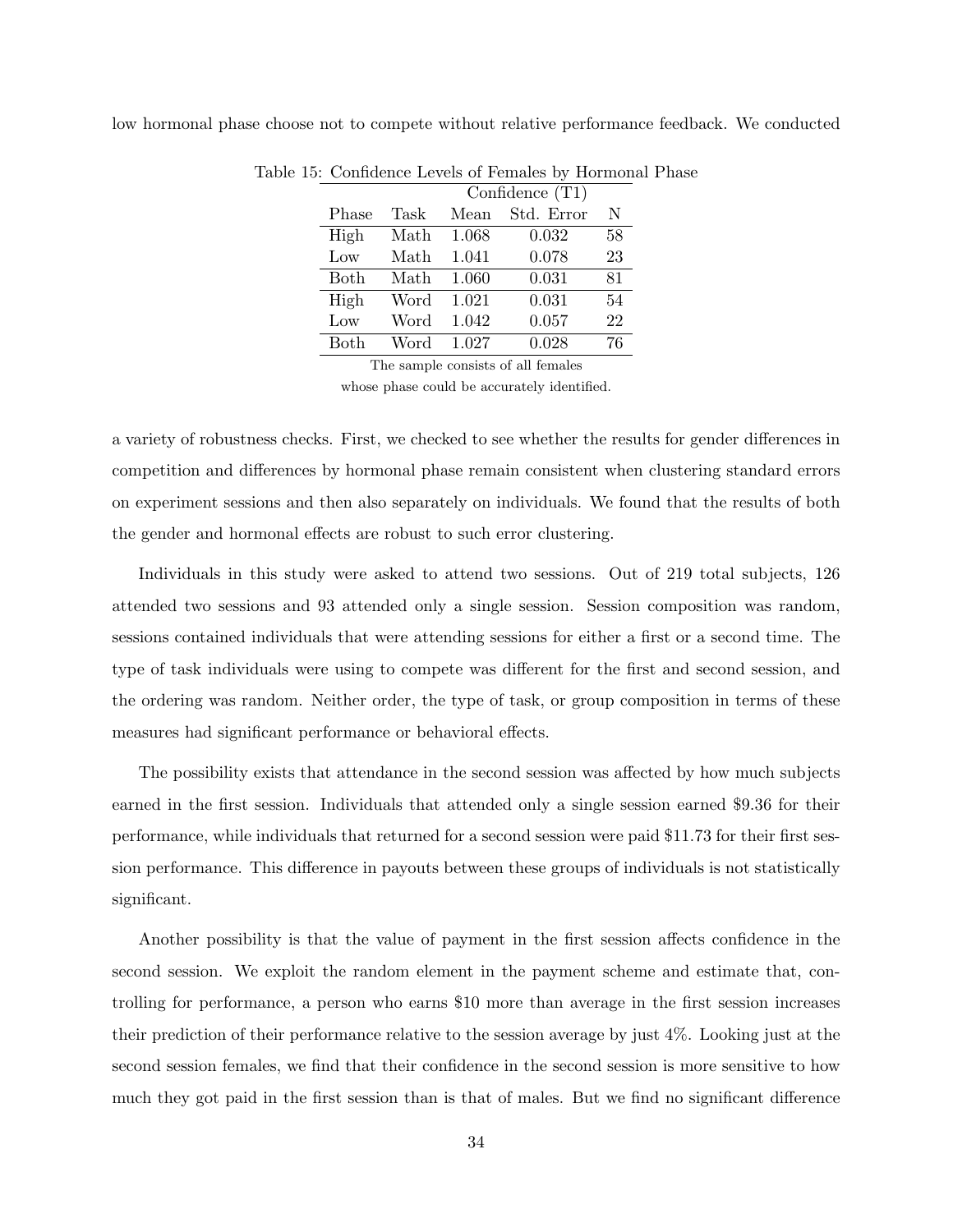between females' and males' confidence when attending a second session, or across menstrual cycle phase. Any such difference should in fact make females more competitive in second sessions, but we find no systematic behavior in this direction.

| Table 16: Robustness Check for Gender: Controlling for First Session Payment |                    |                                |                          |
|------------------------------------------------------------------------------|--------------------|--------------------------------|--------------------------|
|                                                                              | (1)                | (2)                            | (3)                      |
|                                                                              | RE                 | RE & Risk                      | $RE \&$ Full Info $(T5)$ |
| VARIABLES                                                                    | CompScale          | CompScale                      | CompScale                |
| Female                                                                       | $-0.40$            | $-0.50$                        | $-0.02$                  |
|                                                                              | (0.156)<br>***     | (0.201)<br>$***$               | (0.178)                  |
| Confidence $(T1)$                                                            | 1.00               | 1.01                           | 0.53                     |
|                                                                              | (0.301)<br>***     | (0.361)<br>***                 | (0.309)<br>$^\ast$       |
| Improve $(T2)$                                                               | 0.78               | 0.81                           | 1.10                     |
|                                                                              | (0.245)<br>***     | (0.333)<br>$**$                | (0.276)<br>***           |
| $%$ -tile Rank $(T1)$                                                        | 1.08               | 0.82                           | 2.56                     |
|                                                                              | (0.264)<br>***     | (0.333)<br>$**$                | (0.345)<br>***           |
| First Session Payout                                                         | 0.02               | 0.02                           | 0.00                     |
|                                                                              | (0.009)<br>$^\ast$ | (0.009)<br>$^\ast$             | (0.008)                  |
| Risk Controls                                                                | No                 | Yes                            | No                       |
| Characteristic Controls                                                      | Yes                | Yes                            | Yes                      |
| Observations                                                                 | 343                | 224                            | 343                      |
| $\chi$                                                                       | 65.63              | 52.89                          | 100.7                    |
| 11                                                                           | $-333.3$           | $-210.2$                       | $-315.6$                 |
|                                                                              |                    | Standard errors in parentheses |                          |
|                                                                              |                    | *** p<0.01, ** p<0.05, * p<0.1 |                          |

It is still possible that there is an interaction between payments and gender driving choice differences. Table 16 provides ordered probit estimations to examine whether females are still less likely to compete when controlling for payments in the first session. Though the first session payout variable is significant at the 10% level, its inclusion does not affect the significance of the gender difference of females to avoid competition.

Results seem consistent for both the sample where risk aversion measures were available and for the sample of participants that did not participate in the risk aversion task. The third column in Table 16 provides the coefficients from the ordered probit estimation for the full information treatment (Treatment 5). Again, with feedback we find that gender does not matter in this setting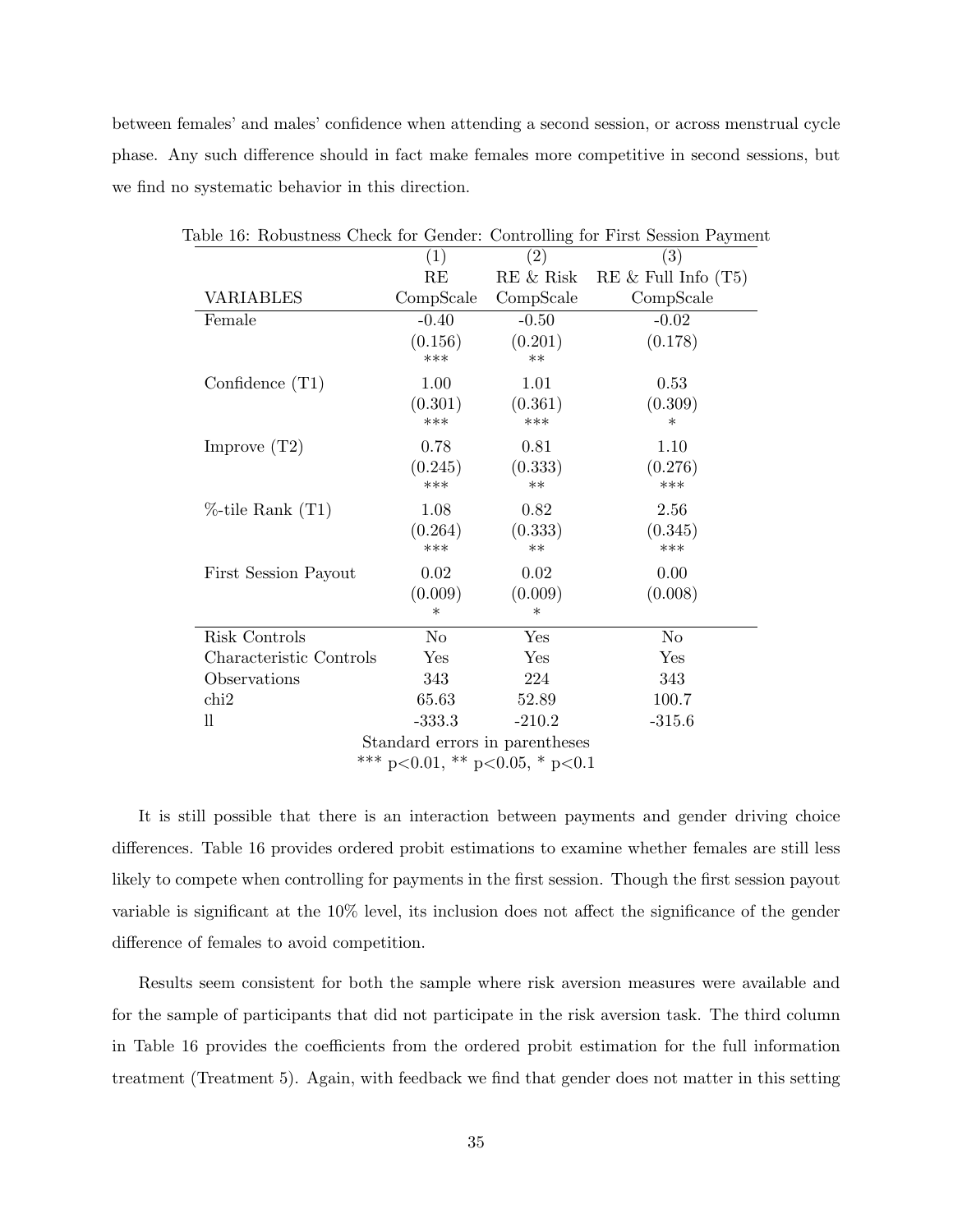|                                | (1)            | (2)         |
|--------------------------------|----------------|-------------|
|                                | RE             | $RE$ & Risk |
| <b>VARIABLES</b>               | CompScale      | CompScale   |
| Female                         | $-0.29$        | $-0.27$     |
|                                | (0.167)        | (0.212)     |
|                                | $\ast$         |             |
| Low Phase                      | $-0.44$        | $-0.74$     |
|                                | (0.224)        | (0.275)     |
|                                | $**$           | ***         |
| Confidence $(T1)$              | 0.95           | 0.94        |
|                                | (0.306)        | (0.366)     |
|                                | $***$          | $**$        |
| Improve $(T2)$                 | 0.74           | 0.77        |
|                                | (0.245)        | (0.328)     |
|                                | ***            | $**$        |
| $%$ -tile Rank $(T1)$          | 0.98           | 0.68        |
|                                | (0.261)        | (0.329)     |
|                                | ***            | $**$        |
| <b>First Session Payout</b>    | 0.02           | 0.01        |
|                                | (0.009)        | (0.009)     |
|                                | $\ast$         |             |
| Risk Controls                  | N <sub>o</sub> | Yes         |
| Characteristic Controls        | Yes            | Yes         |
| Observations                   | 328            | 211         |
| chi2                           | 62.07          | 53.99       |
| 11                             | $-320.0$       | $-196.0$    |
| Standard errors in parentheses |                |             |
| *** p<0.01, ** p<0.05, * p<0.1 |                |             |
|                                |                |             |

Table 17: Robustness Check for Hormones: Controlling for First Session Payment

and neither does the payout from the first session. Thus it seems that the gender difference for competition in low information settings is not affected by the payment received in a previous session.

We now use similar estimations to test whether the hormone specific results are sensitive to the inclusion of first session payments. We find no significant differences in confidence or payouts in the first session between females who could be identified as low phase and the females that were in a second session and were in the high-hormone phase. The first column of 17 provides ordered probit coefficients for the entire sample of individuals, including both those that attended a single session and those that attended two sessions. In this sample, we find that the first session payout variable is significant at the 10% level, but the effect is quite small. The effect of females being in the low hormonal phase remains large and significant at the 5% level.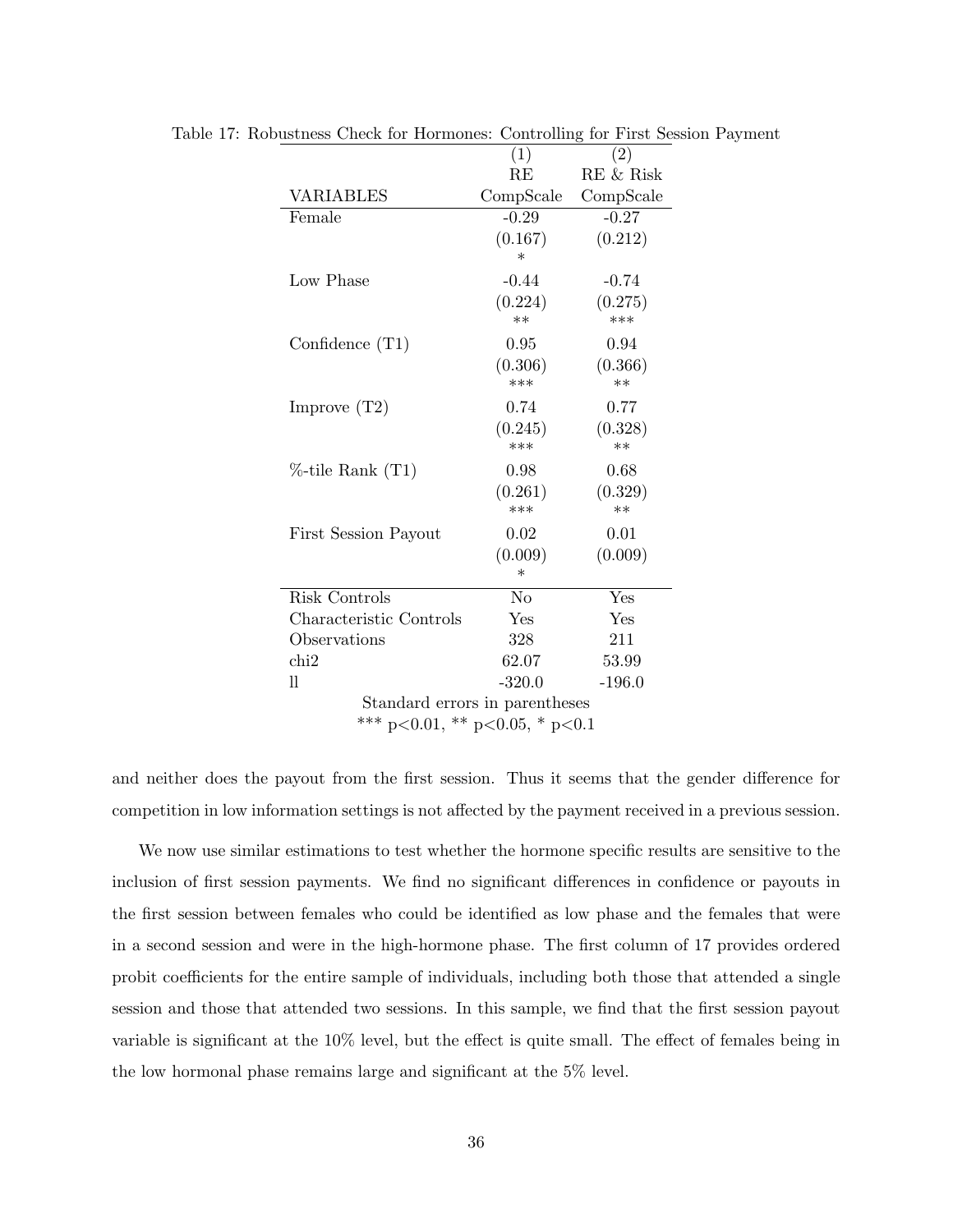In the second column in Table 17 we limit the sample to those individuals who participated in the risk aversion task and therefore attended two sessions. In this sample, while controlling for risk aversion, we find that the effect of the low hormonal phase is large and significant, but that the level of the payout from the first session is insignificant. As well, in this group of individuals who did the risk aversion task, we find that the gender effect is insignificant, but that the effect of the low phase for females remains significant.

These checks of the effects of first session payouts on second session attendance and behavior reinforce our conclusion that some of the gender difference in competitive choices is driven by the decisions of females in the low-hormone phase. The results also confirm that the gender and menstrual phase differences are only relevant in low information settings.

## 3 Discussion

We show that the gender differences in competitive choices in mixed gender groups that have been reported in other studies are robust to a variety of protocol changes, including different tasks and variations in the degree of competitiveness of the available choices. These gender differences are stable, persisting in a second session of the experiment performed days or weeks after the first. This persistence is perhaps more surprising, given that our experiment includes feedback which, in the last treatment of each session, makes men move away from competition and women move towards it. In the subsequent session with a different task (words or math), the gender gap for competition returns– and then goes away again, after the relative performance feedback for that task is provided.

We also find that female choices to compete vary across the menstrual cycle. In the low-hormone phase, females are less likely to enter tournaments than during a high-hormone phase. These differences in competitive choices also become noticeably smaller and statistically insignificant after subjects are provided with feedback on their relative performance. Thus, both the gender difference as well as differences to compete by females across different phases of the menstrual cycle are removed with relative performance feedback. We show the change comes from high ability females moving towards more competitive environments and low ability males moving towards less competitive choices.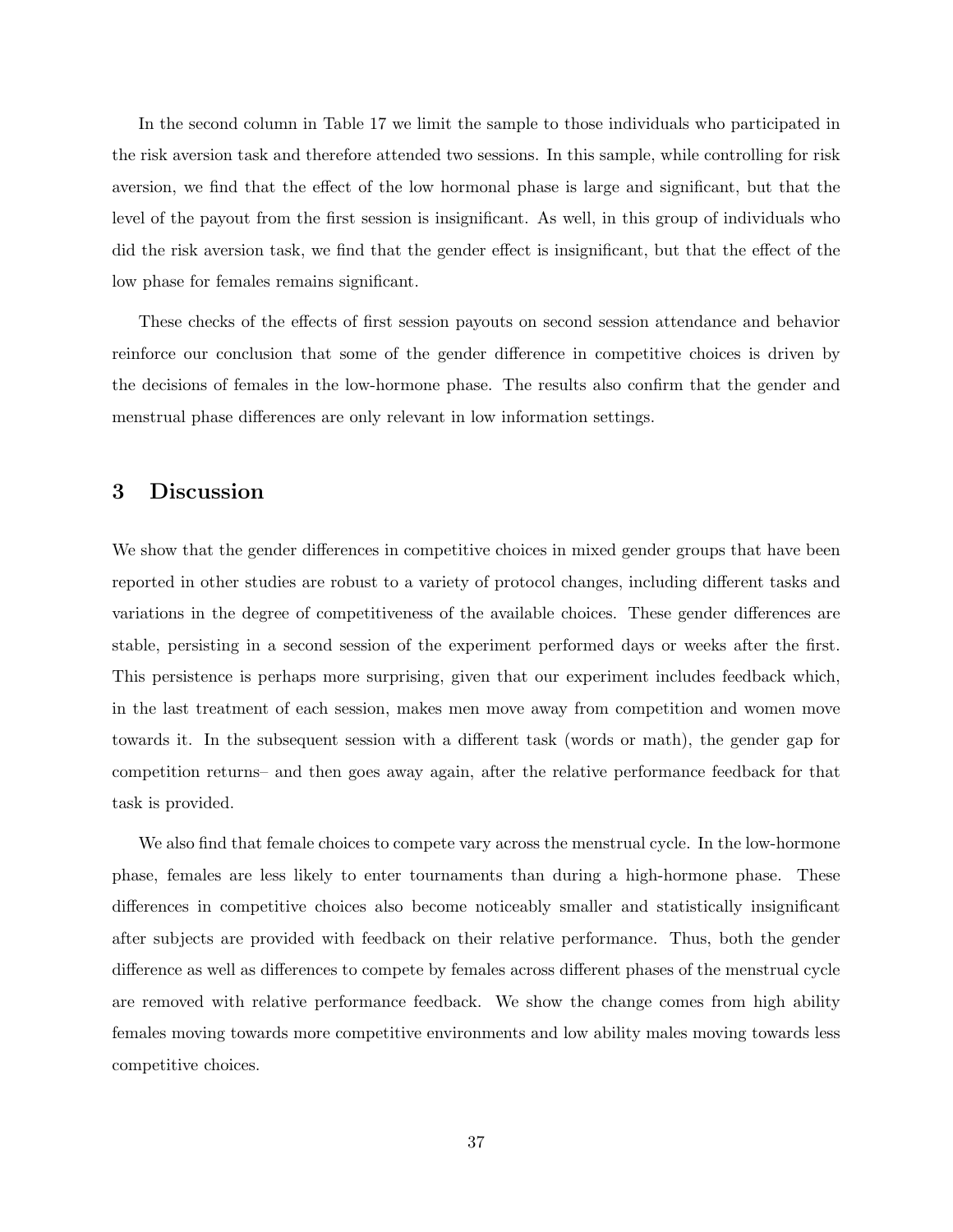The fact that information removes any significant differences in competitive choices has important implications. First, this result suggests that the decision not to compete by females may be more affected by the informational environment and the ambiguity of relative abilities than by any persistent preference for or against competition. Second, since females in the low-hormone phase are less willing to compete than females in the high-hormone phase, this suggests that the hormones linked with the phases of the menstrual cycle may be affecting areas of the brain that help evaluate the rewards and risks associated with these competitive tasks, as suggested by the findings of Dreher et al. (2007).

Progesterone has been found to decrease reported anxiety (Vliet 2001) and elevated progesterone could therefore reduce the disutility of worrying about the outcome of a competition– particularly before feedback information. Estradiol has been found to increase the density of serotonin binding sites in areas of the brain that are linked with evaluating rewards (Fink et al. 1996). Females may experience greater sensitivity to potential rewards during elevated levels of estrogen, which could lead them to be more competitive (Stanton and Schultheiss 2007). Thus, our results are consistent with previous endocrinological studies on hormones and behavior.

Our finding that women's competitive choices increase during a part of the menstrual phase when progesterone and estrogen are high is noticeably different than the result reported in the only other economics paper to look at this issue. Buser (2010) finds that when females compete against other females, females in menstrual phases with high levels of progesterone are less competitive. One major difference between our studies is that we use mixed-gender groups. Other studies have found that female competitive behavior in single gender groups is very different from that in mixed gender groups, with females being much more willing to compete when the group is all female (Gupta et al. 2005, Grosse and Reiner 2010). Being in a same gender group may promote the effect of progesterone on group affiliation motives reported in Schultheiss et al. (2004). As the gender composition experiments show, competitive decisions are context dependent, and the neuroendocrinological literature (Anders and Watson 2006) emphasizes that the behavioral effects of hormones are also context dependent. Thus, the gender composition of the particular labor market being examined may interact with the effects of hormones and relative performance feedback. Another difference is that we use a within-subjects design, which is particularly important in examining the effects of hormonal variations that are inherently within-subjects. A final difference between these studies is that our study includes a larger number of female subjects in both high and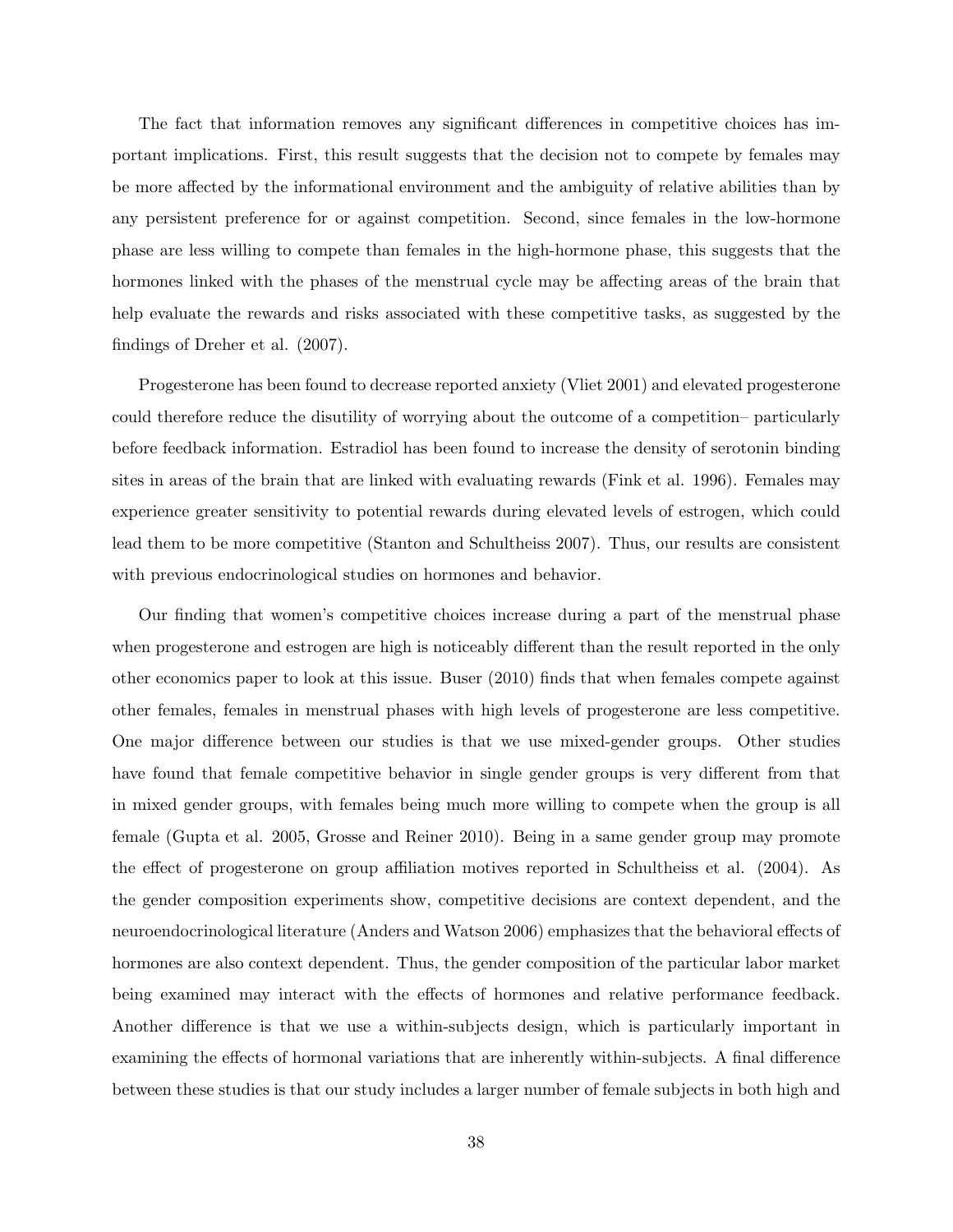low-hormone phases. One potential disadvantage of the within-subjects design is that experiences in the first session might affect choices in the second. We use two different tasks, with the session order randomized to minimize this problem, and we show the results are robust to order and tasks.

The existence of regular and predictable within-subjects variation in behavior across the menstrual cycle suggests that there is a biological component to the gender difference in competitive choices – but not a simple one. We cannot conclude hormones explain the male female differences – there are too many other things that vary across genders. Instead, we show that biology drives differences in behavior for individual women, across time. This raises many interesting questions for optimal choice. Women who know that they are subject to this variation might well take steps to increase or decrease their competitive choices by changing when they make decisions involving competition, such as job choices and college applications.

Interestingly, hormonal contraceptives allow for control of the timing of the low-hormone phase, and in fact, there is no medical reason for the low hormone (placebo) phase of the hormonal contraceptive regimen (Anderson and Hait 2003). As a leading textbook on clinical gynecological endocrinology states: Monthly bleeding, periodic bleeding, or no bleeding– this is an individual woman's choice (Speroff and Fritz 2005, pg 908). It has been suggested that the placebo and withdrawal bleeding was a marketing effort to make the birth control pill seem less novel and more acceptable(Coutinho and Segal 1999). Females can entirely avoid hormonal fluctuations and the low-hormone phase by sustained contraceptive use, and some forms of contraception such as the oral contraceptive Seasonale, now eliminate the placebo phase and ensure that the low-hormone phase does not occur (Anderson and Hait 2003). If the decrease in hormones affects females decisions in a costly manner then there is an incentive for avoiding this phase; hence a further reason the existence of a market for sustained contraceptives. Of course, our results also show that such manipulation would only matter when there is poor information about ability relative to potential competitors.

Since information about relative ability removes all behavioral differences across the menstrual cycle and between genders, it would be natural to suggest that the differences in competitive choices might be the result of differences in overconfidence. But we find gender differences in competitive choices in both math and word tasks. In the word tasks, confidence levels of females and males are the same and a gender difference in choices persists. In the math task the gender difference persists even after controlling for confidence. The information about relative abilities may help subjects form more accurate beliefs about the possibilities of succeeding in competitive situations, but since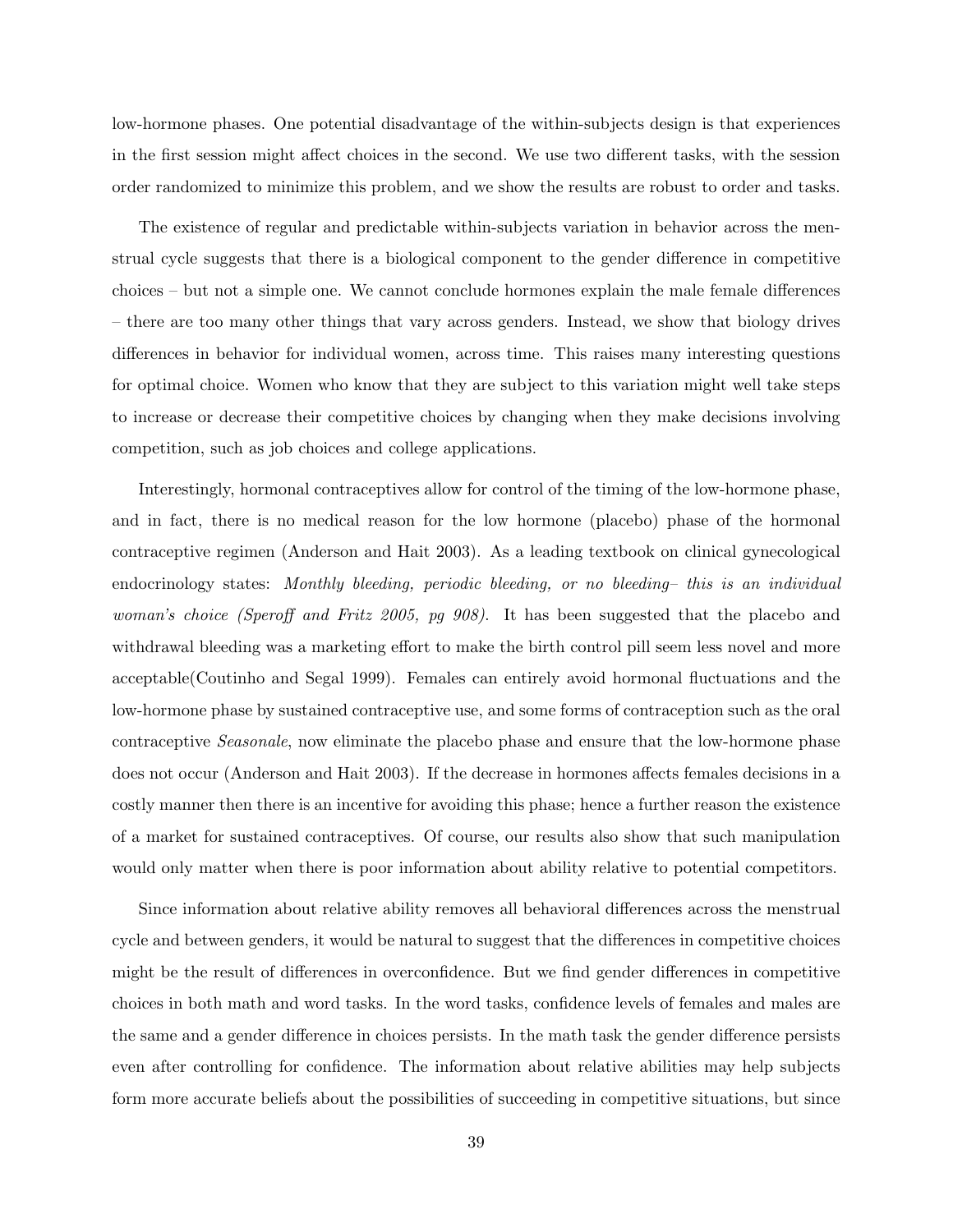females hold similar overconfident beliefs as males in word tasks, we would expect females to choose in a similar fashion as males. Instead, females choose not to compete in low information settings, irrespective of confidence or the type of task.

Another possible explanation for the differences in choices across gender with and without feedback would be a gender difference in risk aversion. However, when we control for risk aversion the gender difference in choices still remains in the uninformed treatment. Furthermore we find risk aversion is not significant in explaining competitive choices in the full information treatment. Another explanation that would be consistent with our results would be a gender difference in ambiguity aversion. Little research has been done on gender differences in ambiguity aversion and the results are mixed.

Firms, governments, and schools sometimes implement affirmative action policies to encourage females to apply for competitive jobs and scholarships. Affirmative action policies typically focus efforts on recruiting females or changing the acceptance or promotion process to favor females. Niederle et al. (2009) report on experiments showing that affirmative action can encourage competition by females with low efficiency costs. The performance feedback condition result from our study suggests an alternative to affirmative action – providing better information about relative abilities.

We find that information on relative ability plays a large role in choices to compete. Information reduces gender differences, reduces differences across the menstrual cycle, and improves sorting by ability. Schools and many large firms already collect relative performance rankings about students or employees (Pfeffer and Sutton 2006), and our work suggests that making these rankings more available to these agents and emphasizing relative comparisons will promote an environment where the best workers, both females and males, will seek out more competitive positions.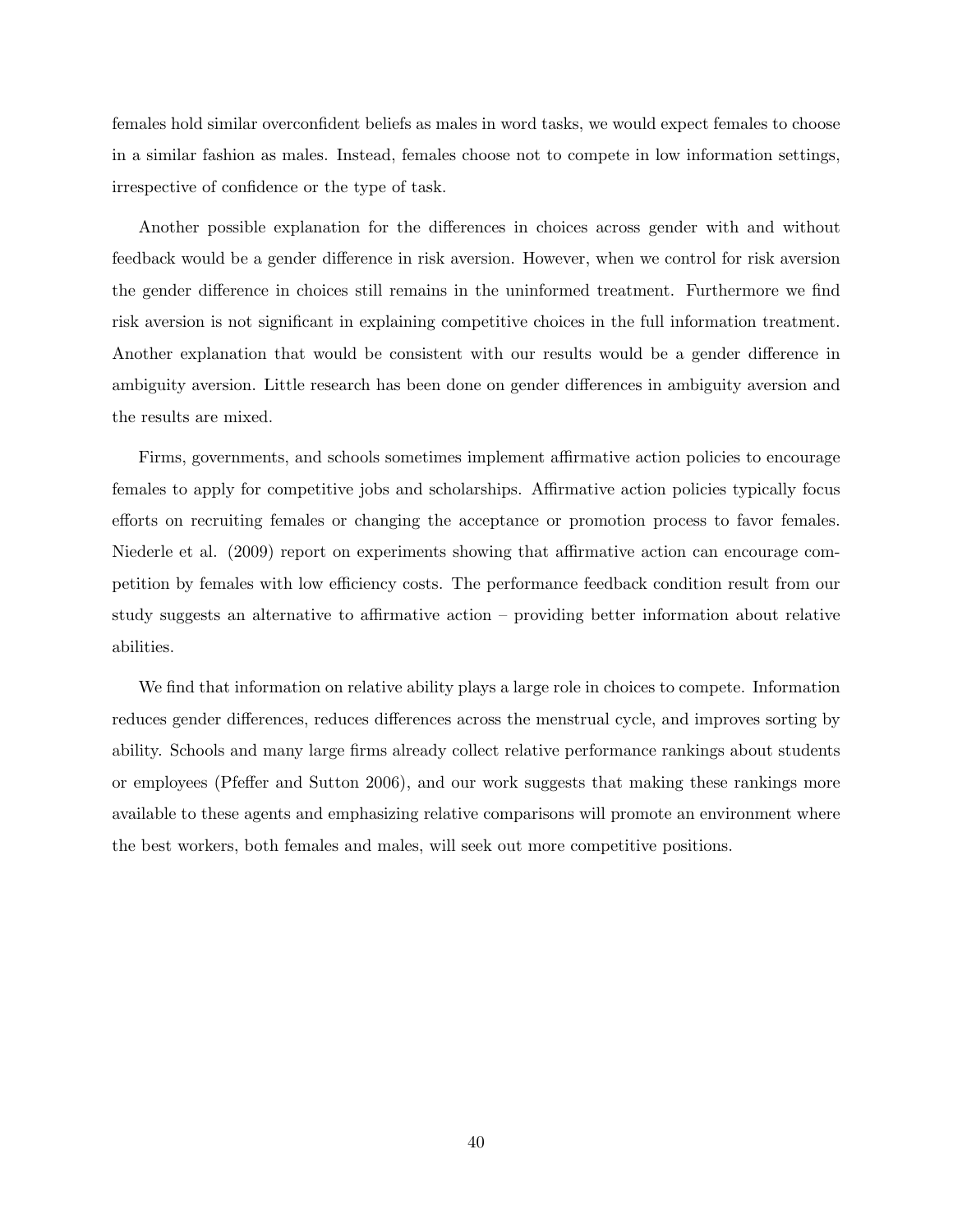## References

- Aden, U., Jung-Hoffmann, C. and Kuhl, H.: 1998, A randomized cross-over study on various hormonal parameters of two triphasic oral contraceptives, *Contraception* 58(2), 75–81.
- Anders, S. and Watson, N.: 2006, Social Neuroendocrinology: Effects of Social Contexts and Behaviors on Sex Steroids in Humans, Human Nature 17(2), 212–237.
- Anderson, F. and Hait, H.: 2003, A multicenter, randomized study of an extended cycle oral contraceptive, *Contraception*  $68(2)$ , 89–96.
- Apicella, C., Dreber, A., Campbell, B., Gray, P., Hoffman, M. and Little, A.: 2008, Testosterone and financial risk preferences, Evolution and Human Behavior 29(6), 384–390.
- Arellano, M. and Honoré, B.: 2001, Panel data models: some recent developments, *Handbook of* Econometrics 5, 3229–3296.
- Association, A. C. H. A. C. H.: 2009, Acha national college health assessment ii: Reference group data report, Technical report, ACHA.
- Baumgartner, T., Heinrichs, M., Vonlanthen, A., Fischbacher, U. and Fehr, E.: 2008, Oxytocin shapes the neural circuitry of trust and trust adaptation in humans, Neuron 58(4), 639–650.
- Bertrand, M. and Hallock, K.: 2001, The gender gap in top corporate jobs, *Industrial and Labor* Relations Review pp. 3–21.
- Bethea, C., Lu, N., Gundlah, C. and Streicher, J.: 2002, Diverse Actions of Ovarian Steroids in the Serotonin Neural System, Frontiers in Neuroendocrinology  $23(1)$ ,  $41-100$ .
- Borghans, L., Golsteyn, B., Heckman, J. and Meijers, H.: 2009, Gender Differences in Risk Aversion and Ambiguity Aversion, *Journal of the European Economic Association*  $7(2-3)$ , 649–658.
- Brown, C.: 1990, Firms' choice of method of pay, *Industrial and Labor Relations Review* pp. 165– 182.
- Burnham, T.: 2007, High-testosterone men reject low ultimatum game offers, Proceedings of the Royal Society B: Biological Sciences 274(1623), 2327.
- Buser, T.: 2010, The impact of female sex hormones on competitiveness, Unpublished manuscript.
- Chakraborty, T., Ng, L. and Gore, A.: 2003, Age-Related Changes in Estrogen Receptor {beta} in Rat Hypothalamus: A Quantitative Analysis, Endocrinology 144(9), 4164.
- Chen, Y., Katuscak, P. and Ozdenoren, E.: 2009, Why Can't a Woman Bid More Like a Man?, Working Paper, Ann Arbor 1001, 48109–1220.
- Coates, J. and Herbert, J.: 2008, Endogenous steroids and financial risk taking on a London trading floor, Proceedings of the National Academy of Sciences 105(16), 6167.
- Coutinho, E. and Segal, S.: 1999, Is menstruation obsolete?, Oxford University Press, USA.
- Creinin, M., Keverline, S. and Meyn, L.: 2004, How regular is regular? An analysis of menstrual cycle regularity, Contraception 70(4), 289–292.
- Dohmen, T. and Falk, A.: 2007, Performance pay and multi-dimensional sorting: productivity, preferences and gender, Institute for the Study of Labor (IZA); CESifo (Center for Economic Studies and Ifo Institute for Economic Research) .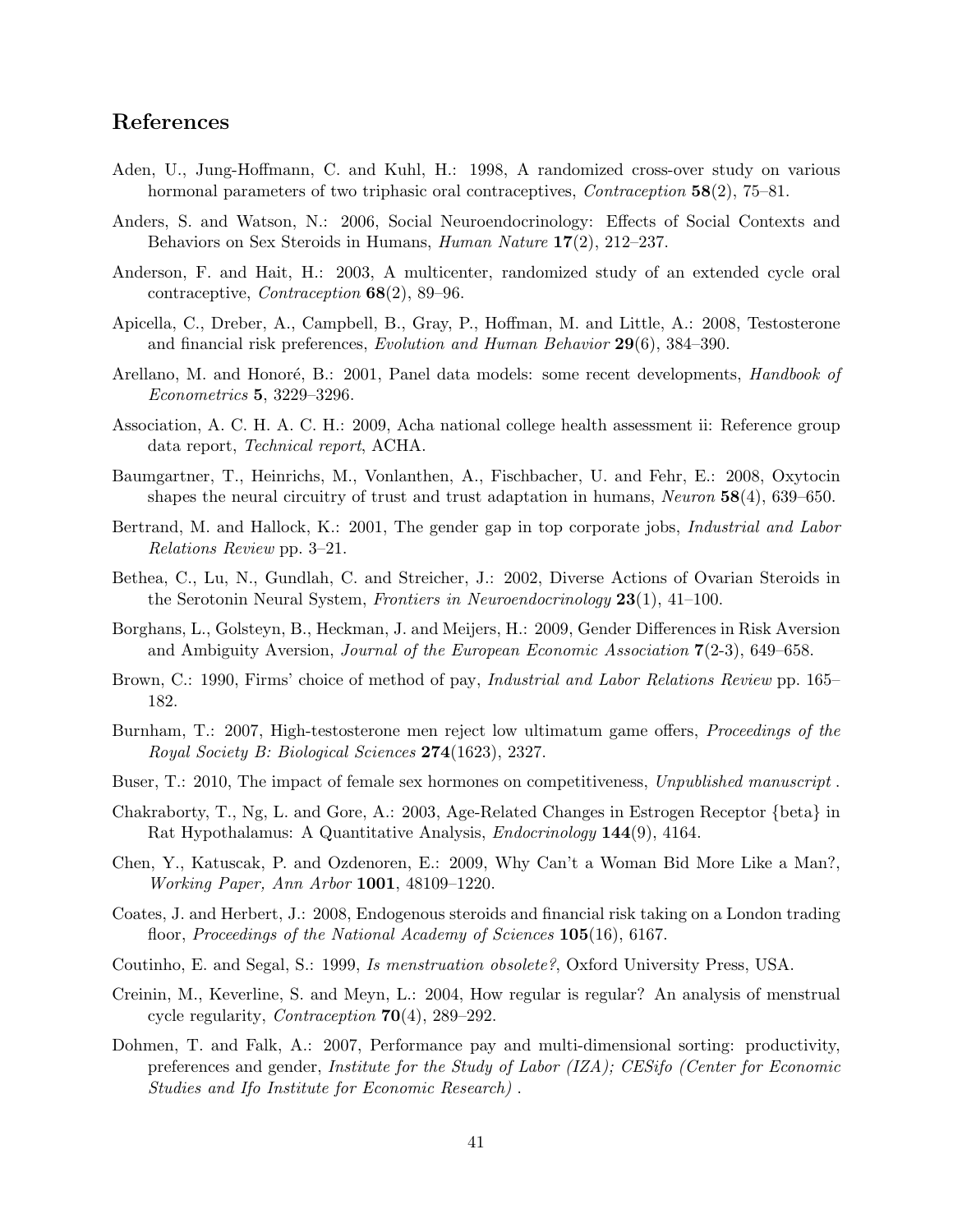- Dreher, J., Schmidt, P., Kohn, P., Furman, D., Rubinow, D. and Berman, K.: 2007, Menstrual cycle phase modulates reward-related neural function in women, *Proceedings of the National* Academy of Sciences  $104(7)$ , 2465.
- Eriksson, T., Teyssier, S. and Villeval, M.-C.: 2009, Self-selection and the Efficiency of Tournaments., *Economic Inquiry*  $47(3)$ ,  $530 - 548$ .
- Fehr, E.: 2009, On the economics and biology of trust, Journal of the European Economic Associ*ation*  $7(2-3)$ ,  $235-266$ .
- Fernandez, G., Weis, S., Stoffel-Wagner, B., Tendolkar, I., Reuber, M., Beyenburg, S., Klaver, P., Fell, J., de Greiff, A., Ruhlmann, J. et al.: 2003, Menstrual cycle-dependent neural plasticity in the adult human brain is hormone, task, and region specific, Journal of Neuroscience  $23(9)$ , 3790.
- Fink, G., Sumner, B., Rosie, R., Grace, O. and Quinn, J.: 1996, Estrogen control of central neurotransmission: effect on mood, mental state, and memory., Cell Mol Neurobiol 16(3), 325– 44.
- Gagnidze, K. and Pfaff, D.: 2009, Sex on the Brain, Cell 139(1), 19–21.
- Gneezy, U., Leonard, K. and List, J.: 2009, Gender Differences in Competition: Evidence From a Matrilineal and a Patriarchal Society, Econometrica 77(5), 1637–1664.
- Gneezy, U., Niederle, M. and Rustichini, A.: 2003, Performance in Competitive Environments: Gender Differences, *Quarterly Journal of Economics* **118**(3), 1049–1074.
- Gneezy, U. and Rustichini, A.: 2004, Gender and Competition at a Young Age, American Economic  $Review 94(2), 377-381.$
- Greene, W.: 2004, The behaviour of the maximum likelihood estimator of limited dependent variable models in the presence of fixed effects, Econometrics Journal 7(1), 98–119.
- Grosse, N. and Riener, G.: 2010, Explaining Gender Differences in Competitiveness: Gender-Task Stereotypes, Jena Economic Research Papers 2010, 017.
- Grossman, P. and Eckel, C.: 2003, Men, women and risk aversion: Experimental evidence, Unpublished manuscript .
- Gunther, C., Ekinci, N., Schwieren, C. and Strobel, M.: 2008, Women can't jump?–An experiment on competitive attitudes and stereotype threat, Technical report, Mimeo.
- Gupta, N., Poulsen, A. and Villeval, M.: 2005, Do (wo) men prefer (non-) competitive jobs, Technical report, GATE Working Paper.
- Gupta, N., Poulsen, A., Villeval, M. and Gade, H.: 2005, Male and Female Competitive Behavior-Experimental Evidence, IZA Working Paper .
- Holt, C. and Laury, S.: 2002, Risk Aversion and Incentive Effects, American Economic Review  $92(5)$ , 1644–1655.
- Ichino, A. and Moretti, E.: 2009, Biological Gender Differences, Absenteeism and the Earnings Gap, American Economic Journal: Applied Economics 1(1), 183–218.
- Jirjahn, U. and Stephan, G.: 2004, Gender, piece rates and wages: evidence from matched employeremployee data, *Cambridge Journal of Economics* **28**(5), 683–704.
- Lazear, E. and Rosen, S.: 1981, Rank-order tournaments as optimum labor contracts, The Journal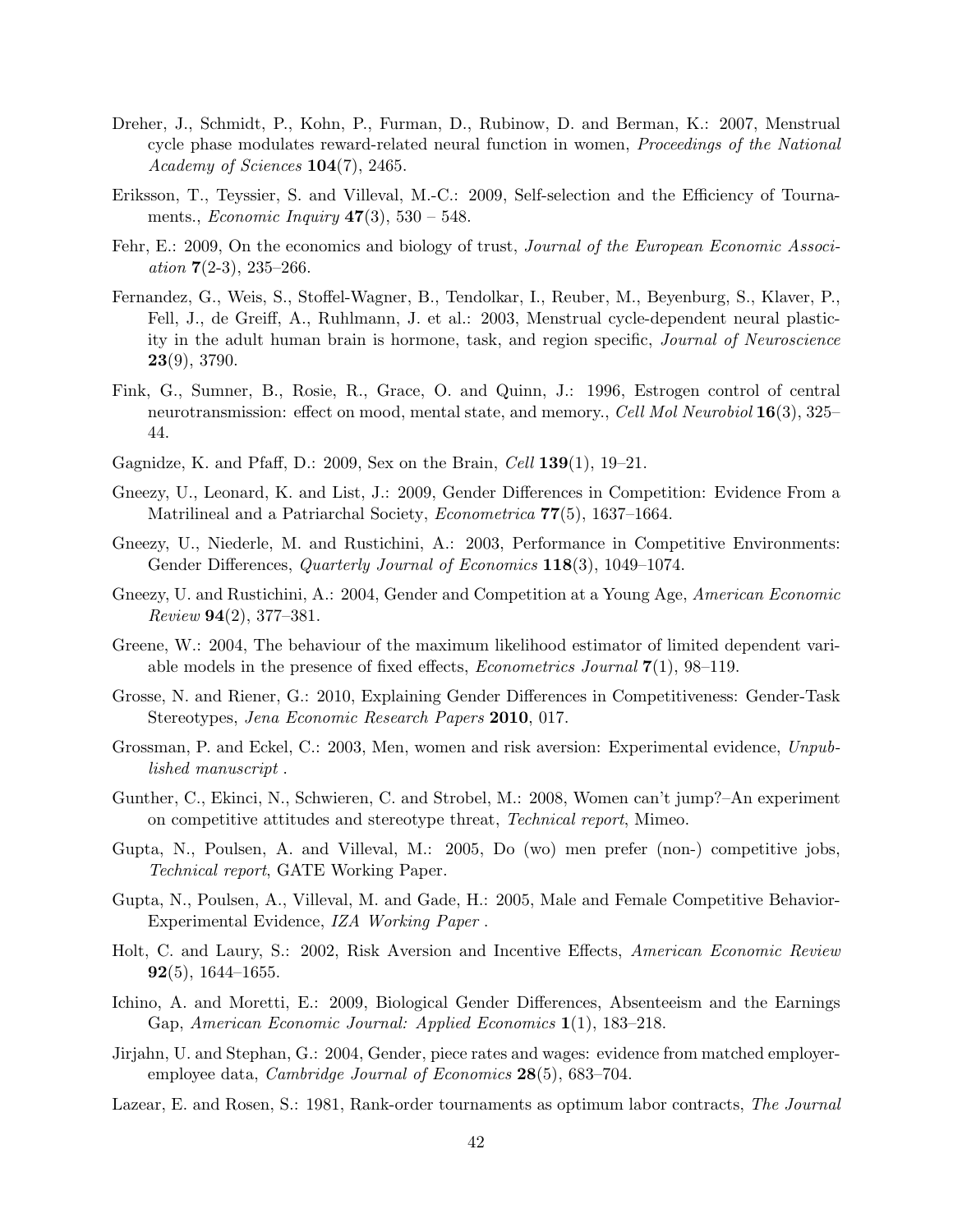of Political Economy 89(5), 841.

- Malison, R., Price, L., Berman, R., van Dyck, C., Pelton, G., Carpenter, L., Sanacora, G., Owens, M., Nemeroff, C., Rajeevan, N. et al.: 1998, Reduced brain serotonin transporter availability in major depression as measured by  $[1231]$ - $2\beta$ -carbomethoxy- $3\beta$ -(4-iodophenyl) tropane and single photon emission computed tomography, *Biological Psychiatry*  $44(11)$ , 1090–1098.
- McEwen, B.: 2002, Estrogen Actions Throughout the Brain, Recent Progress in Hormone Research  $57(1), 357-384.$
- Moore, E. and Eckel, C.: 2003, Measuring Ambiguity Aversion. Virginia Tech.
- Mosher, W., Martinez, G., Chandra, A., Abma, J. and Willson, S.: 2004, Use of contraception and use of family planning services in the United States: 1982–2002, Advance data from vital and health statistics **350**, 1.
- Niederle, M., Segal, C. and Vesterlund, L.: 2009, How costly is diversity? Affirmative action in light of gender differences in competitiveness, NBER Working Paper .
- Niederle, M. and Vesterlund, L.: 2007, Do women shy away from competition? do men compete too much?, Quarterly Journal of Economics  $122(3)$ , 1067–1101.
- Niederle, M. and Vesterlund, L.: 2010, Explaining the Gender Gap in Math Test Scores: The Role of Competition, The Journal of Economic Perspectives 24(2), 129–144.
- Pearson, M. and Schipper, B.: 2009, Menstrual cycle and competitive bidding, MPRA Paper .
- Pfeffer, J. and Sutton, R.: 2006, Evidence-based management, *Harvard Business Review* **84**(1), 62.
- Platt, M. and Huettel, S.: 2008, Risky business: the neuroeconomics of decision making under uncertainty., Nat Neurosci  $11(4)$ , 398-403.
- Polachek, S.: 1981, Occupational self-selection: A human capital approach to sex differences in occupational structure, The Review of Economics and Statistics pp. 60–69.
- Schultheiss, O., Wirth, M. and Stanton, S.: 2004, Effects of affiliation and power motivation arousal on salivary progesterone and testosterone, *Hormones and Behavior*  $46(5)$ , 592–599.
- Shepard, K., Michopoulos, V., Toufexis, D. and Wilson, M.: 2009, Genetic, epigenetic and environmental impact on sex differences in social behavior, *Physiology* & behavior **97**(2), 157–170.
- Sinha-Hikim, I., Arver, S., Beall, G., Shen, R., Guerrero, M., Sattler, F., Shikuma, C., Nelson, J., Landgren, B., Mazer, N. et al.: 1998, The use of a sensitive equilibrium dialysis method for the measurement of free testosterone levels in healthy, cycling women and in human immunodeficiency virus-infected women, *Journal of Clinical Endocrinology*  $\mathcal{B}$  Metabolism **83**(4), 1312.
- Speroff, L. and Fritz, M.: 2005, Clinical Gynecologic Endocrinology and Infertility, Lippincott Williams & Wilkins.
- Stanton, S. and Schultheiss, O.: 2007, Basal and dynamic relationships between implicit power motivation and estradiol in women, *Hormones and Behavior* 52(5), 571–580.
- Stricker, R., Eberhart, R., Chevailler, M., Quinn, F., Bischof, P. and Stricker, R.: 2006, Establishment of detailed reference values for luteinizing hormone, follicle stimulating hormone, estradiol, and progesterone during different phases of the menstrual cycle on the Abbott AR-CHITECT analyzer., Clinical Chemistry and Laboratory Medicine 44(7), 883.
- Vliet, E.: 2001, Screaming to be heard: hormone connections women suspect and doctors still ignore,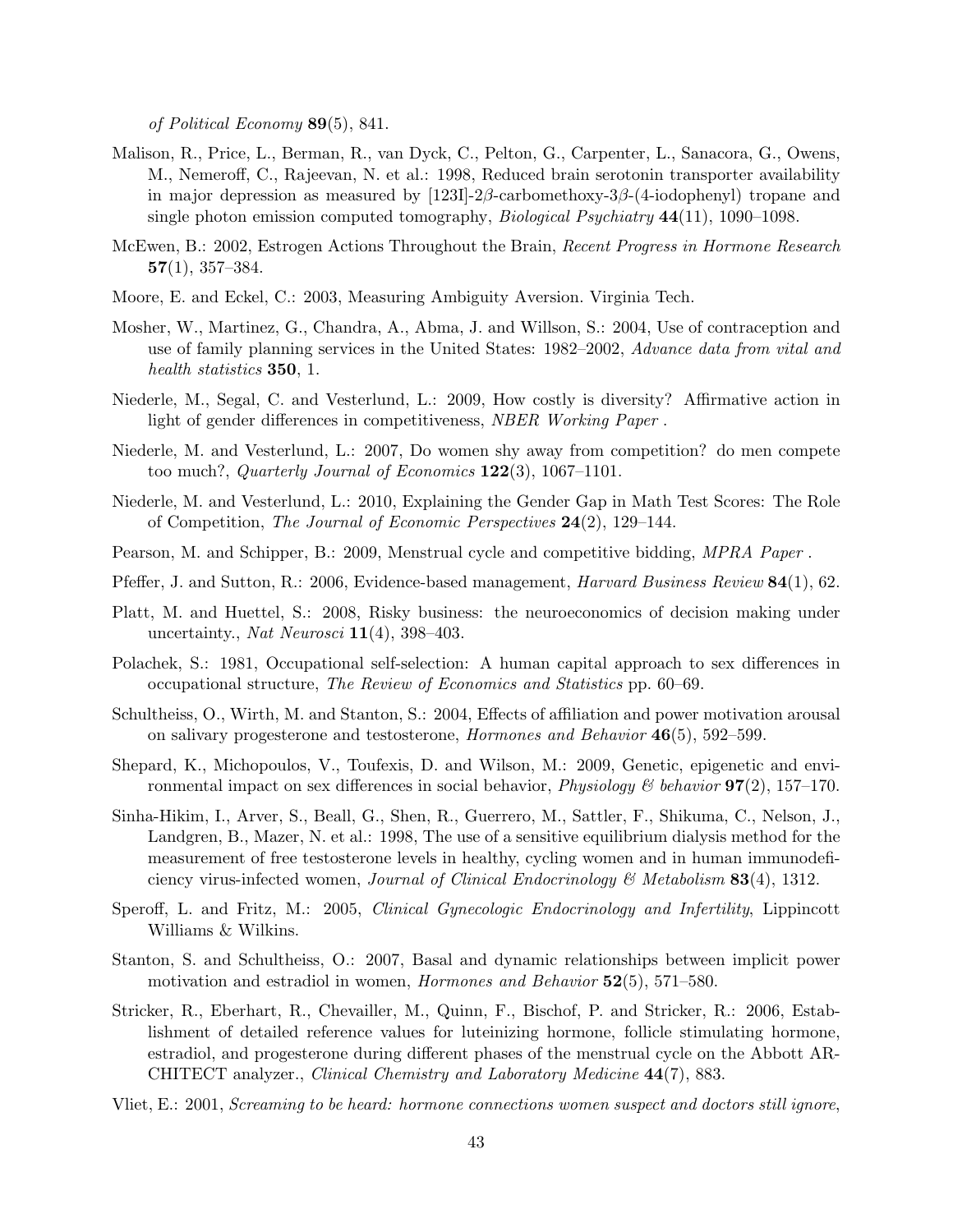M. Evans and Co., New York, NY.

- Wu, M., Manoli, D., Fraser, E., Coats, J., Tollkuhn, J., Honda, S., Harada, N. and Shah, N.: 2009, Estrogen masculinizes neural pathways and sex-specific behaviors, Cell 139(1), 61–72.
- Zethraeus, N., Kocoska-Maras, L., Ellingsen, T., von Schoultz, B., Hirschberg, A. and Johannesson, M.: 2009, A randomized trial of the effect of estrogen and testosterone on economic behavior, Proceedings of the National Academy of Sciences 106(16), 6535.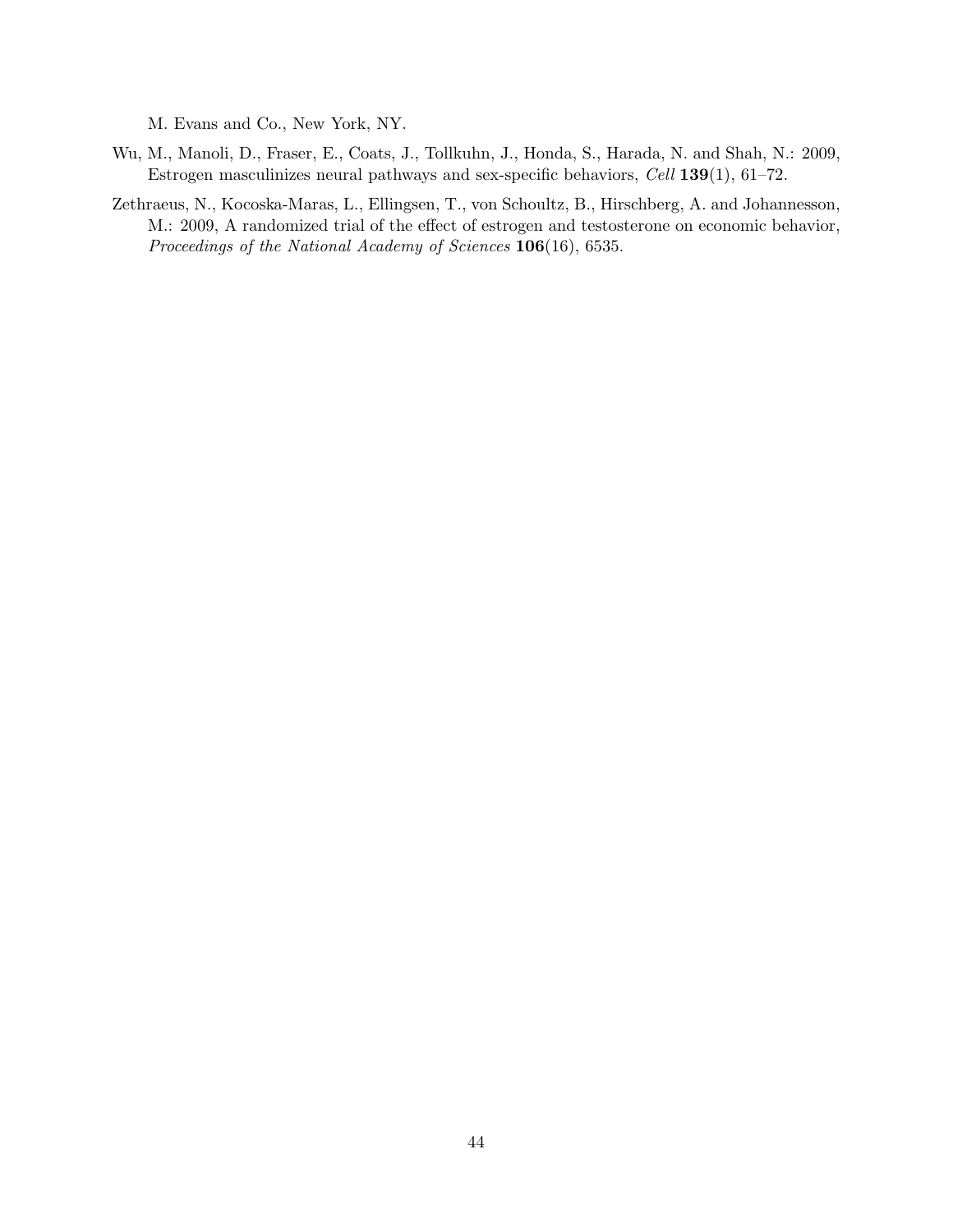## Appendices

## Appendix A (Not For Publication): About controls

A number of control variables were used in this analysis including whether a subject was attending a first or second session, or a word based session, neither were ever significant. Also, other individual characteristic control variables such as the number of years of post secondary schooling, age and GPA were included, but were never significant with the exception of number of years of post secondary schooling, which was negative and significant. In estimations not included here categorical dummy variables were included for the majors of students, but none were significant and were removed due to their irrelevancy.

The other set of controls that are not listed are measures controlling for risk aversion. After participating in both a math and word session, subjects were invited to participate in a Holt and Laury (2002) task a few days after the competition experiment sessions. These risk aversion sessions were done separately so as not to affect behavior in the competition task. Consequently, the sample of these individuals is slightly different from the other specifications, but the results remain fairly consistent. The risk aversion coefficients were not found to be significant in the treatment with no relative information feedback.<sup>19</sup> The only specification where these measures are significant is in the full information treatment for a limited sample of high ability individuals. The fact this measure does not significantly predict behavior in the no information treatment is intuitive as individuals have little information regarding their probabilities of success; thus, beliefs may matter more in such situations than risk preferences. Since risk aversion is significant for high ability individuals in the full information treatment; this result suggests that risk appetites matter only to individuals that have higher returns from making an optimal choice. For those individuals of low ability, their expected value is higher by avoiding the tournament regardless of risk preferences.<sup>20</sup>

Three variables that are used and presented in the tables include, Confidence (T1), Improve (T2), %-tile Rank (T1). These variables deserve further explanation as they are measuring some very relevant factors in the individual decision making process. In other estimations, variations of these variables were used, but these variables provide the cleanest and most intuitive interpretation possible and results remain consistent with other possible measures of the same factors.

 $19$ For brevity these results are not included in this discussion, but are available upon request.

<sup>20</sup>There were no significant gender differences for risk aversion in the sample.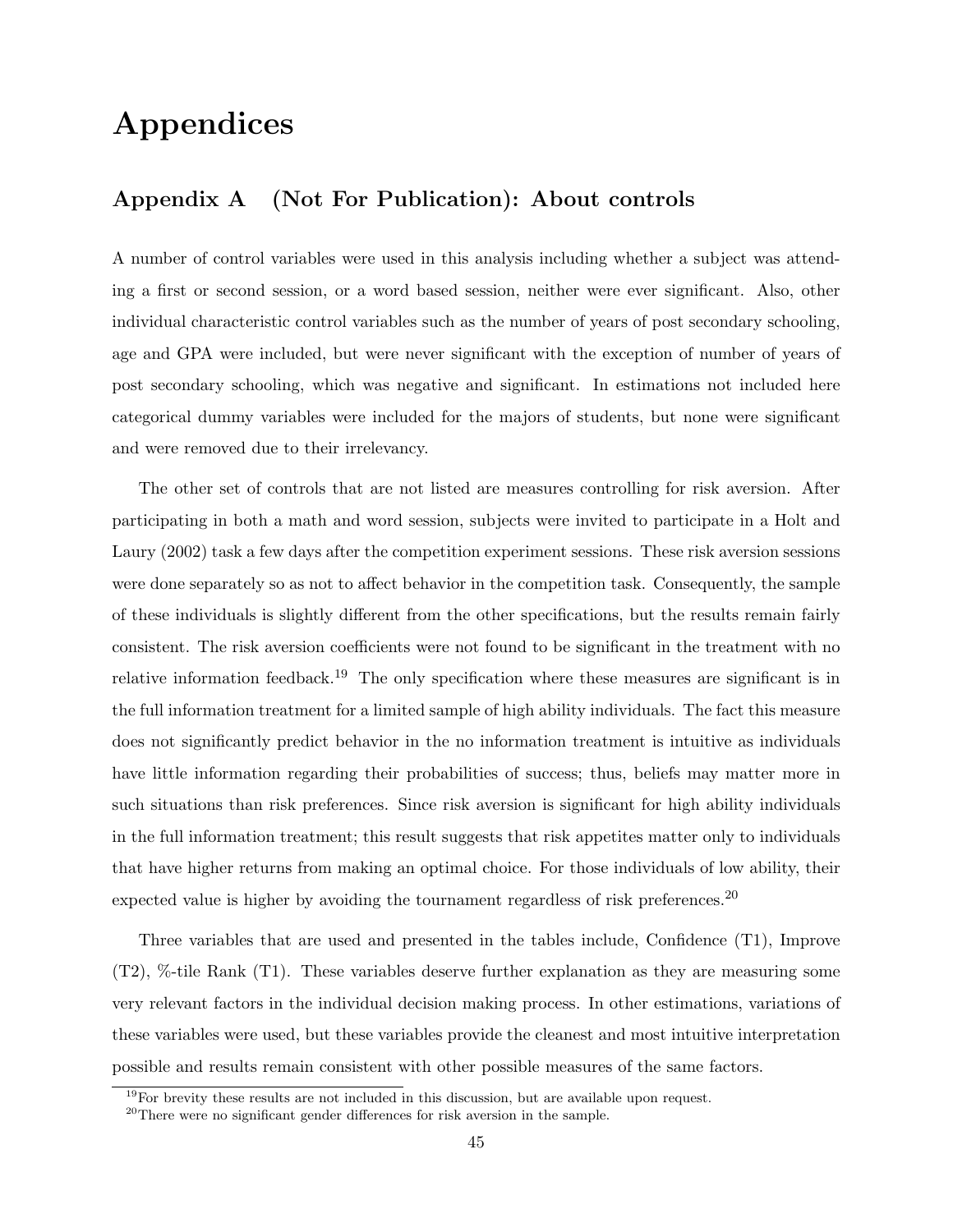## Appendix B (Not For Publication): Performance

The main focus of this paper is on the compensation choices that individuals made in the experiment; however, these choices may have been affected by performance differences. This section focuses on task performance for the different treatments. To consider how individuals are affected by the different incentives of each type of compensation, we focus on the performance of individuals in the first three treatments. In these first three treatments, individuals had no choice over the type of compensation they received for their efforts; thus, the performance effects from different compensation environments are exogenously determined.

According to the theory of piece rates and tournaments, one would expect greater effort for a higher piece rate. Similarly, an individual of higher ability and higher probability of winning should increase effort in a tournament. As the tournament gets larger and more competitive, one would expect that individuals would increase effort or set their effort levels to zero. Before considering the effects of tournament size on effort, we first focus on possible order effects and gender differences between treatments.

The regressions in Table 18 are used to consider gender differences in performance, learning effects and the incentive effects of increasing tournament size. The performance in the word task, but not the math task, is highly correlated with the GPA of participants. Regression estimates for both word and math show an order effect suggesting that subjects are learning in the first three treatments. Regression 1 in Table 18 shows that the tournament size has a statistically significant positive effect on individual performance in the math task. Increasing the competitiveness of a compensation environment from the piece rate to a tournament size of 6 should increase performance of an individual by 0.65 problems in a four-minute task. This is an increase of 5.7% for the average individual. In columns 2, 4, and 5, categorical variables are used to investigate whether tournament size is actually leading to the increase or whether just competing against someone in a tournament of any size leads to performance increases.

In the second column in Table 18, categorical variables were used for each of the possible competitive environments, for group pay and for tournaments. To test whether the tournament size matters a separate dummy variable, Tourney (ts>1) was used to identify if an individual had to compete against someone else. This categorization created a separate baseline for tournaments consisting of six individuals. Once controlling for tournament competition it was found that the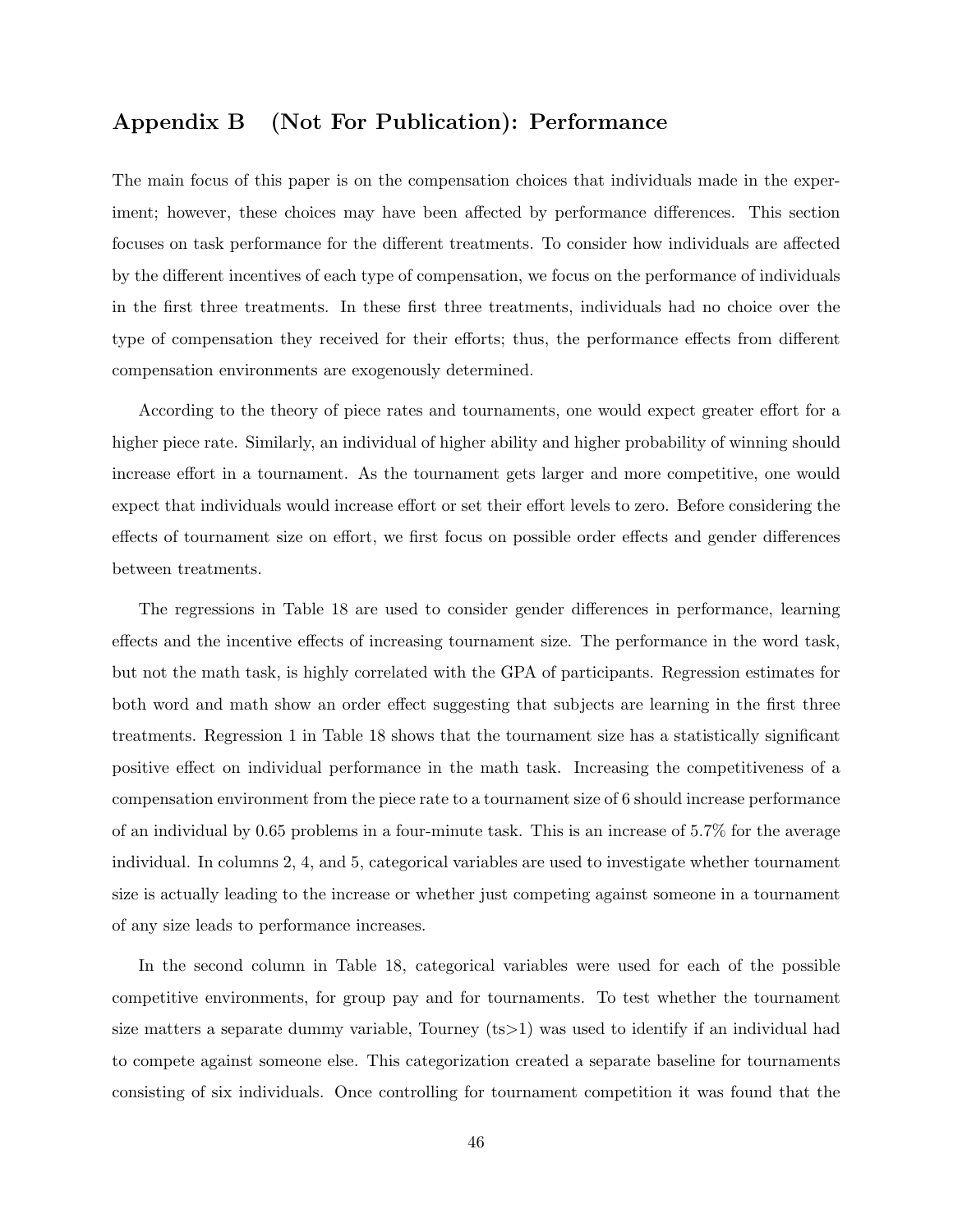size of the tournament does not matter and that group pay performance is not significantly different from the piece rate environment in the math task. There is also a positive effect for age as the average effect of a year of life leads to an increase in performance in the math task of 0.5 problems, though this may be offset by further post-secondary schooling. It is worth noting that overall the competitive environment and individual characteristics explain very little of the variation in performance for the math task in terms of goodness of fit measures such as  $R^2$ .

The results from the word task (Regressions 3 and 4) in Table 18 suggest that neither the tournament nor tournament size increase performance. There is a significant amount of learning that occurs with each treatment. GPA has a significant positive effect in terms of performance. This likely occurs because an individual's vocabulary expands with age and individuals with a higher GPA probably have richer vocabularies than individuals with lower GPAs. More of the variation in performance can be explained in regressions using the word task than the math task; this mainly stems from the inclusion of control variables for the random letters used for each task.

The math task results suggest that being in a tournament does increase performance, but the size of the tournament is irrelevant. One might expect that only high ability individuals would increase performance from the incentive effects from being in a tournament, but we find the opposite. In splitting the sample for high and low ability individuals, according to their performance in the first task and whether they are above or below the median, we find that the low ability individuals increase performance in response to being in a tournament (significant at 1%) in the math task. We find no significant effects from tournament size for high ability individuals in the math task.<sup>21</sup>

The competitiveness of the environment has a significant impact on performance only in math tasks and once an individual is participating in a tournament, then the number of competitors does not lead to further performance benefits. Competitive environments (tournament size) had no influence on the performance of individuals in the word task. Thus, depending on the type of task, competition between individuals may increase performance. Therefore, due to mixed results, one cannot conclude that tournament size increases performance or effort of agents.

Overall, we find that a more competitive work environment may not lead to performance increases as the incentive effects of competitiveness are not robust across different types of tasks. Another important result shown by these regressions is that there are no significant performance

 $21$ The estimation results for high ability individuals are not shown here, but none of the competitive environment variables were significant in these estimations.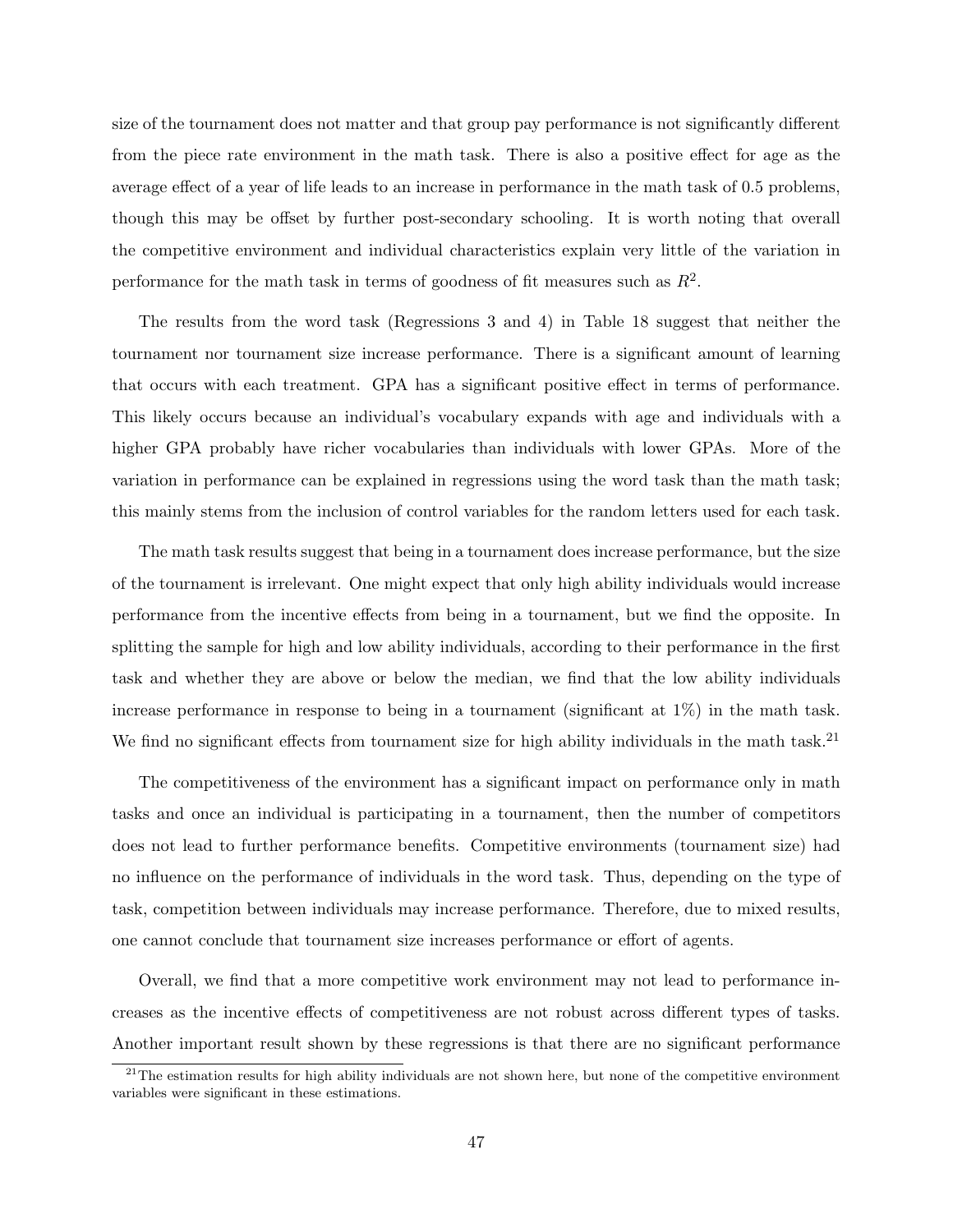differences between males and females. In terms of performance effects, some learning occurs across the different treatments and only low ability individuals tend to increase performance when they are put in a tournament of any size – it is enough to be competing against someone.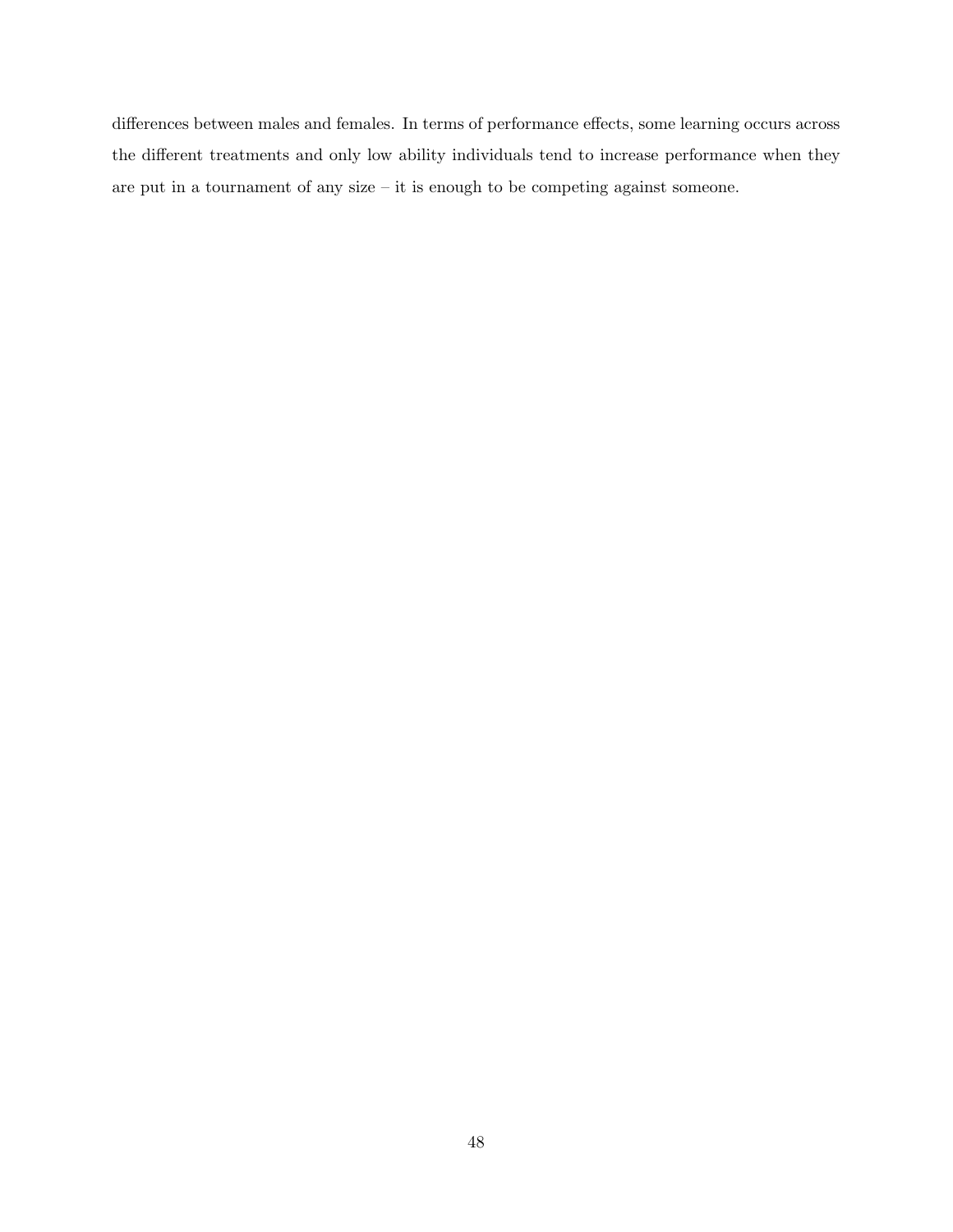|                                | (1)              | (2)              | $\overline{(3)}$ | (4)              | (5)              |
|--------------------------------|------------------|------------------|------------------|------------------|------------------|
| <b>VARIABLES</b>               | Math             | Math             | Word             | Word             | Low Math         |
| Task Order                     | 0.88             | 0.82             | 3.49             | 3.50             | 1.10             |
|                                | (0.09)           | (0.09)           | (0.39)           | (0.38)           | (0.11)           |
|                                | $(***)$          | $(***)$          | $(***)$          | $(***)$          | $(***)$          |
| Tourney Size                   | 0.13             |                  | 0.04             |                  |                  |
|                                | (0.04)           |                  | (0.15)           |                  |                  |
|                                | $(***)$          |                  | $\left(\right)$  |                  |                  |
| Tourney $(ts>1)$               |                  | 0.63             |                  | $-0.16$          | 1.18             |
|                                |                  | (0.27)           |                  | (1.02)           | (0.31)           |
|                                |                  | $(**)$           |                  | $\left( \right)$ | $(***)$          |
| Tourney Size=2                 |                  | $-0.07$          |                  | 2.08             | $-0.24$          |
|                                |                  | (0.38)           |                  | (1.49)           | (0.42)           |
|                                |                  | $\left( \right)$ |                  | $\left( \right)$ | $\left( \right)$ |
| Tourney Size=4                 |                  | $-0.21$          |                  | 0.22             | $-0.73$          |
|                                |                  | (0.37)           |                  | (1.40)           | (0.45)           |
|                                |                  | $\left( \right)$ |                  | $\left(\right)$  | $\left( \right)$ |
| Female                         | $-0.45$          | $-0.46$          | 2.31             | 2.29             | 0.44             |
|                                | (0.59)           | (0.59)           | (1.87)           | (1.88)           | (0.39)           |
|                                | $\left( \right)$ | $\left( \right)$ | $\left( \right)$ | $\left( \right)$ | $\left( \right)$ |
| Years PS                       | $-0.50$          | $-0.50$          | 0.16             | $0.15\,$         | 0.17             |
|                                | (0.29)           | (0.30)           | (0.87)           | (0.87)           | (0.23)           |
|                                | $(*)$            | $(*)$            | $\left( \right)$ | $\left( \right)$ | $\left( \right)$ |
| Age                            | 0.40             | 0.40             | 0.33             | 0.34             | $-0.07$          |
|                                | (0.15)           | (0.15)           | (0.49)           | (0.49)           | (0.14)           |
|                                | $(***)$          | $(***)$          | $\left( \right)$ | $\left( \right)$ | $\bigcirc$       |
| <b>GPA</b>                     | $-0.26$          | $-0.26$          | 6.60             | 6.57             | 0.32             |
|                                | (0.63)           | (0.64)           | (1.94)           | (1.95)           | (0.41)           |
|                                | $\left( \right)$ | $\left( \right)$ | $(***)$          | $(***)$          | $\left( \right)$ |
| Letter Controls                | N <sub>o</sub>   | No               | Yes              | Yes              | No               |
| Observations                   | 534              | 534              | 492              | 492              | 303              |
| Number of id                   | 178              | 178              | 164              | 164              | 101              |
| $R-sq$                         | 0.0745           | 0.0721           | 0.367            | 0.368            | 0.196            |
| chi2                           | 102.5            | $104.5\,$        | 565.4            | 570.9            | 136.0            |
| Standard errors in parentheses |                  |                  |                  |                  |                  |

Table 18: RE Performance Regression of No Choice Treatments

\*\*\* p<0.01, \*\* p<0.05, \* p<0.1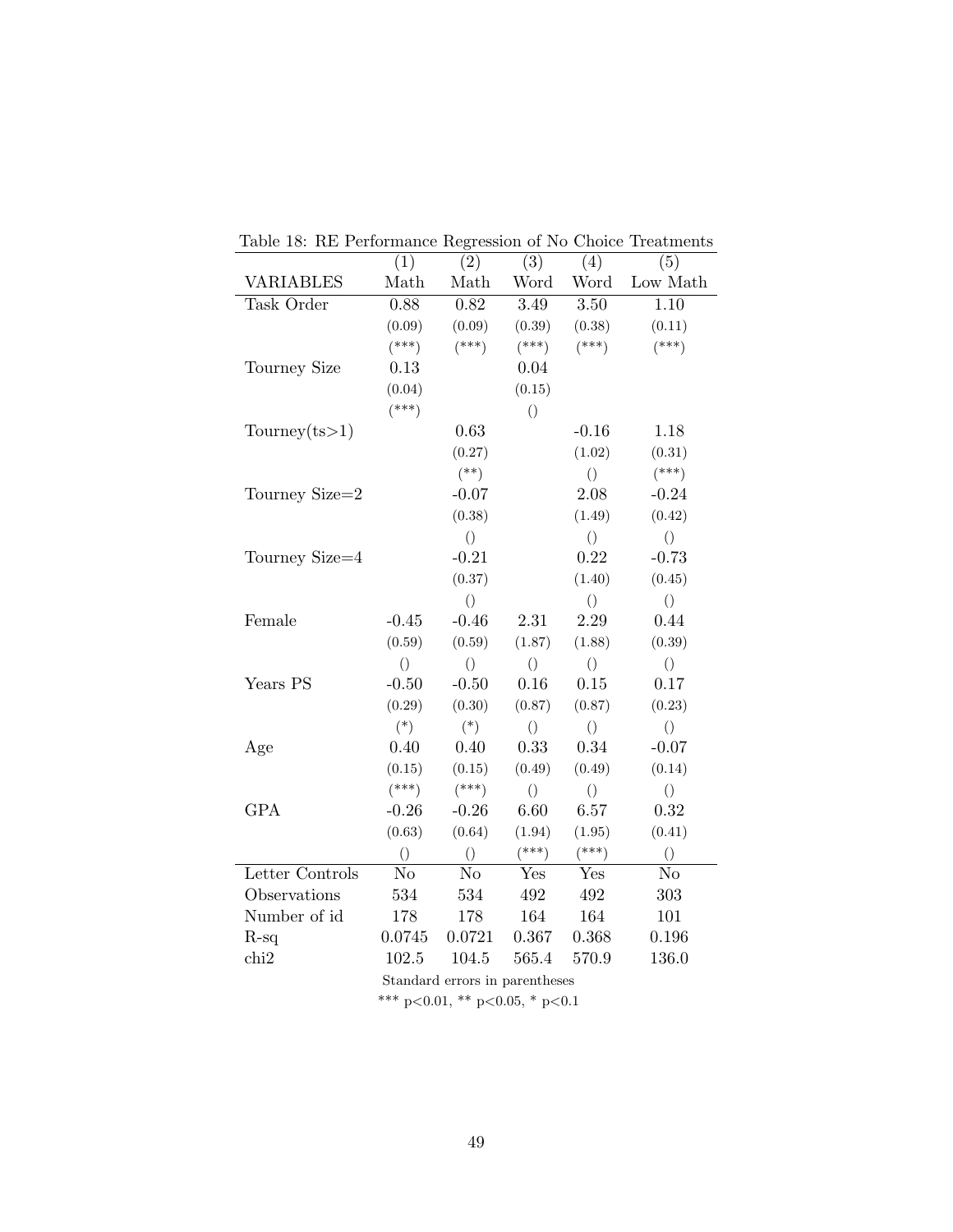#### Appendix B.1 Performance differences according to hormonal phase.

To examine performance differences across the menstrual cycle, we consider the word and math tasks separately and estimate effects using linear specifications similar to the ones used to examine exogenous performance effects of tournaments (Appendix B). Table 19 provides the random effects OLS estimates for a number of factors that may explain performance differences in both word and math tasks for all treatments where the participants could not choose their competitive environments. The estimations for math tasks are in columns 1 to 3 and the estimations for word tasks are in columns 4 to 6.

There seems to be no correlation with the low-hormone phase and performance in the word task (columns 4 to 6) for females. The Low Phase coefficient is insignificant for all the different samples in the word task. Focusing on performance in the math task (columns 1 to 3), there seems to be no effect from the low phase in the sample of both females and males (column 1), and only females (column 2). There seems to be some effect for low phase females when including controls for risk aversion for the portion of the particpants for which such measures were available. On average, performance in the math task decreases by about 2.2 correct answers for low phase females when controlling for risk aversion, which is a 20% decrease for the average female. Though the low phase effect is only significant at the 10% level when taking into account individuals for which measures of risk aversion can be used as controls. Therefore, if performance or confidence differences are driving selection differences, then controlling for performance and confidence in a discrete choice model should help isolate the effect of the low phase on selection choices.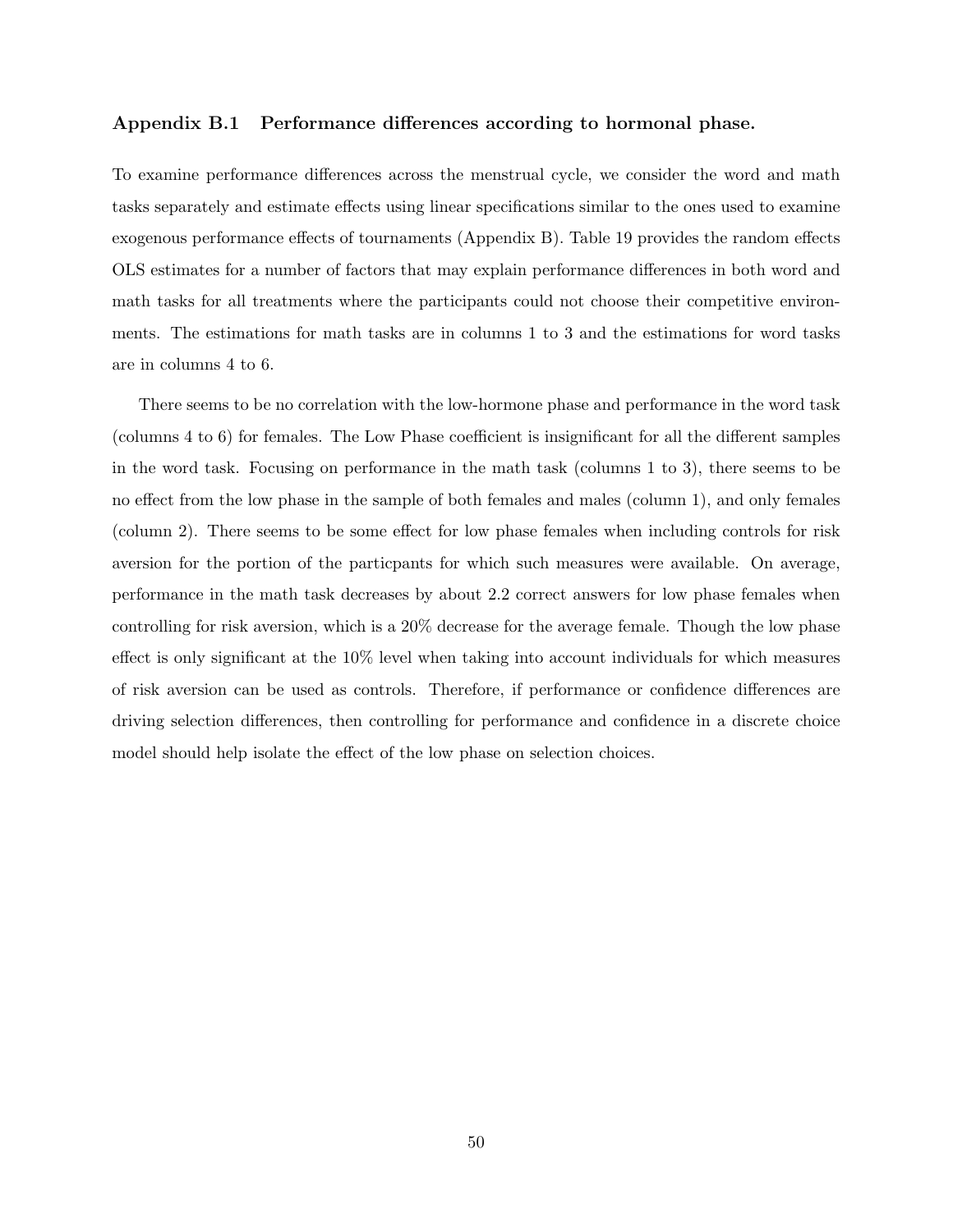|                  |                  |                 | Table 19: Hormonal Effects for Performance |                  | (t<4)            |                     |
|------------------|------------------|-----------------|--------------------------------------------|------------------|------------------|---------------------|
|                  | (1)              | (2)             | (3)                                        | (4)              | (5)              | (6)                 |
| Sample           | All              | Female          | Female                                     | All              | Female           | Female              |
| <b>Task</b>      | Math             | Math            | Math                                       | Word             | Word             | Word                |
| <b>VARIABLES</b> | RE               | RE              | RE Risk                                    | RE               | RE               | $\rm RE$ $\rm Risk$ |
| Task Order       | 0.87             | 0.94            | 1.01                                       | $3.46\,$         | $3.92\,$         | 3.09                |
|                  | (0.09)           | (0.13)          | (0.18)                                     | (0.39)           | (0.57)           | (0.70)              |
|                  | $(***)$          | $(***)$         | $(***)$                                    | $(***)$          | $(***)$          | $(***)$             |
| Tourney Size     | 0.14             | 0.12            | 0.09                                       | 0.05             | $-0.03$          | $-0.20$             |
|                  | (0.04)           | (0.06)          | (0.08)                                     | (0.16)           | (0.23)           | (0.29)              |
|                  | $(***)$          | $(**)$          | $\left( \right)$                           | $\left( \right)$ | $\left(\right)$  | $\left(\right)$     |
| Low Phase        | $-1.07$          | $-1.09$         | $-2.21$                                    | 2.22             | 2.09             | 4.57                |
|                  | (0.98)           | (0.71)          | (0.89)                                     | (3.00)           | (2.98)           | (3.58)              |
|                  | $\left(\right)$  | $\left(\right)$ | $(**)$                                     | $\left(\right)$  | $\left(\right)$  | $\left(\right)$     |
| Female           | $-0.32$          |                 |                                            | 1.72             |                  |                     |
|                  | (0.67)           |                 |                                            | (2.11)           |                  |                     |
|                  | $\left( \right)$ |                 |                                            | $\left( \right)$ |                  |                     |
| Years PS         | $-0.41$          | $-0.70$         | $-1.19$                                    | 0.31             | $-0.87$          | $-3.41$             |
|                  | (0.30)           | (0.40)          | (0.52)                                     | (0.87)           | (1.39)           | (2.10)              |
|                  | $\left( \right)$ | $(*)$           | $(**)$                                     | $\left( \right)$ | $\left( \right)$ | $\left( \right)$    |
| Age              | 0.38             | 0.55            | 0.89                                       | 0.31             | 1.48             | 3.52                |
|                  | (0.15)           | (0.23)          | (0.27)                                     | (0.49)           | (0.90)           | (1.22)              |
|                  | $(**)$           | $(**)$          | $(***)$                                    | $\left( \right)$ | $\left( \right)$ | $(***)$             |
| <b>GPA</b>       | $-0.12$          | $-0.43$         | $-0.46$                                    | $5.73\,$         | 7.56             | 6.22                |
|                  | (0.65)           | (0.78)          | (1.03)                                     | (2.00)           | (3.19)           | (4.13)              |
|                  | $\left( \right)$ | $\bigcirc$      | $\left( \right)$                           | $(***)$          | $(**)$           | $\left( \right)$    |
| Letter Controls  | N <sub>o</sub>   | N <sub>o</sub>  | N <sub>o</sub>                             | Yes              | Yes              | Yes                 |
| Risk Controls    | N <sub>o</sub>   | No              | Yes                                        | No               | N <sub>o</sub>   | Yes                 |
| Observations     | 510              | 237             | 147                                        | 471              | 225              | 147                 |
| Number of id     | 170              | 79              | 49                                         | 157              | 75               | 49                  |
| $R$ -sq $w$      | 0.206            | 0.242           | 0.248                                      | 0.624            | 0.647            | 0.665               |
| $R-sq b$         | 0.0740           | 0.147           | 0.365                                      | 0.291            | 0.340            | 0.430               |
| $R-sq$ o         | 0.0909           | 0.168           | 0.339                                      | 0.369            | 0.410            | 0.496               |
| chi2             | 100.5            | 62.28           | 54.45                                      | 563.4            | 289.1            | 209.3               |
| $df_m$           | $9\phantom{.0}$  | 8               | 10                                         | 16               | 15               | 17                  |

Table  $10:$  Hormonal Effects for Performance  $(t \ge 4)$ 

Standard errors in parentheses

\*\*\* p<0.01, \*\* p<0.05, \* p<0.1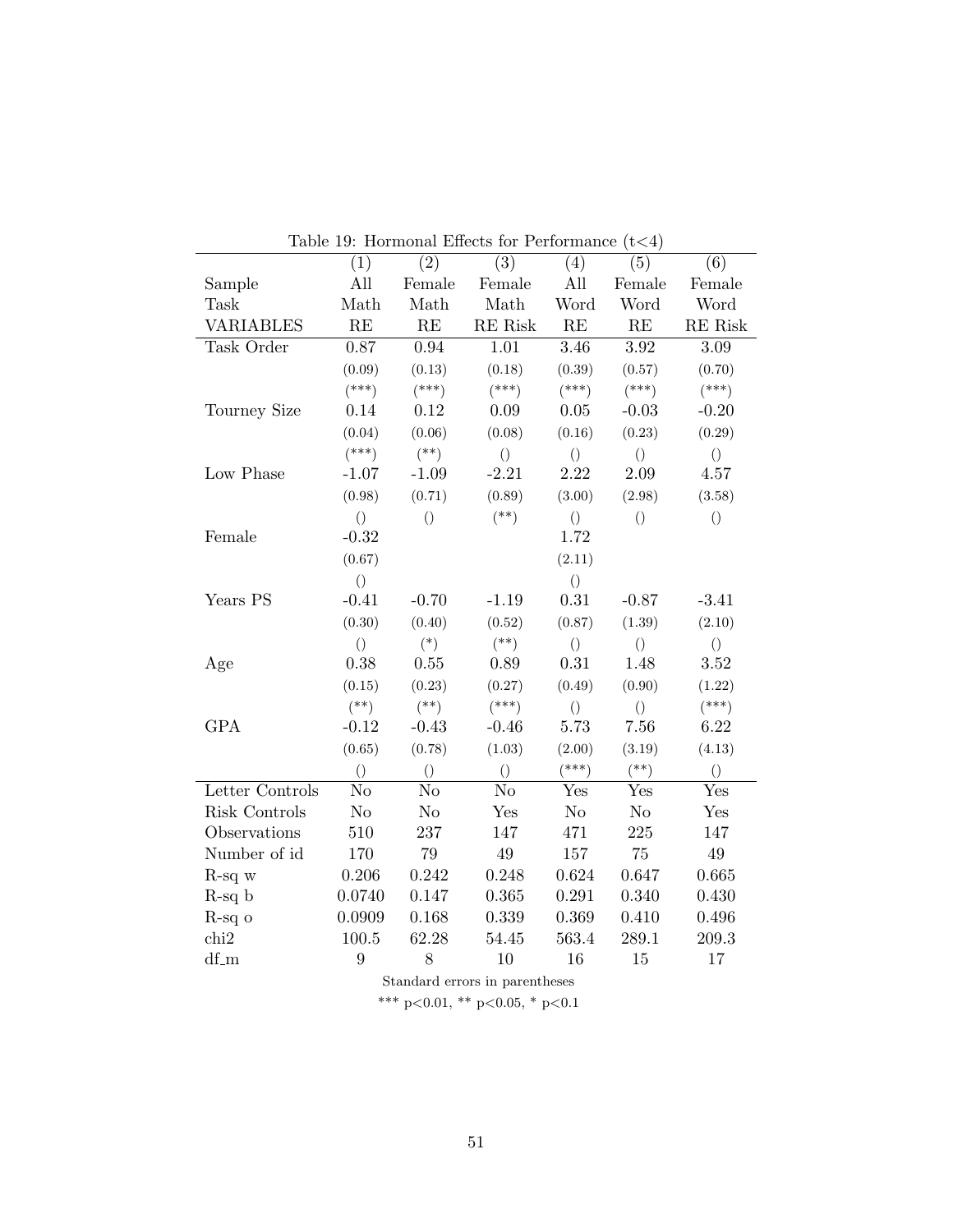## Appendix C (Not For Publication): Soting Theory

The goal of the experiment design was to mimic sorting by ability that a firm would want in terms of having individuals apply for competitive promotions. To do this we use a menu of competitive choices as a sorting mechanism where high ability individuals choose more competitive compensation schemes while low ability individuals choose less competitive compensation schemes. First let us consider a simple piece rate framework. Suppose an individual is paid a piece rate,  $w$ , for each unit of effort, e. Assume the individual has a linear utility function in terms of payoffs, but payoffs come at the cost of a convex function for effort, where the disutility of effort is determined by  $\theta$ . Then an individual's utility function for working under a piece rate scheme is as follows:

$$
U_{pr}(e) = we - e^{\theta}
$$
  
(Appendix C.1)  
where  $\theta > 1$ 

Optimal effort depends on the piece rate, w, and the disutility from effort,  $\theta$ . This disutility of effort can be thought of as an ability parameter where an individual with higher ability will have a smaller  $\theta$ . The optimal choice of effort using the piece rate is then:

$$
e_{pr}^* = \left(\frac{w}{\theta}\right)^{\frac{1}{\theta - 1}} \tag{Appendix C.2}
$$

An individual that chooses group pay receives half of the output that he provides from his own effort along with half the output that someone else provides. The amount an individual expects to get from his group member is the average of all the possible individuals that he may be grouped with. Thus, in making the decision to choose group pay the individual must consider the expected utility from such a selection. We will denote the expectation by individual i of others'  $(-i)$  efforts as  $E[e_{-i}]$ . The expected utility from choosing group pay is as follows:

$$
U_G(e_i) = 0.5wE[e_{-i}] + 0.5we_i - e_i^{\theta_i}
$$
  
where  $\theta_i > 1$  (Appendix C.3)

In this model the optimal choice of effort under group pay is not dependent on the efforts of others provide. In essence, if an individual is performing under a group pay compensation scheme, then the element of potential free riding causes the individual to lower his efforts, regardless of the efforts of the other group member. Therefore, we can write the optimal choice of effort under the group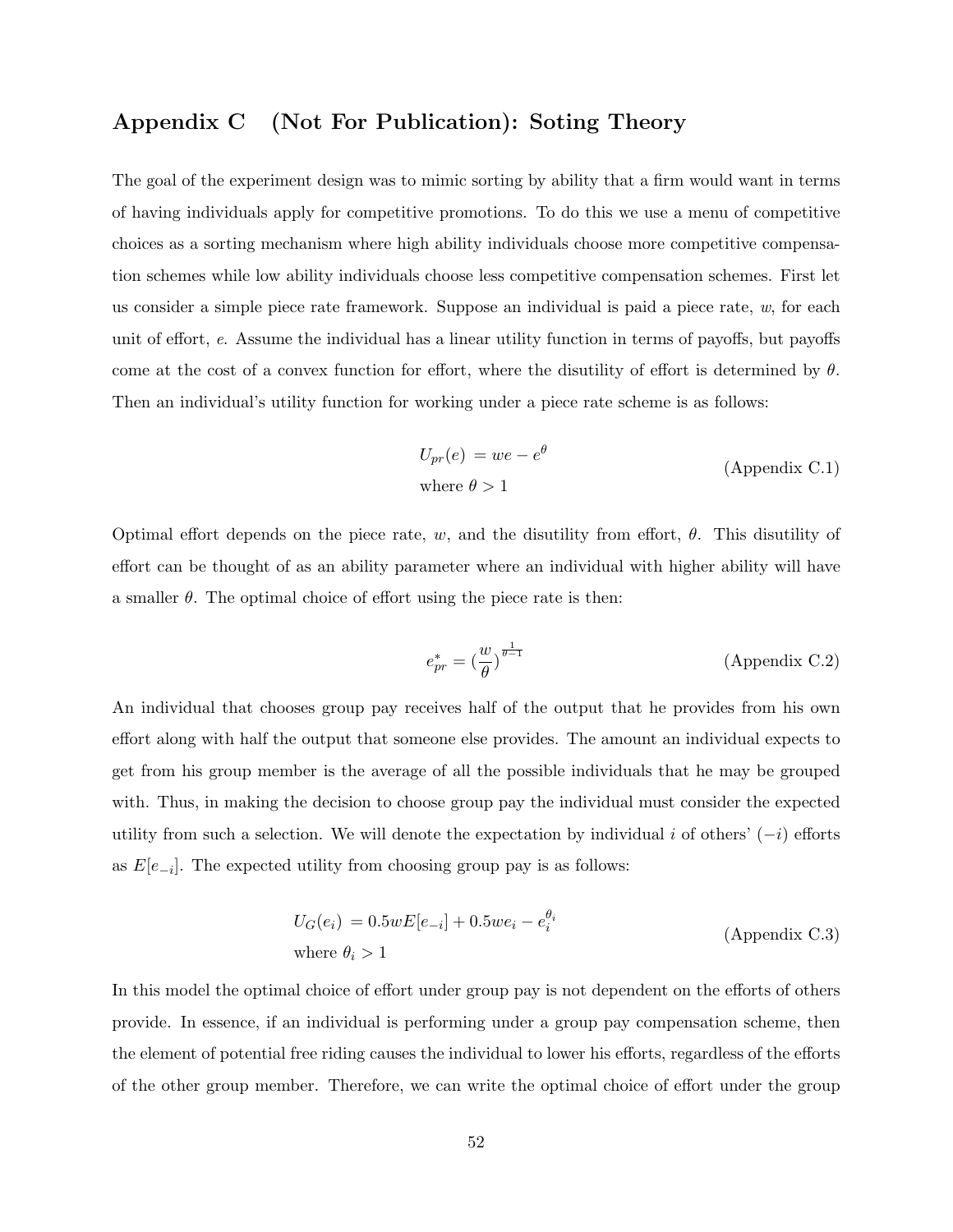pay compensation scheme in a general form, such as:

$$
e_G^* = \left(\frac{0.5 \ w}{\theta}\right)^{\frac{1}{\theta - 1}} \tag{Appendix C.4}
$$

This optimal choice of effort under group pay is less than the level of effort from piece rate for individuals of all abilities. Thus, for an individual to choose group pay over the piece rate compensation it must be that the utility from the optimal choice of effort under group pay is greater than the utility found from the optimal choice of effort under the piece rate compensation. This decision will depend on whether the expected effort from others,  $E[e_{-i}]$  is large enough to dissuade one from choosing piece rate. This tipping point for  $E[e_{-i}]$  falls between an individual's optimal choice of effort under group pay and the optimal choice of effort under the piece rate compensation and is largely dependent on an individual's ability in the form of his disutility from effort  $\theta$ . Normalizing the piece rate to one  $(w = 1)$ , the value for  $E[e_{-i}]$  such that the individual is indifferent between group pay and piece rate is:

$$
E[e_{-i}] = 2(\theta^{\frac{1}{1-\theta}} - \theta^{\frac{\theta}{1-\theta}} - 0.5(2\theta)^{\frac{1}{1-\theta}} + (2\theta)^{\frac{\theta}{1-\theta}})
$$
 (Appendix C.5)

For an individual with  $\theta = 2$ , this indifference point is the mean value between  $e^*_{pr}$  and  $e^*_{G}$ . In terms of our experiment design, this type of choice menu, including piece rate and group pay, leads higher ability individuals to choose the piece rate and exert more effort, rather than choose group pay. Low ability individuals will gain greater utility from choosing group pay and free riding on someone else's effort. For these reasons of reduced effort and free riding, along with group pay being preferred by lower ability individuals, we consider the group pay compensation scheme to be less competitive than the piece rate. In terms of sorting by abilities between group pay and piece rate, we can see that in Figure 9 the high ability individual receives greater utility from choosing the piece rate while the low ability individual receives greater utility from working under the group pay compensation scheme. In this figure, we assume that the piece rate is equal to two,  $w = 2$ . The non-zero intercept reflects the expectation of the other group member's efforts,  $E[e_{-i}] = 1.45$ .

The other competitive choices in the experiment consist of entering a tournament of different possible sizes: with a total of two, four or six competitors (including oneself). In this experiment, along with others like it (see Niederle and Vesterlund, 2007), the tournament payoffs differ from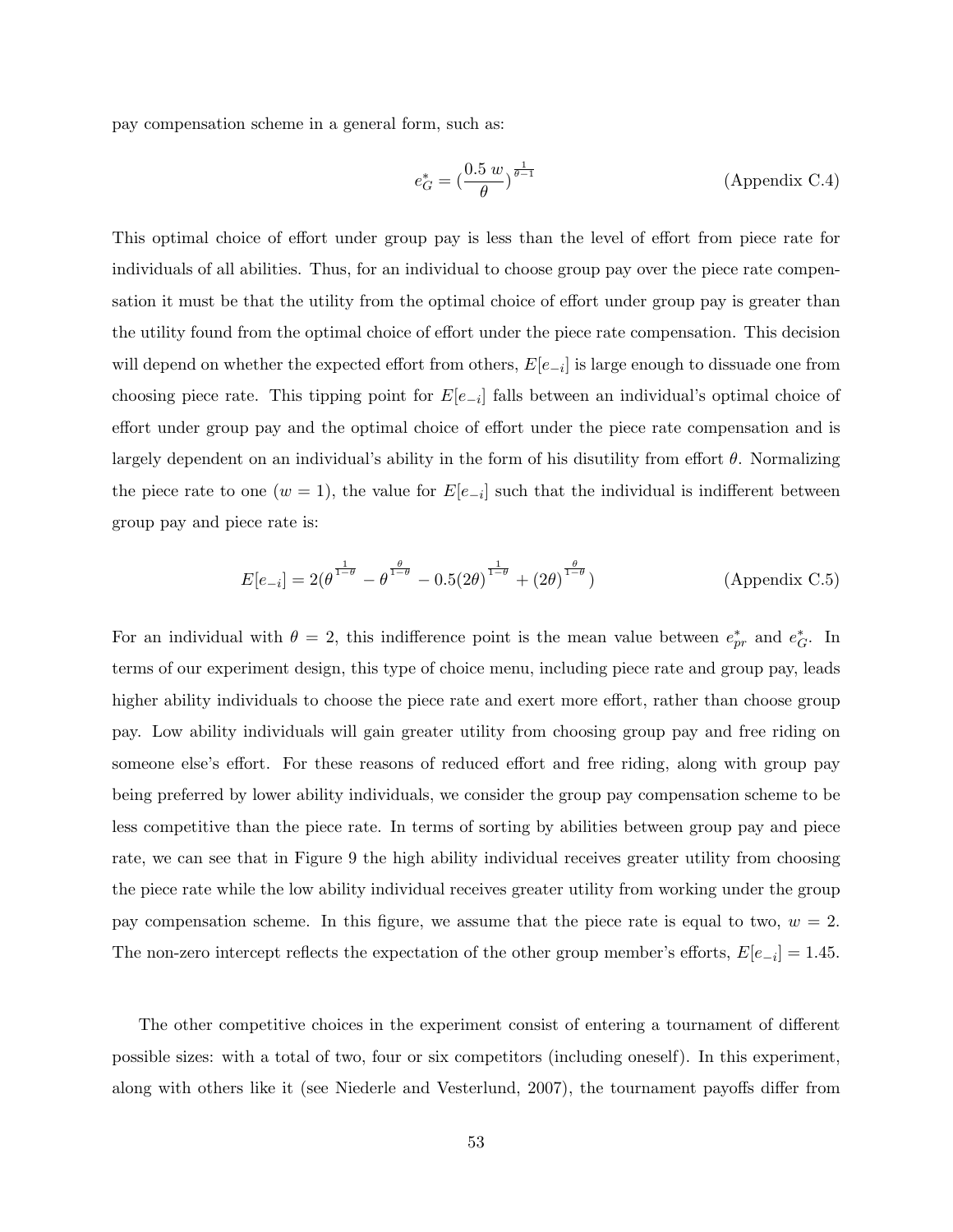

what is found in the standard tournament literature. The standard tournament literature considers only fixed prizes for tournaments, which by design is meant to deal with difficult to measure output of workers (Lazear and Rosen, 1981). Our payoffs differ and are analogous to the flexible winner payoffs found in Niederle and Vesterlund (2007).

Furthermore, in the experiment output is measurable, but some of the output may be attributable to luck and not effort, due to the precision involved in the task. Output for individual i can be written as  $y_i = e_i + \epsilon_i$ . One can therefore think of the probability of winning the tournament for player *i*, when playing against player *j*, as  $pr(e_i, e_j) = pr(\epsilon_i - \epsilon_j > e_j - e_i)$ . But if one considers that the probability of winning a tournament leads to a Nash equilibrium solution with both individuals providing effort then they both must be of comparable abilities,  $\theta$ , with comparable variance in terms of luck,  $\epsilon$ . If the competitors were not of similar ability then the individual with greater ability, lower  $\theta$ , could increase his effort and therefore increase his probability of winning while it becomes more costly for his competitor to do so. The best response of this increased effort by the lower ability individual would eventually lead to an effort of zero. Such a result would lead to only the highest ability individual entering the tournament. To ensure that individuals who choose to compete in a tournament always have competitors, we added an extra element in the experiment design for individuals that choose to compete in a tournament: if there are not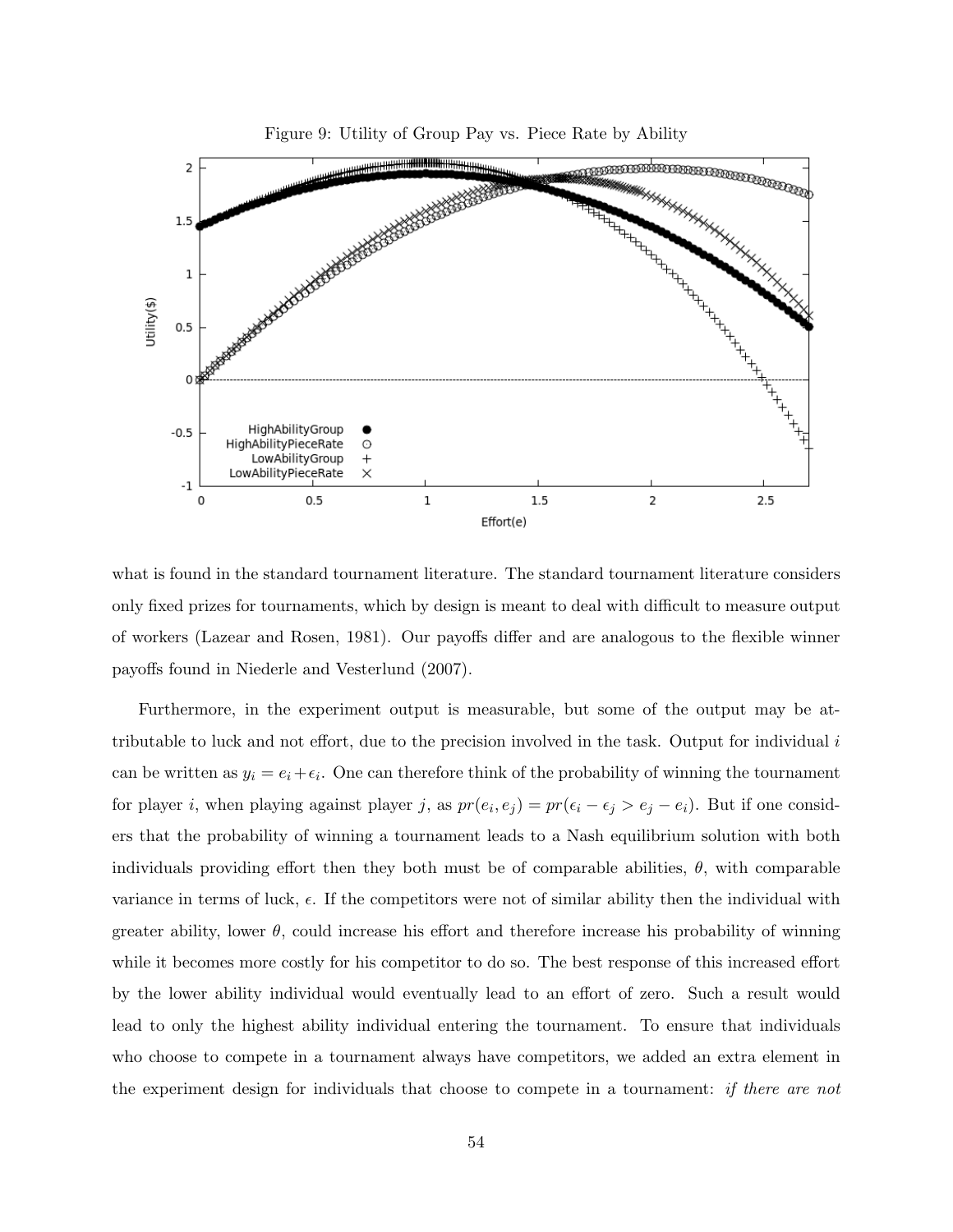enough people for your chosen format, then individuals who have selected another pay format will be randomly selected to meet the participation requirements for your chosen format.

In terms of expected utility from choosing a tournament, we follow a similar framework as Eriksson et al. (2009) though we use the flexible payoffs and simply an exogenous probability of winning. The exogenous probability of winning can be thought of as a function of ability and the best response towards the expected effort of other competitors. For simplicity, we focus on what the probability of winning a tournament of a certain size needs to be for a person to see entering a tournament as being superior to the other options of piece rate and group pay.<sup>22</sup>

Let n be the size of the tournament, where  $n-1$  is the number of individuals someone competes against within a tournament. Suppose the exogenous probability of beating an average individual in a tournament for individual i is equal to  $\pi_i$ . The expected utility of competing in a tournament of any size n such that  $n \in 1, 2, 3, 4, ..., N$  and an exogenous probability of winning is:

$$
U_T(e) = nw\pi_i^{n-1}e - e^{\theta_i} \quad \text{where } \theta_i \ge 2 \tag{Appendix C.6}
$$

This expected utility for tournaments of size n simplifies to the piece rate when  $n = 1$ , a tournament without competitors. The optimal choice of effort for a tournament of size  $n$  is as follows:

$$
e_T^* = \left(\frac{n w \pi_i^{n-1}}{\theta_i}\right)^{\frac{1}{\theta_i - 1}}
$$
 (Appendix C.7)

Consequently, an individual's choice of piece rate or tournament size in this experiment largely depends on her probability of success. In Table 20, we show the minimum probability of winning against an average individual that is needed to choose a tournament of size  $n$  over the piece rate form of compensation. As a tournament of size n is preferred to the piece rate as long as  $\frac{1}{n} < \pi_i^{n-1}$ .

| <b>Tourney Size</b> | Min. Probability                                |
|---------------------|-------------------------------------------------|
|                     | $\frac{1}{2} < \pi_i$                           |
|                     | $\approx 0.63 < \pi_i$<br>$\frac{1}{3\sqrt{2}}$ |
|                     | $\approx 0.70 < \pi_i$<br>$rac{1}{5}$           |
|                     |                                                 |

Table 20: Minimum win probabilities for tournament entry

<sup>&</sup>lt;sup>22</sup>Since we have already examined group pay versus piece rate, we focus our attention on tournament versus piece rate.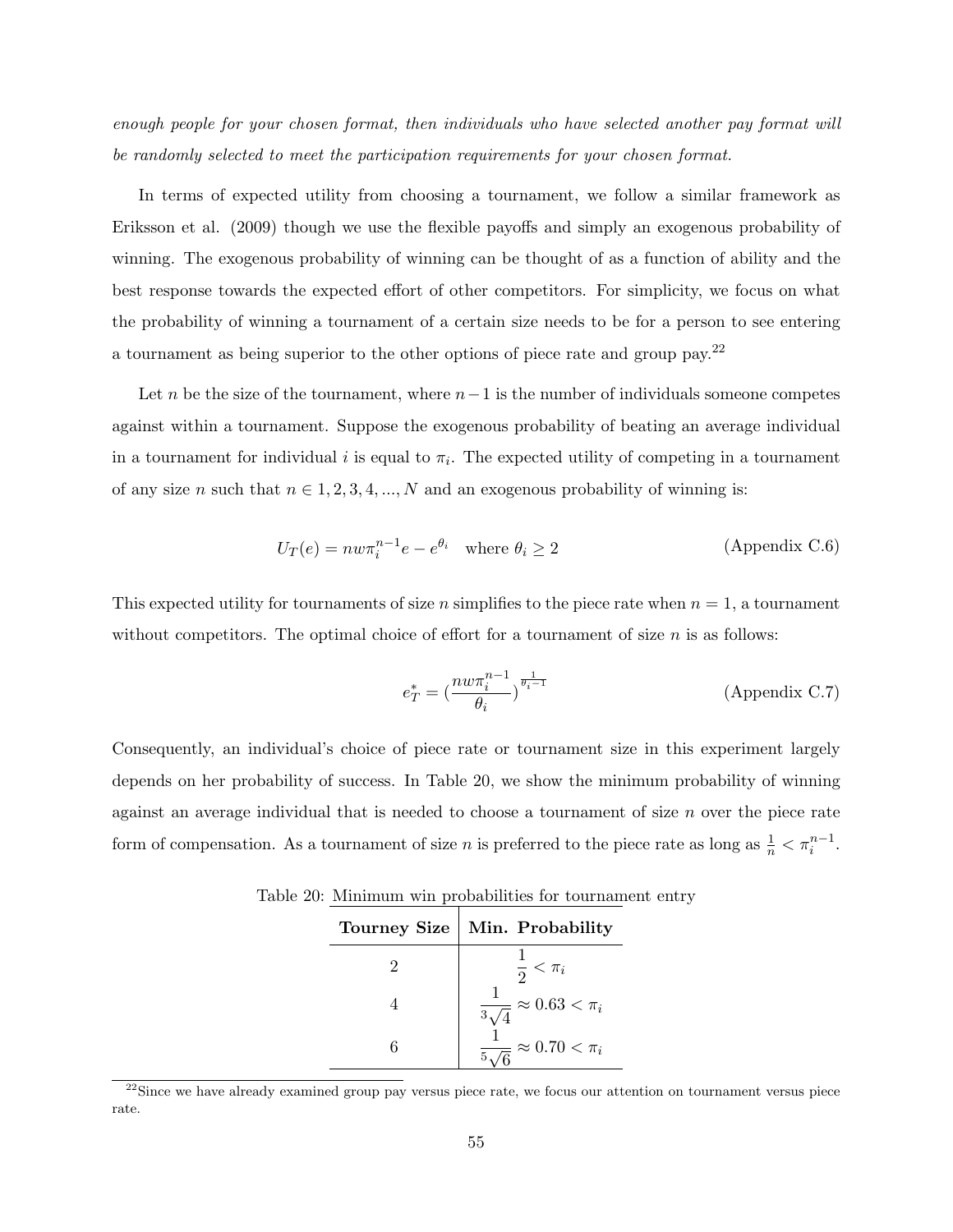If we suppose that the win probabilities are correlated with abilities such that higher ability types have greater probabilities of winning then we can expect that higher ability individuals choose more competitive tournaments. Therefore, in combining the choices of group pay, piece rate, tournaments, we have choices that can be considered as ordinal across a spectrum of competitiveness. If one does not, believe that these categories can be considered competitiveness then one can consider them as being a type of menu pricing such that subjects should sort themselves by their abilities, with low ability individuals choosing group pay, followed by the next highest ability individuals choosing piece rate, followed by the highest ability individuals choosing tournaments.

## Appendix D (Not For Publication) Experiment Instructions

## Appendix D.1 Math Task Instructions

#### General Instructions

In this experiment you will be performing a task five different times. The task will consist of having you solve 2-digit 4-number addition problems in a 4 minute period.

The addition problems will look similar to the following equation:

 $12 + 57 + 48 + 52 =$ 

In some cases, you will be asked to make decisions about how you will potentially be paid for your performance.

Only one of the five tasks will determine your payout for the experiment and it will be randomly chosen at the end.

To answer a problem, you will simply type the numbers on the keyboard, then press enter and another problem will appear. You can choose not to answer a question by pressing the Enter button or clicking on submit. The answer will then be recorded as being incorrect and you will be moved to the next problem.

To help with time management, there will be a clock counting down the seconds for the 4 minute duration.

#### Task 1

For Task 1, you will be paid \$0.50 for each correctly answered addition problem during the 4 minute time limit.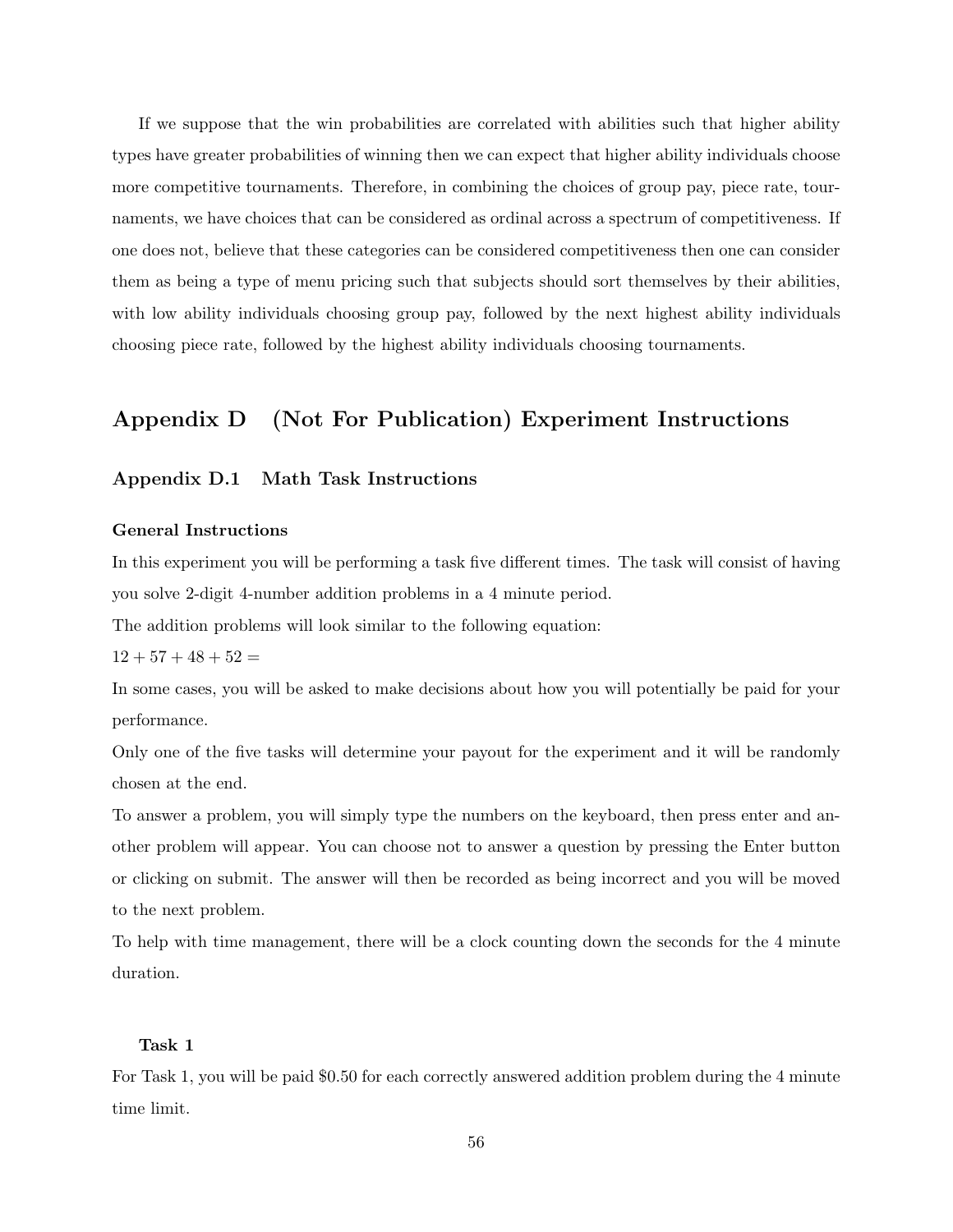You will not know how many problems you answered correctly until the end of the 4 minutes.

At the end of the 4 minutes you will see a screen asking about your performance.

Do not discuss your performance with anyone else at anytime.

Once you press the button below you will be taken to a screen showing your payout method and confirming that you understand.

The task will begin once everyone in this session is ready to begin.

If you feel like you understand the instructions and are ready to begin then press the "I understand" button below.

#### Task 2

For this task, you will be randomly placed in a tournament.

The tournament will have a size of 2 or 4 or 6 people, including yourself.

If you win the tournament you will be paid \$0.50 multiplied by the number of people in the tournament for each correctly answered problem. For example, if you are in a 4 person tournament then you will be paid \$2.00 for each correct answer so long as you win the tournament.

If you do not win the tournament then you will receive nothing.

In the event of a tie for first place, you will split your tournament winnings evenly with the number of people that tied for first place in the tournament.

You will not know who you are competing against.

You will not know how many problems you answered correctly until the end of the 4 minutes.

To help with time management, there will be a clock counting down the seconds for the 4 minute duration. At the end of the 4 minutes you will see a screen asking about your performance.

Do not discuss your performance with anyone else at anytime.

Once you press the button below you will be taken to a screen showing your tournament size and confirming that you understand.

The task will begin once everyone in this session is ready to begin.

If you feel like you understand the instructions and are ready to begin then press the "I understand" button below.

## Task 3

For this task, you will be randomly put in a group with one other person.

57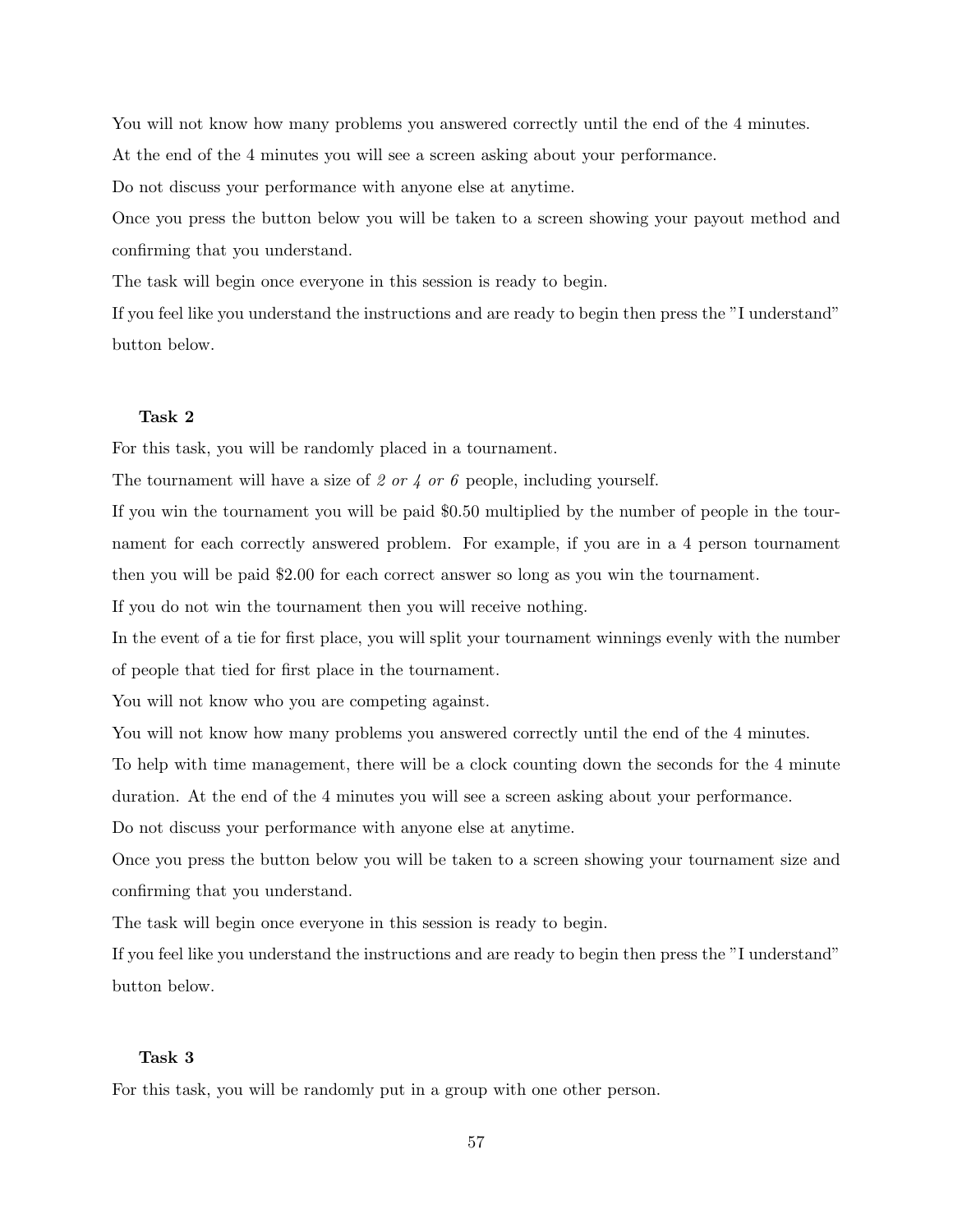The group has a total size of 2 people (including yourself) and group members will be paid an equal amount.

You will be paid according to the productivity of your group. The number of correct answers by you and your partner will be added together and as a group you will be paid \$0.50 per correct answer. Your group earnings will be divided evenly between each partner ensuring you each get equal pay.

You will not know who you are a partner with.

At the end of the 4 minutes you will see a screen asking about your performance.

You will not know how many problems you answered correctly until the end of the 4 minutes.

Do not discuss your performance with anyone else at anytime.

Once you press the button below you will be taken to a screen showing your payout method and confirming that you understand.

The task will begin once everyone in this session is ready to begin.

If you feel like you understand the instructions and are ready to begin then press the "I understand" button below.

#### Task 4

You will now have the opportunity to choose the individual pay rate of \$0.50 per correct answer, or to enter in a tournament, or to join a partner and receive the group pay rate.

Your possible choices are: Group Pay, Individual Pay, 2 Person Tournament, 4 Person Tournament, 6 Person Tournament

Whenever possible, you will be paired with other people that chose the same pay format as yourself. If there are not enough people for your chosen format, then individuals who have selected another pay format will be randomly selected to meet the participation requirements for your chosen format.

#### Tournament:

If you win the tournament, then you will be paid \$0.50 multiplied by the number of people in the tournament for each correctly answered problem. In the event of a tie for first place, you will split your tournament winnings evenly with the number of people that tied for first in the tournament. If you do not win the tournament then you will receive nothing.

You will not know who you are competing against.

Individual Pay: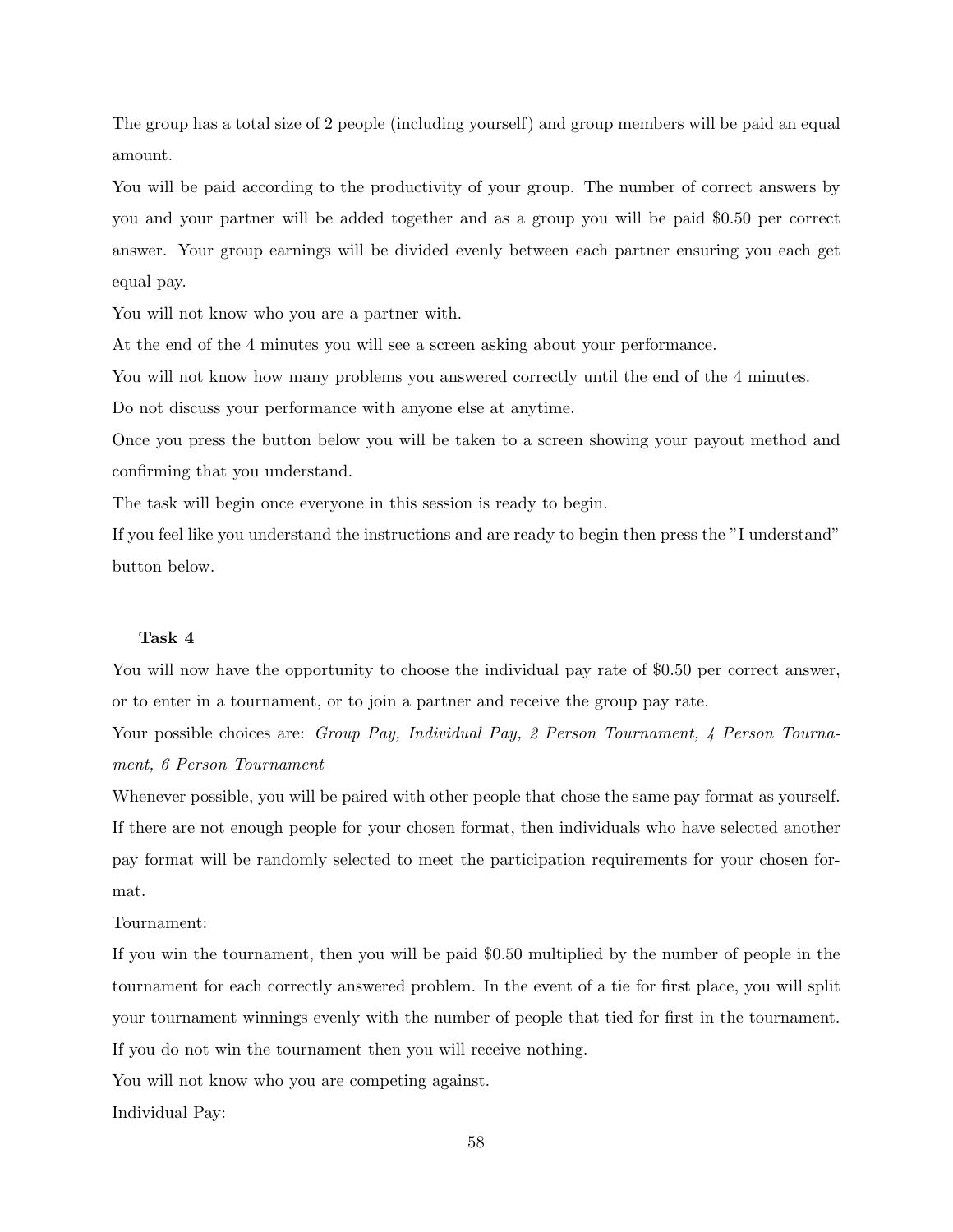You will be paid \$0.50 for each correctly answered problem.

Group Pay:

For the Group Pay format, you will be joining one other person in a group.

You will be paid according to the productivity of your group. The number of correct answers by you and your partner will be added together and as a group you will be paid \$0.50 per correct answer. Your group earnings will be divided evenly between each partner ensuring you each get equal pay.

You will not know who you are a partner with.

You will not know how many problems you answered correctly until the end of the 4 minutes.

At the end of the 4 minutes you will see a screen asking about your performance.

Do not discuss your performance with anyone else at anytime.

Once you press the button below, you will be taken to a screen to make your payout method choices and confirm that you understand.

The experiment will begin once everyone in this session is ready to begin.

If you feel like you understand the instructions and are ready to begin then press the "I understand" button below.

## Task 5

Every task that you have done so far has involved no feedback about other's performance. Now we will provide you with feedback regarding all session participants' performance from Task 1.

Your performance: Individual performance.

Everyone's performance: List of everyone's performance (high to low).

You will now have the opportunity to choose the individual pay rate of \$0.50 per correct answer, or to enter in a tournament, or to join a partner and receive the group pay rate.

Your possible choices are: Group Pay, Individual Pay, 2 Person Tournament, 4 Person Tournament, 6 Person Tournament

Whenever possible, you will be paired with other people that chose the same pay format as yourself. If there are not enough people for your chosen format, then individuals who have selected another pay format will be randomly selected to meet the participation requirements for your chosen format.

## Tournament:

If you win the tournament, you will be paid the rate of \$0.50 times the number of people in the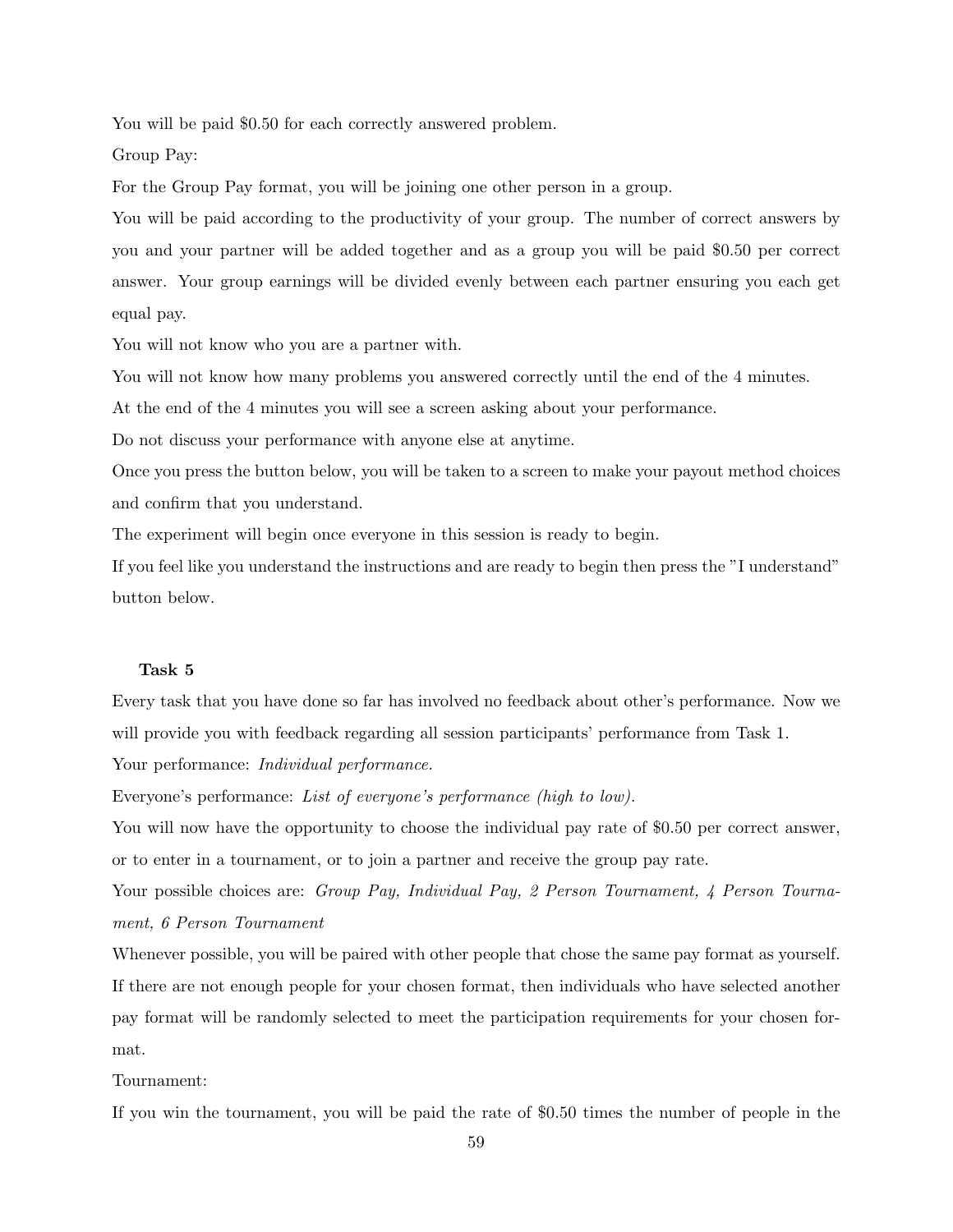tournament for each correctly answered problem.

In the event of a tie for first place, you will split your tournament winnings evenly with the number of people that tied for first in the tournament.

If you do not win the tournament then you will receive nothing.

You will not know who you are competing against.

Individual Pay:

You will be paid \$0.50 for each correctly answered problem.

Group Pay:

For the Group Pay format, you will be joining one other person in a group.

You will be paid according to the productivity of your group. The number of correct answers by you and your partner will be added together and as a group you will be paid \$0.50 per correct answer. Your group earnings will be divided evenly between each partner ensuring you each get equal pay.

You will not know who you are a partner with.

You will not know how many problems you answered correctly until the end of the 4 minutes.

At the end of the 4 minutes you will see a screen asking about your performance.

Do not discuss your performance with anyone else at anytime.

Once you press the button below, you will be taken to a screen to make your payout method choices and confirm that you understand.

The experiment will begin once everyone in this session is ready to begin.

If you feel like you understand the instructions and are ready to begin then press the "I understand" button below.

## Appendix D.2 Word Task Instructions

## General Instructions

In this experiment you will be performing a task five different times. The task will consist of giving you an alphabetical letter and having you type as many words as possible that begin with that letter in a 4 minute period.

To enter a word, you will simply type the word using the keyboard, then press enter or submit. You will then be able to enter another word. Using an English dictionary, the computer program will verify that the words you have spelled are correct. Misspelled words will be counted as incorrect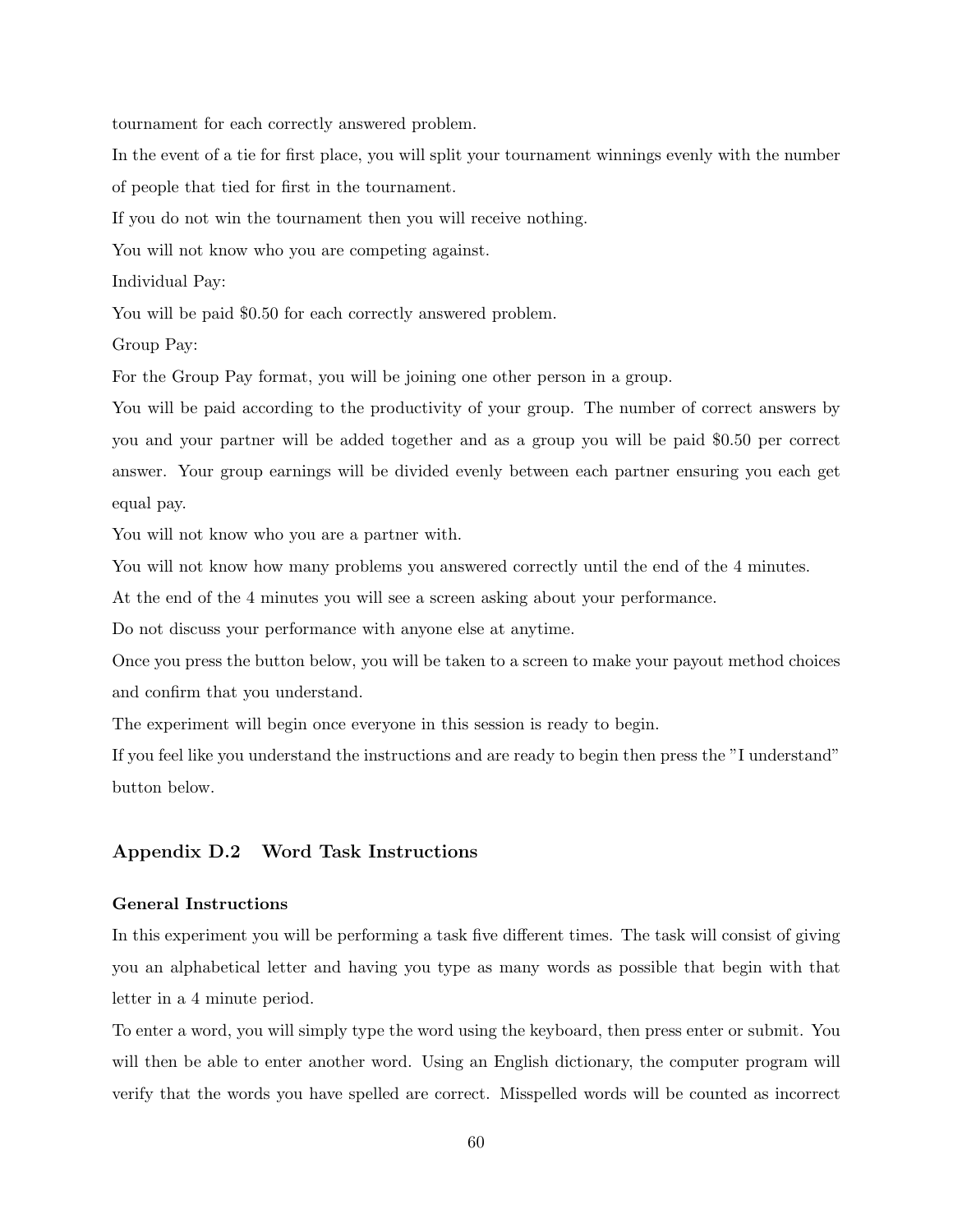and will not be included in your task total. During the task, you will see the words you have typed, but you will not know if you have spelled them correctly.

- Capitalization will not affect spelling.
- Duplicate words will be counted as incorrect.
- Proper names will be counted as incorrect.
- Common place names (cities, countries) will be counted as correct.
- Plurals and tense changes to root words will count as separate correct answers.

Everybody in the session will be given the same letter.

In some cases you will be asked to make decisions about how you will potentially be paid for your performance.

Only one of the five tasks will determine your payout for the experiment and it will be randomly chosen at the end.

To help with time management, there will be a clock counting down the seconds for the 4 minute duration.

#### Task 1

For Task 1, you will be paid \$0.25 for each correctly spelled word during the 4 minute time limit. You will be informed of how many words you spelled correctly at the end of the task.

At the end of the 4 minutes you will see a screen asking about your performance.

Do not discuss your performance with anyone else at anytime.

Once you press the button below you will be taken to a screen showing your payout method and confirming that you understand.

The task will begin once everyone in this session is ready to begin.

If you feel like you understand the instructions and are ready to begin then press the "I understand" button below.

## Task 2

For this task, you will be randomly placed in a tournament.

The tournament will have a size of 2 or 4 or 6 people, including yourself.

If you win the tournament, you will be paid \$0.25 multiplied by the number of people in the tour-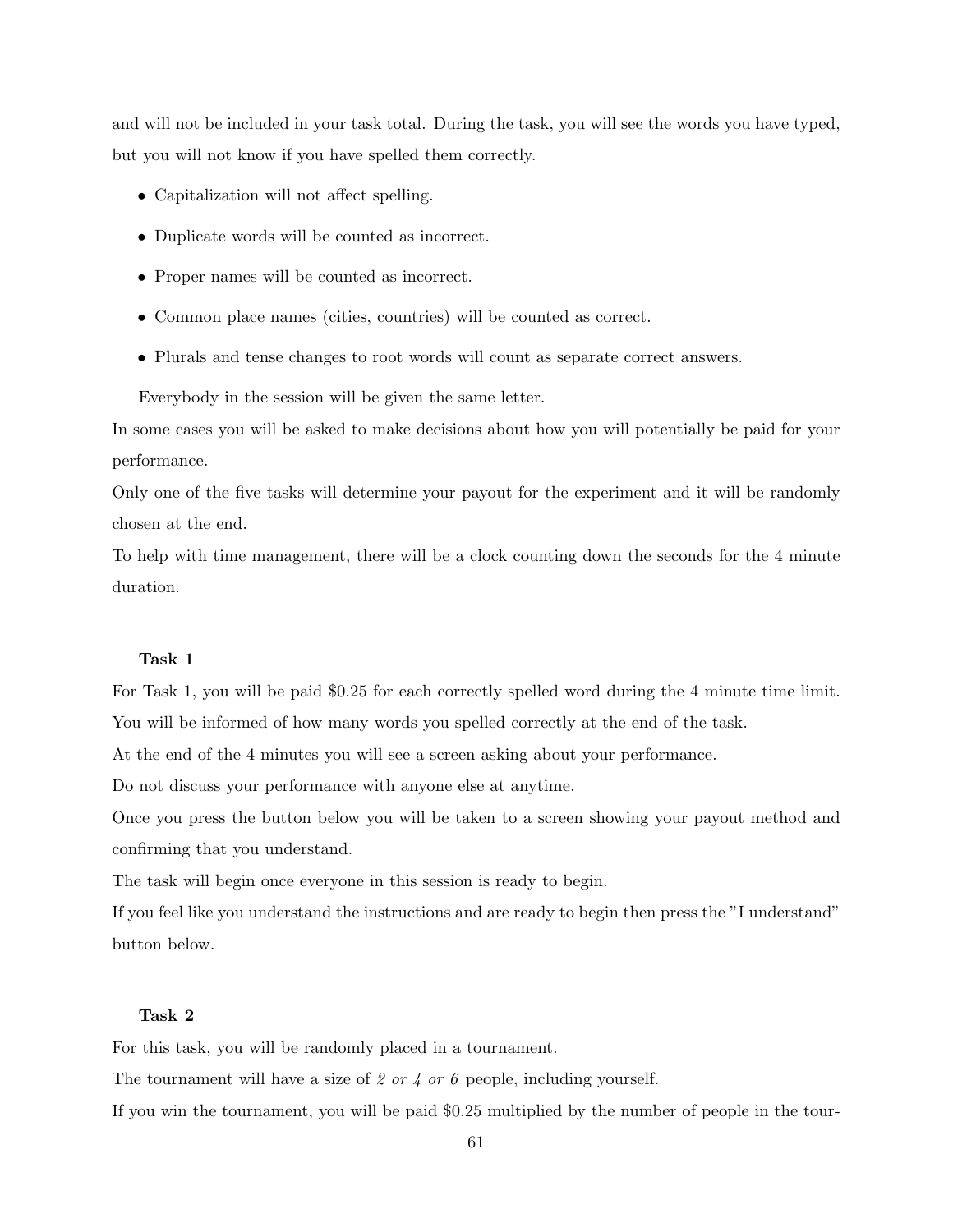nament for each correctly spelled word you enter beginning with the designated letter.

For example, if you are in a 4 person tournament, then you will be paid \$1.00 for each correctly spelled word so long as you win the tournament.

If you do not win the tournament, then you will receive nothing.

In the event of a tie for first place, you will split your tournament winnings evenly with the number of people that tied for first place in the tournament.

You will not know who you are competing against. Everybody in the session will be given the same letter.

You will be informed of how many words you spelled correctly at the end of the task.

At the end of the 4 minutes you will see a screen asking about your performance.

Do not discuss your performance with anyone else at anytime.

Once you press the button below you will be taken to a screen showing your payout method and confirming that you understand.

The task will begin once everyone in this session is ready to begin.

If you feel like you understand the instructions and are ready to begin then press the "I understand" button below.

## Task 3

For this task, you will be randomly put in a group with one other person.

The group has a total size of 2 people (including yourself) and group members will be paid an equal amount.

You will be paid according to the productivity of your group. The number of correctly spelled words by you and your partner will be added together and as a group you will be paid \$0.25 per word. Your group earnings will be divided evenly between each partner ensuring you each get equal pay.

You will not know who you are a partner with. Everybody in the session will be given the same letter.

You will be informed of how many words you spelled correctly at the end of the task.

At the end of the 4 minutes you will see a screen asking about your performance.

Do not discuss your performance with anyone else at anytime.

Once you press the button below you will be taken to a screen showing your payout method and confirming that you understand.

62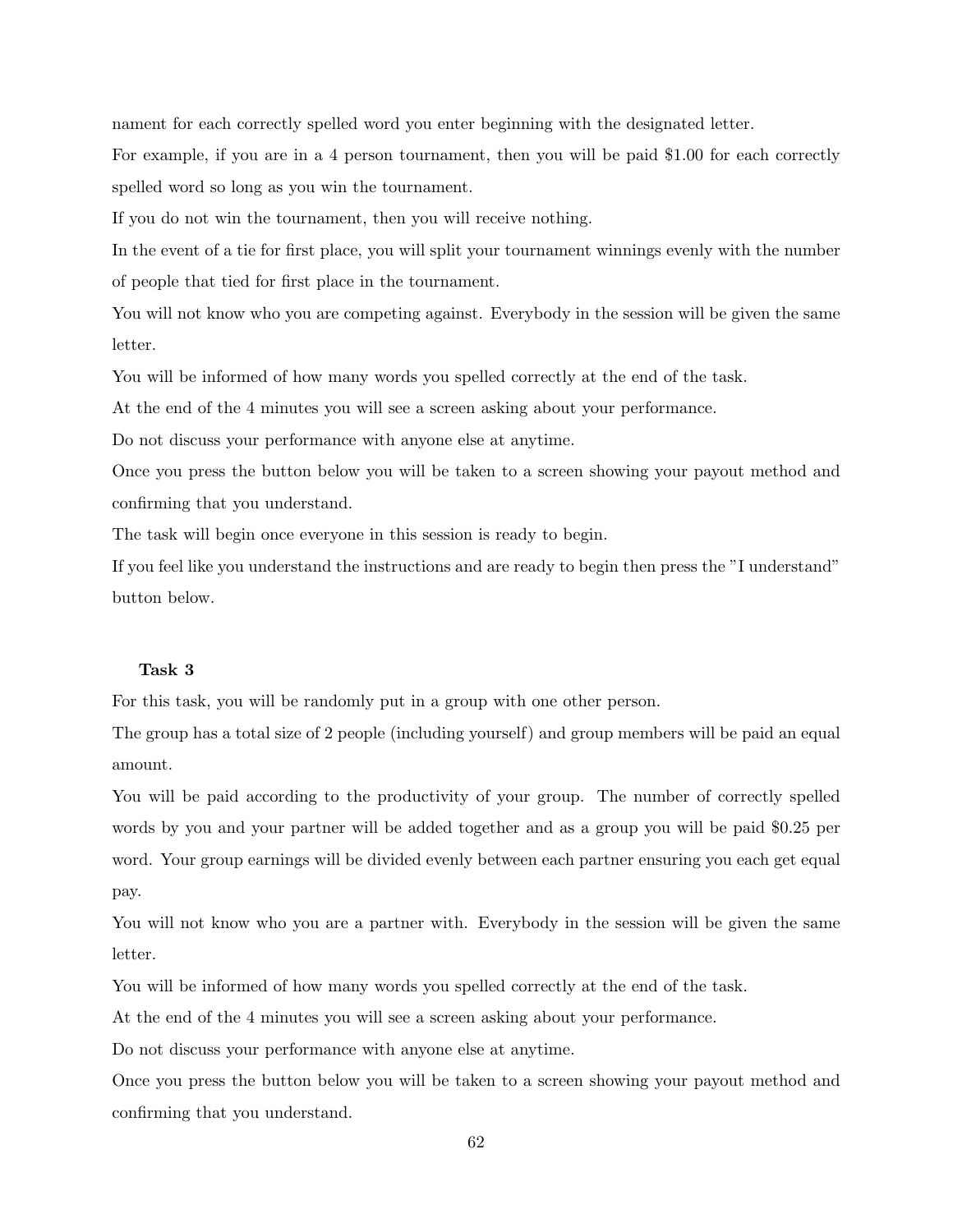The task will begin once everyone in this session is ready to begin.

If you feel like you understand the instructions and are ready to begin then press the "I understand" button below.

## Task 4

You will now have the opportunity to choose the individual pay rate of \$0.25 per correctly spelled word, or to enter in a tournament, or to join a partner and receive the group pay rate.

Your possible choices are: Group Pay, Individual Pay, 2 Person Tournament, 4 Person Tournament, 6 Person Tournament

Whenever possible, you will be paired with other people that chose the same pay format as yourself. If there are not enough people for your chosen format, then individuals who have selected another pay format will be randomly selected to meet the participation requirements for your chosen format.

Tournament:

If you win the tournament, then you will be paid \$0.25 multiplied by the number of people in the tournament for each correctly spelled word. In the event of a tie for first place, you will split your tournament winnings evenly with the number of people that tied for first in the tournament.

If you do not win the tournament then you will receive nothing.

You will not know who you are competing against.

Individual Pay:

You will be paid \$0.25 for each correctly spelled word.

Group Pay:

For the Group Pay format, you will be joining one other person in a group.

You will be paid according to the productivity of your group. The number of correctly spelled words by you and your partner will be added together and as a group you will be paid \$0.25 per correctly spelled word. Your group earnings will be divided evenly between each partner ensuring you each get equal pay.

You will not know who you are a partner with. Everybody in the session will be given the same letter. You will be informed of how many words you spelled correctly at the end of the task. At the end of the 4 minutes you will see a screen asking about your performance.

Do not discuss your performance with anyone else at anytime.

Once you press the button below you will be taken to a screen to make your payout method choices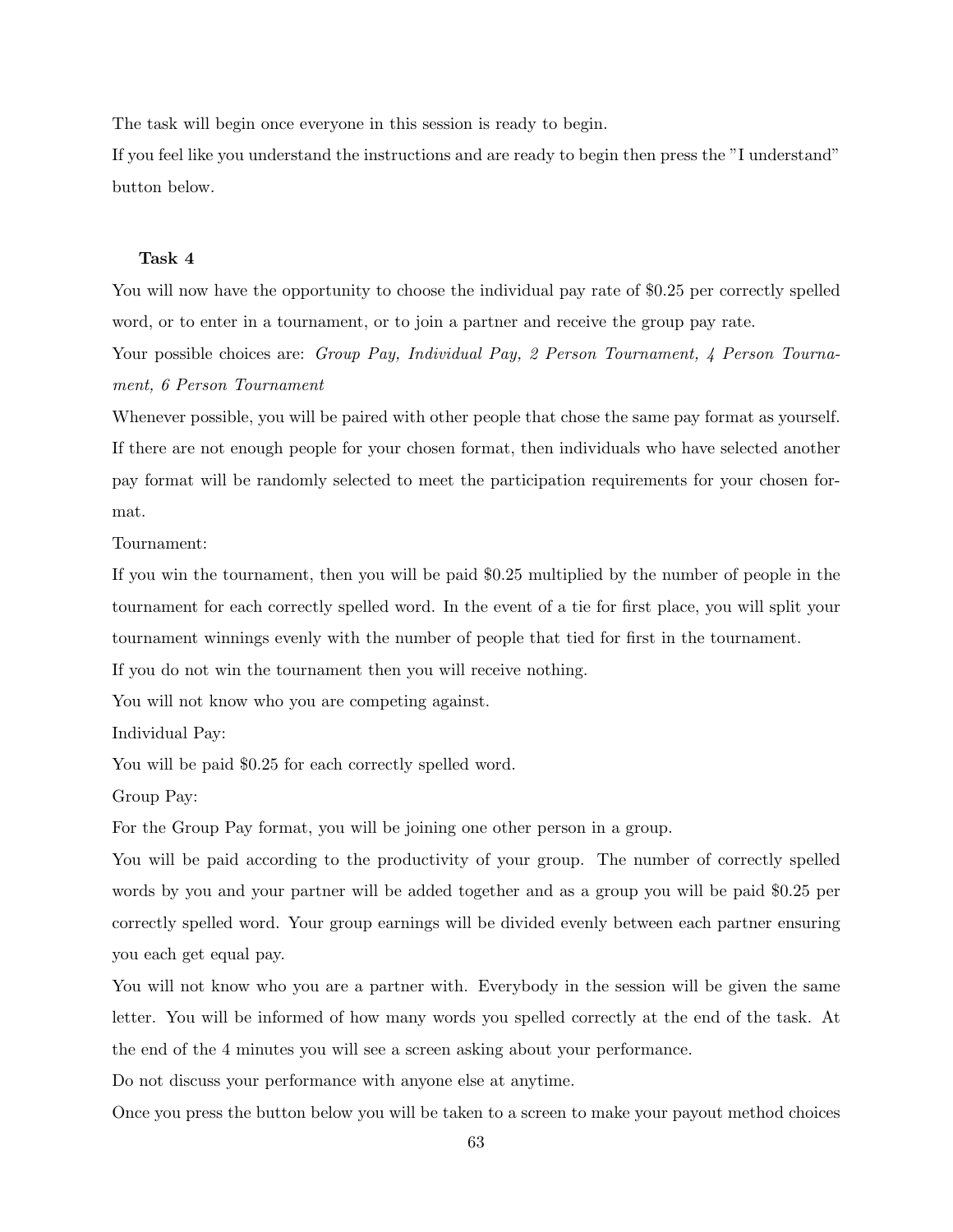and confirming that you understand.

The task will begin once everyone in this session is ready to begin.

If you feel like you understand the instructions and are ready to begin then press the "I understand" button below.

#### Task 5

Every task that you have done so far has involved no feedback about other's performance. Now we will provide you with feedback regarding all session participants' performance from Task 1.

Your performance: *Individual performance*.

Everyone's performance: List of everyone's performance (high to low).

You will have the opportunity to choose the individual pay rate of \$0.25 per correctly spelled word, or to enter in a tournament, or to join a partner and receive the group pay rate.

Your possible choices are: Group Pay, Individual Pay, 2 Person Tournament, 4 Person Tournament, 6 Person Tournament

Whenever possible, you will be paired with other people that chose the same pay format as yourself. If there are not enough people for your chosen format, then individuals who have selected another pay format will be randomly selected to meet the participation requirements for your chosen format.

Tournament:

If you win the tournament, you will be paid the rate of \$0.25 multiplied by the number of people in the tournament for each correctly spelled word.

In the event of a tie for first place, you will split your tournament winnings evenly with the number of people that tied for first in the tournament.

If you do not win the tournament then you will receive nothing.

You will not know who you are competing against.

Individual Pay:

You will be paid \$0.25 for each correctly spelled word you submit.

Group Pay:

For the Group Pay format, you will be joining one other person in a group.

You will be paid according to the productivity of your group. The number of correctly spelled words by you and your partner will be added together and as a group you will be paid \$0.25 per word. Your group earnings will be divided evenly between each partner ensuring you each get equal